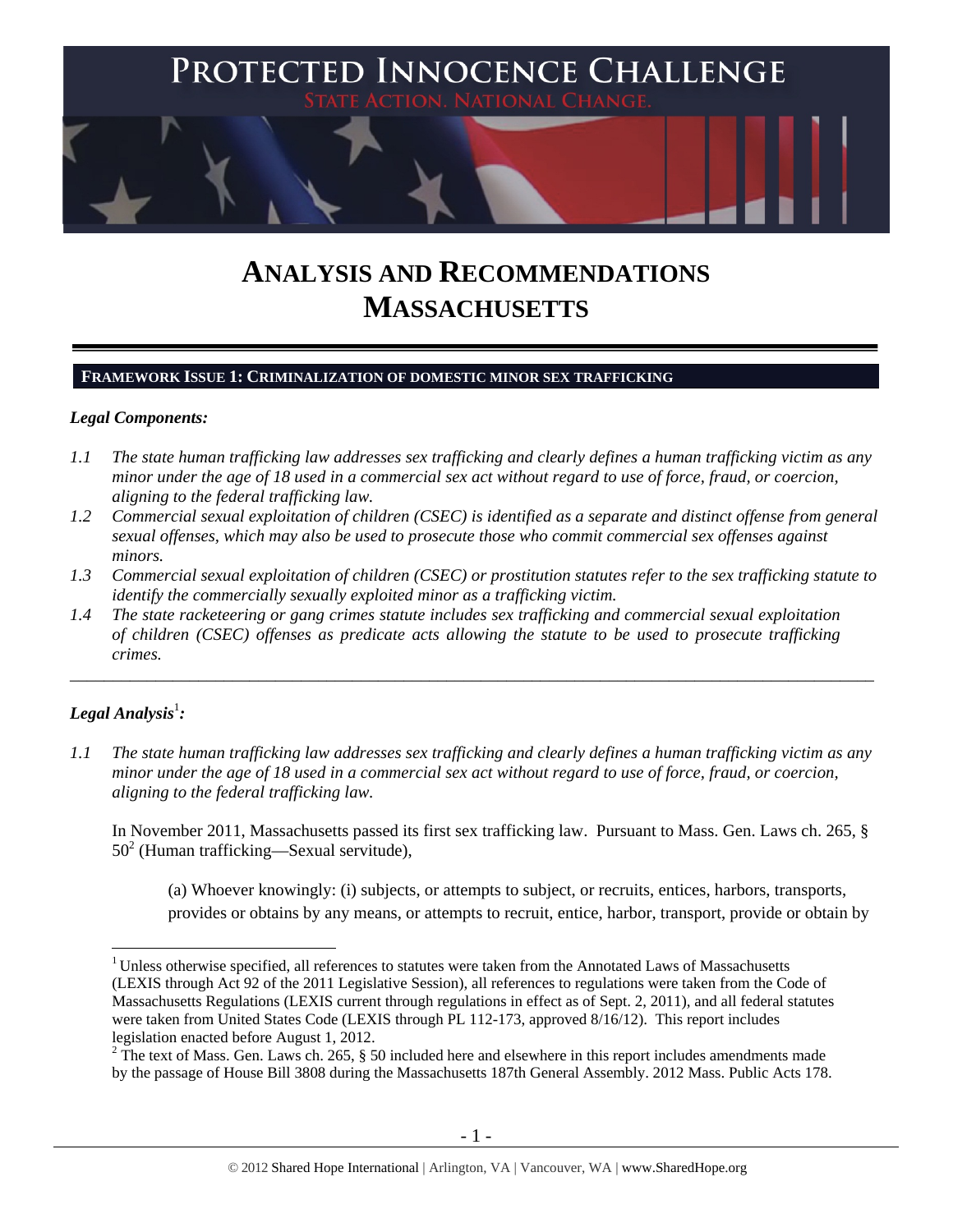any means, another person to engage in commercial sexual activity,<sup>3</sup> a sexually-explicit performance<sup>4</sup> or the production of unlawful pornography in violation of chapter 272, or causes a person to engage in commercial sexual activity, a sexually-explicit performance or the production of unlawful pornography in violation of said chapter 272; or (ii) benefits, financially or by receiving anything of value, as a result of a violation of clause (i), shall be guilty of the crime of trafficking of persons for sexual servitude and shall be punished by imprisonment in the state prison for not less than 5 years but not more than 20 years and by a fine of not more than \$25,000. Such sentence shall not be reduced to less than 5 years, or suspended, nor shall any person convicted under this section be eligible for probation, parole, work release or furlough or receive any deduction from his sentence for good conduct until he shall have served 5 years of such sentence. No prosecution commenced under this section shall be continued without a finding or placed on file.

(b) Whoever commits the crime of trafficking of persons for sexual servitude upon a person under 18 years of age shall be punished by imprisonment in the state prison for life or for any term of years, but not less than 5 years. No person convicted under this subsection shall be eligible for probation, parole, work release or furlough or receive any deduction from his sentence for good conduct until he shall have served 5 years of such sentence.

(c) A business entity that commits trafficking of persons for sexual servitude shall be punished by a fine of not more than \$1,000,000.

(d) A victim of subsection (a) may bring an action in tort in the superior court in any county wherein a violation of subsection (a) occurred, where the plaintiff resides or where the defendant resides or has a place of business. Any business entity that knowingly aids or is a joint venturer in trafficking of persons for sexual servitude shall be civilly liable for an offense under this section.

Additionally, if a person is convicted of second or subsequent violations, the person shall be punished by imprisonment from 10 years to life, and the offender is not eligible for parole in the first 10 years. Mass. Gen. Laws ch. 265, §  $52(a)^5$  (Human trafficking—Subsequent violations of section 50 or 51).

Mass. Gen. Laws ch. 265, § 50 clearly addresses sex trafficking and does not require force, fraud or coercion for minors under 18.

Massachusetts's trafficking of persons for forced services law under Mass. Gen. Laws ch. 265, § 51<sup>6</sup> (Human trafficking—Forced services) may also apply since the definition of services includes "commercial sexual activity and sexually-explicit performances." Mass. Gen. Laws ch. 265,  $\S$  49<sup>7</sup> (Human trafficking— Definitions). Pursuant to Mass. Gen. Laws ch. 265,  $\S 51<sup>8</sup>$  (Human trafficking—Forced services),

<sup>&</sup>lt;sup>3</sup> "Commercial sexual activity" is defined as "any sexual act on account of which anything of value is given,

promised to or received by any person." Mass. Gen. Laws. Ch. 265, § 49.<br><sup>4</sup> "Sexually-explicit performance" is defined as "an unlawful live or public act or show intended to arouse or satisfy the sexual desires or appeal to the prurient interests of patrons."

<sup>&</sup>lt;sup>5</sup> The text of Mass. Gen. Laws ch. 265, § 52 included here and elsewhere in this report includes amendments made by the passage of House Bill 3808 during the Massachusetts 187th General Assembly. 2012 Mass. Public Acts 178.  $6$  The text of Mass. Gen. Laws ch. 265,  $\frac{5}{9}$  51 included here and elsewhere in this report includes amendments made

by the passage of House Bill 3808 during the Massachusetts 187th General Assembly. 2012 Mass. Public Acts 178.

 $\frac{7}{1}$  The text of Mass. Gen. Laws ch. 265, § 48 included here and elsewhere in this report includes amendments made by the passage of House Bill 3808 during the Massachusetts 187th General Assembly. 2012 Mass. Public Acts 178.

<sup>&</sup>lt;sup>8</sup> The text of Mass. Gen. Laws ch. 265, § 51 included here and elsewhere in this report includes amendments made by the passage of House Bill 3808 during the Massachusetts 187th General Assembly. 2012 Mass. Public Acts 178.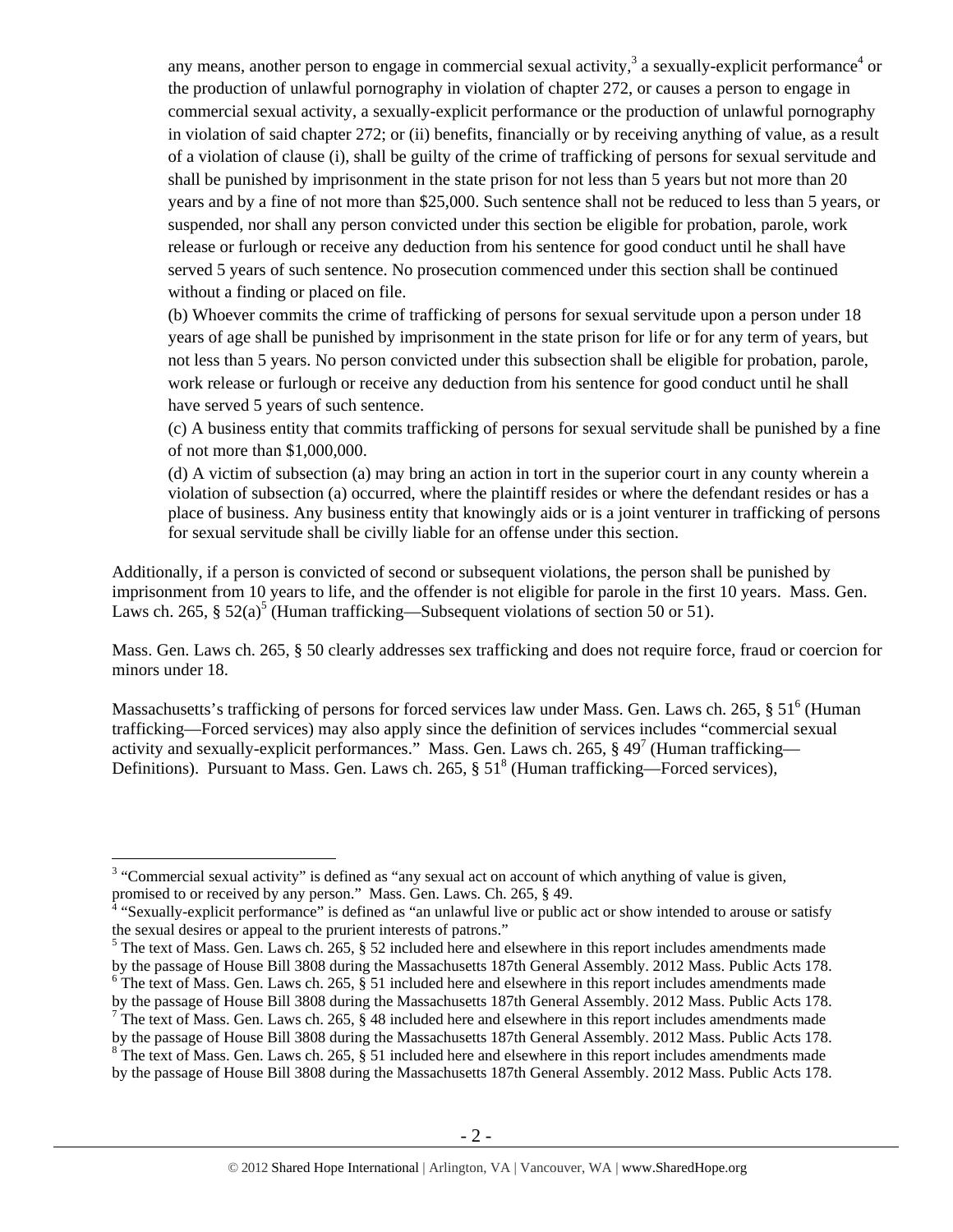(a) Whoever knowingly: (i) subjects, or attempts to subject, another person to forced services, $\degree$  or recruits, entices, harbors, transports, provides or obtains by any means, or attempts to recruit, entice, harbor, transport, provide or obtain by any means, another person, intending or knowing that such person will be subjected to forced services; or (ii) benefits, financially or by receiving anything of value, as a result of a violation of clause (i), shall be guilty of trafficking of persons for forced services and shall be punished by imprisonment in the state prison for not less than 5 years but not more than 20 years and by a fine of not more than \$25,000. Such sentence shall not be reduced to less than 5 years, or suspended, nor shall any person convicted under this section be eligible for probation, parole, work release or furlough or receive any deduction from his sentence for good conduct until he shall have served 5 years of such sentence. No prosecution commenced under this section shall be continued without a finding or placed on file.

(b) Whoever commits the crime of trafficking of persons for forced services upon a person under 18 years of age shall be punished by imprisonment in the state prison for life or for any term of years, but not less than 5 years. No person convicted under this subsection shall be eligible for probation, parole, work release or furlough or receive any deduction from his sentence for good conduct until he shall have served 5 years of such sentence.

(c) A business entity that commits trafficking of persons for forced labor services shall be punished by a fine of not more than \$1,000,000.

(d) A victim of subsection (a) may bring an action in tort in the superior court in any county wherein a violation of subsection (a) occurred, where the plaintiff resides or where the defendant resides or has a place of business. Any business entity that knowingly aids or is a joint venturer in trafficking of person for forced labor or services shall be civilly liable for an offense under this section.

Additionally, if a person is convicted of a second or subsequent violations, the person shall be punished by imprisonment from 10 years to life, and the offender is not eligible for parole in the first 10 years. Mass. Gen. Laws ch. 265, § 52(a). (Human trafficking—Subsequent violations of section 50 or 51).

*1.2 Commercial sexual exploitation of children (CSEC) is identified as a separate and distinct offense from general sexual offenses, which may also be used to prosecute those who commit commercial sex offenses against minors.*

The following state laws create separate and specific crimes of commercial sexual exploitation of children:

1. Mass. Gen. Laws ch. 272, §  $53A(c)^{10}$  (Engaging in sexual conduct for fee; payors and payees; penalties) states,

 $\overline{a}$ <sup>9</sup> Pursuant to Mass Gen. Laws 265,  $\S$  49,

<sup>&</sup>quot;Forced services", services performed or provided by a person that are obtained or maintained by another person who: (i) causes or threatens to cause serious harm to any person; (ii) physically restrains or threatens to physically restrain another person; (iii) abuses or threatens to abuse the law or legal process; (iv) knowingly destroys, conceals, removes, confiscates or possesses any actual or purported passport or other immigration document, or any other actual or purported government identification document, of another person; (v) engages in extortion under section 25; or (vi) causes or threatens to cause financial harm to any person.

<sup>&</sup>quot;Services", acts performed by a person under the supervision of or for the benefit of another including, but not limited to, commercial sexual activity and sexually-explicit performances.<br><sup>10</sup> The text of Mass. Gen. Laws ch. 272, § 53A included here and elsewhere in this report includes amendments

made by the passage of House Bill 3808 during the Massachusetts 187th General Assembly. 2012 Mass. Public Acts 178.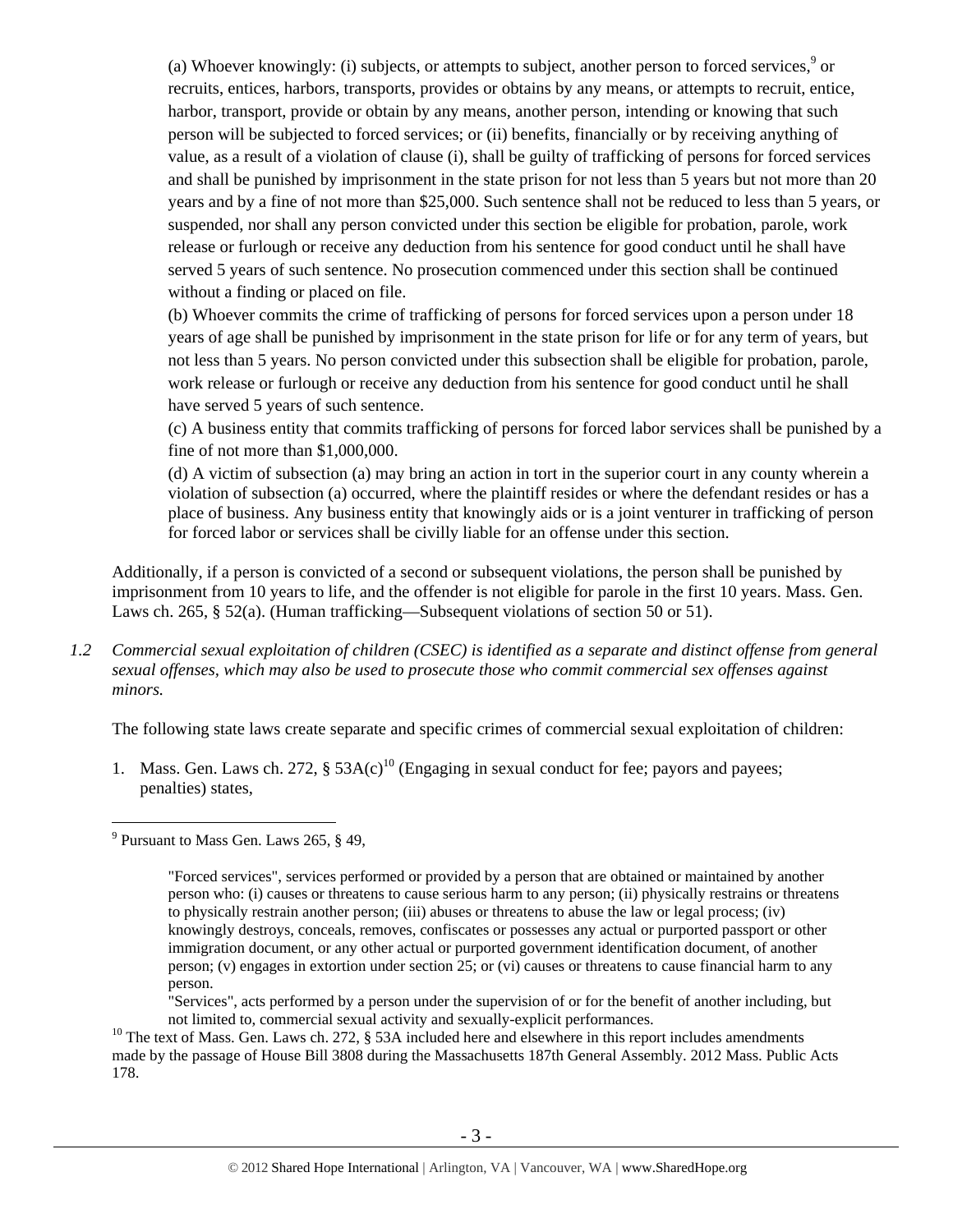Whoever pays, agrees to pay or offers to pay any person with the intent to engage in sexual conduct with a child under the age of 18, or whoever is paid, agrees to pay or agrees that a third person be paid in return for aiding a person who intends to engage in sexual conduct with a child under the age of 18, shall be punished by imprisonment in the state prison for not more than 10 years, or in the house of correction for not more than 2 and one-half years and by a fine of not less than \$3,000 and not more than \$10,000, or by both such imprisonment and fine, whether such sexual conduct occurs or not; provided, however, that a prosecution commenced under this section shall not be continued without a finding or placed on file.

#### 2. Mass. Gen. Laws ch. 265, § 26C(b) (Enticement of children) makes it illegal for

Any one [sic] who entices<sup>11</sup> a child under the age of 16, or someone he believes to be a child under the age of 16, to enter, exit or remain within any vehicle, dwelling, building, or other outdoor space with the intent that he or another person will violate section 13B [Indecent assault and battery on child under fourteen], 13B 1/2 [Indecent assault and battery on child under —aggravating factors], 13B 3/4 [Indecent assault and battery on child under fourteen—previous youthful offender], . . . 23 [Rape and abuse of child ], 23A [Rape and abuse of a child—aggravating factors], 23B [Rape and abuse of child previous youthful offender], . . . of chapter 265, section 4A [Promoting child prostitution; mandatory sentence], . . . 28 [Matter harmful to minors—dissemination or possession with intent], . . . 29A [Child pornography—enticement, solicitation, employment of children], 29B [child pornography dissemination], 29C [child pornography—purchase or possession], 35A [Obscene material/acts—acts with child under sixteen], 53 [Common night walkers, disorderly persons and disturbers of the peace<sup>12</sup>] or 53A [Engaging in sexual conduct for a fee; payors and payees; penalties] of chapter 272, or any offense that has as an element the use or attempted use of force . . . .

A conviction under Mass. Gen. Laws ch. 265, § 26C(b) is punishable by imprisonment up to 5 years in the state prison<sup>13</sup> or imprisonment up to  $2\frac{1}{2}$  years in the house of correction, or by imprisonment and a fine up to  $$5,000$ .<sup>14</sup>

 $\overline{a}$ 

not more than 6 months, or by a fine of not more than \$200, or by both such fine and imprisonment.<br><sup>13</sup> Mass. Ann. Laws ch. 274, § 1 (Felony and Misdemeanor) states, "A crime punishable by death or imprisonment in the state prison is a felony. All other crimes are misdemeanors." In determining whether a crime is a felony or misdemeanor, "'[T]he issue is how the crime itself may *potentially* be punished, not how a particular defendant before a particular court may be punished.'"United States v. Sousa, 468 F.3d 42, 45 (1st Cir. 2006) (quoting Commonwealth v. Smith, 829 N.E.2d 1090, 1092 n.1 (Mass. 2005)). In other words, an offense is classified as a felony if the offense is punishable by imprisonment in a state prison and not whether the offender is actually sentenced to a term of imprisonment in state prison. Here and elsewhere in this report that a potential punishment of imprisonment in state prison is mentioned, the offense is classified as a felony.

<sup>14</sup> Mass. Gen. Laws ch. 279, § 6 (Sentence to jail or house of correction) states, "Whoever is convicted of a crime punishable wholly or in part by imprisonment in jail may be sentenced to such imprisonment in the house of correction or to confinement at hard labor either in the jail or house of correction; and if convicted of a crime punishable by imprisonment in the house of correction may be sentenced to such imprisonment in a jail." Mass.

<sup>&</sup>lt;sup>11</sup> Mass. Gen. Laws ch. 265, § 26C(a) defines "entice" as "to lure, induce, persuade, tempt, incite, solicit, coax, or invite."

 $12$  Mass. Gen. Laws ch. 272, § 53 states,

<sup>(</sup>a) Common night walkers, common street walkers, both male and female, persons who with offensive and disorderly acts or language accost or annoy persons of the opposite sex, lewd, wanton and lascivious persons in speech or behavior, keepers of noisy and disorderly houses, and persons guilty of indecent exposure shall be punished by imprisonment in a jail or house of correction for not more than 6 months, or by a fine of not more than \$200, or by both such fine and imprisonment. (b) Disorderly persons and disturbers of the peace, for the first offense, shall be punished by a fine of not more than \$150. On a second or subsequent offense, such person shall be punished by imprisonment in a jail or house of correction for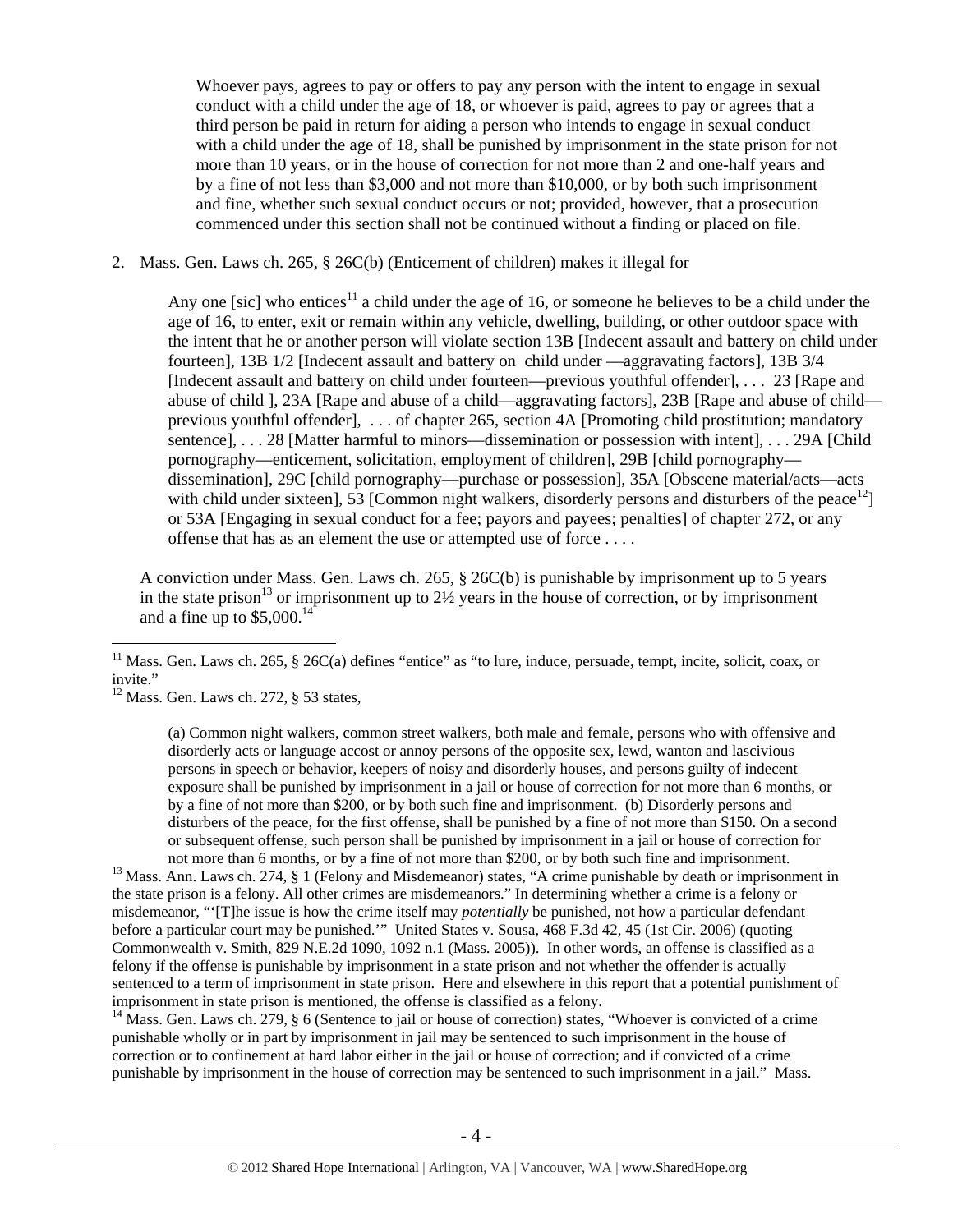- 3. Mass. Gen. Laws ch. 272, § 2 (Abduction of persons for the purpose of prostitution or unlawful sexual intercourse) provides, "Whoever fraudulently and deceitfully entices or takes away a person from the house of his parent or guardian or elsewhere, for the purpose of prostitution or for the purpose of unlawful sexual intercourse, and whoever aids and assists in such abduction for such purpose, shall be punished by imprisonment in the state prison for not more than three years or in jail for not more than one year or by a fine of not more than one thousand dollars, or by both such fine and imprisonment in jail."
- 4. Mass. Gen. Laws ch. 272, § 4A (Promoting child prostitution; mandatory sentence) makes it a crime if a person "induces a minor to become a prostitute, or . . . knowingly aids and assists in such inducement." A conviction under Mass. Gen. Laws ch. 272, § 4A is punishable by imprisonment for 3–5 years in the state prison and a fine of  $$5,000$ .<sup>15</sup> Mass. Gen. Laws ch. 272,  $§$  4A.
- 5. Mass. Gen. Laws ch. 272, § 4B (Deriving support from child prostitution; mandatory sentence), makes it a crime if a person "lives or derives support or maintenance, in whole or in part, from the earnings or proceeds of prostitution committed by a minor, knowing the same to be earnings or proceeds of prostitution, or shares in such earnings, proceeds or monies." A conviction under Mass. Gen. Laws ch. 272, § 4B is punishable by imprisonment for at least 5 years in the state prison and a fine of \$5,000.<sup>16</sup> Mass. Gen. Laws ch. 272,  $\hat{\S}$  4B.
- 6. Mass. Gen. Laws ch. 272, § 29A (Child pornography—enticement, solicitation, employment of children) states,

(a) Whoever, either with knowledge that a person is a child under eighteen years of age or while in possession of such facts that he should have reason to know that such person is a child under eighteen years of age, and with lascivious intent, hires, coerces, solicits or entices, employs, procures, uses, causes, encourages, or knowingly permits such child to pose or be exhibited in a state of nudity, for the purpose of representation or reproduction in any visual material, shall be punished . . . . (b) Whoever, either with knowledge that a person is a child under eighteen years of age or while in possession of such facts that he should have reason to know that such person is a child under eighteen years of age, hires, coerces, solicits or entices, employs, procures, uses, causes, encourages, or knowingly permits such child to participate or engage in any act that depicts, describes, or represents sexual conduct for the purpose of representation or reproduction in any visual material, or to engage in any live performance involving sexual conduct, shall be punished . . . .

Convictions under Mass. Gen. Laws ch. 272, § 29A are punishable by imprisonment for 10–20 years, a fine of \$10,000–\$50,000, or both imprisonment and a fine.

Gen. Laws ch. 126, § 8 (Houses of correction provided by county) explains that a house of correction is operated by the county. Here and elsewhere in this report that imprisonment in a jail or house of correction is mentioned, it appears that those two terms are used interchangeably.

<sup>15</sup> The statute also specifies that the sentence "shall not be reduced to less than three years, nor suspended, nor shall any person convicted under this section be eligible for probation, parole or furlough or receive any deduction from his sentence for good conduct or otherwise until he shall have served three years of such sentence." Mass. Gen. Laws ch. 272, § 4A.

<sup>&</sup>lt;sup>16</sup> The statute also specifies that the sentence "shall not be reduced to less than five years, nor suspended, nor shall any person convicted under this section be eligible for probation, parole or furlough or receive any deduction from his sentence for good conduct or otherwise until he shall have served five years of such sentence." Mass. Gen. Laws ch. 272, § 4B.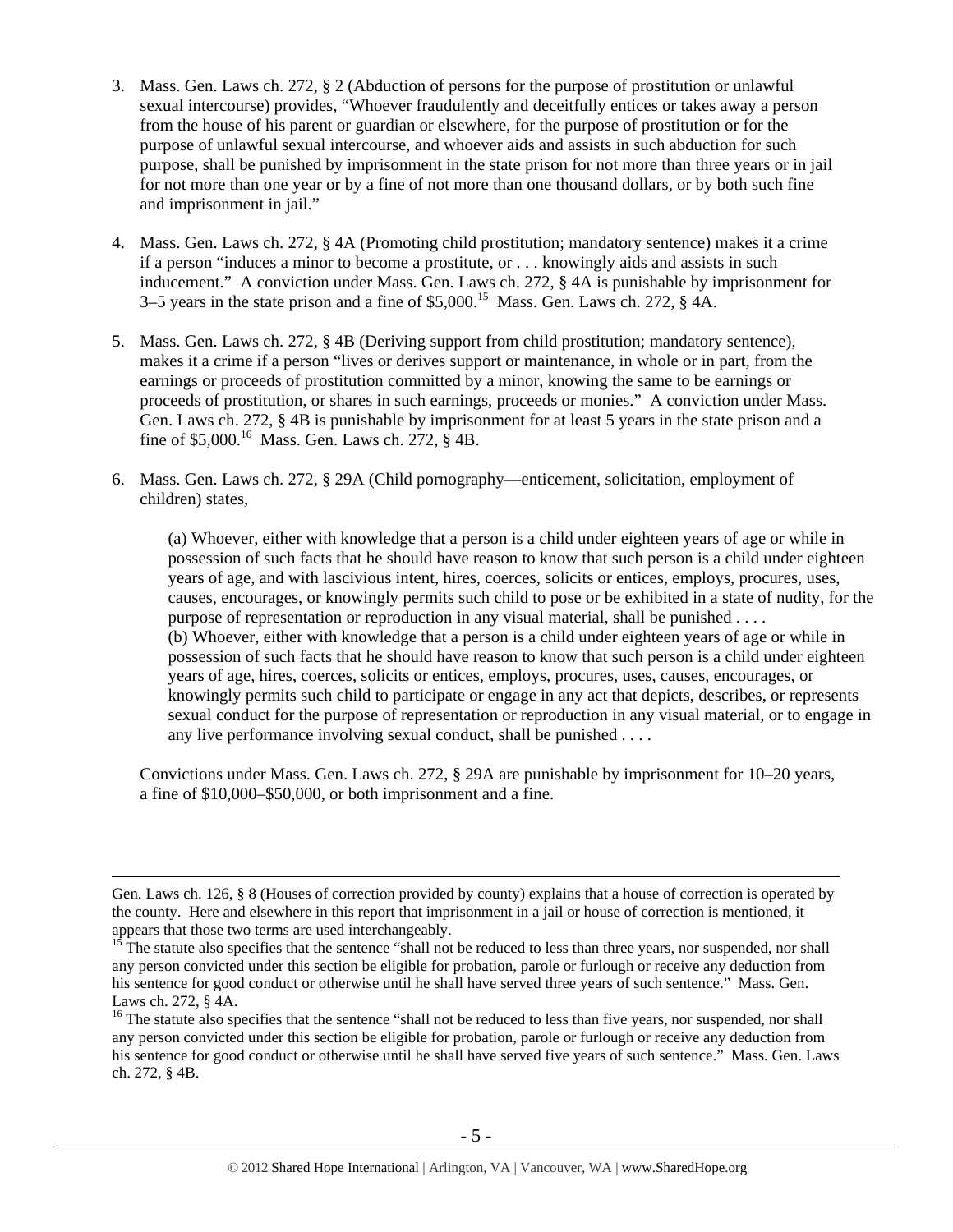7. Mass. Gen. Laws ch. 265,  $\S 26D<sup>17</sup>$  (Enticement of child under age 18 to engage in prostitution, human trafficking or commercial sexual activity) makes it unlawful for "[w] hoever, by electronic communication, <sup>18</sup> knowingly entices<sup>19</sup> a child under the age of 18 years, to engage in prostitution in violation of section 50 [Human trafficking—Sexual servitude] or section 53A [Engaging in sexual conduct for fee; payors and payees; penalties] of chapter 272, human trafficking in violation of section 50 [Human trafficking—Sexual servitude], 51 [Human trafficking—Forced service], 52 [Human trafficking—Subsequent violations of 50 or 51] or 53 [Human trafficking—organ trafficking] or commercial sexual activity as defined in section 49 [Definitions for Secs. 49 to 57]. . . ."

A conviction under Mass. Gen. Laws ch. 265, § 26D is punishable by" imprisonment in a house of correction for not more than 2 ½ years or in or in the state prison for not more than 5 years or by a fine of not less than \$2,500, or by both such fine and imprisonment.

Sexual offense laws that may apply in cases of commercial sexual exploitation of a child include the following:

1. Mass. Gen. Laws ch. 265, § 13B (Indecent assault and battery on child under fourteen) states,

Whoever commits an indecent assault and battery<sup>20</sup> on a child under the age of 14 shall be punished by imprisonment in the state prison for not more than 10 years, or by imprisonment in the house of correction for not more than 2½ years. . . .

In a prosecution under this section, a child under the age of 14 years shall be deemed incapable of consenting to any conduct of the defendant for which such defendant is being prosecuted.

2. Mass. Gen. Laws ch. 265, § 13B 1/2 (Indecent assault and battery on child under fourteen aggravating factors) states,

Whoever commits an indecent assault and battery on a child under the age of 14 and: (a) the indecent assault and battery was committed during the commission or attempted commission of the following offenses: . . . (6) kidnapping as set forth in section 26 of chapter 265; . . . (11) posing or exhibiting child in state of nudity or sexual conduct as set forth in section 29A of chapter 272; or

(b) at the time of commission of said indecent assault and battery, the defendant was a mandated reporter as is defined in section 21 of chapter 119, shall be punished by imprisonment in the state prison for life or for any term of years, but not less than 10 years. The sentence imposed on such person shall not be reduced to less than 10 years, or suspended, nor shall any person convicted under this section be eligible for probation, parole, work release, or furlough or receive any deduction from his sentence for good conduct until he shall have served 10 years of such sentence. . . .

 $\overline{a}$ <sup>17</sup> The text of Mass. Gen. Laws ch. 265,  $\S$  26D included here and elsewhere in this report includes amendments made by the passage of House Bill 3808 during the Massachusetts 187th General Assembly. 2012 Mass. Public Acts 178.

<sup>&</sup>lt;sup>18</sup> "Electronic communication" is defined under Mass. Gen. Laws ch. 265, § 26D as including, but not limited to "any transfer of signs, signals, writing, images, sounds, data or intelligence of any nature transmitted in whole or in part by a wire, radio, electromagnetic, photo-electronic or 270 photo-optical system."

<sup>&</sup>lt;sup>19</sup> "Entice" is defined under Mass. Gen. Laws ch. 265,  $\S$  26D as "to lure, induce, persuade, tempt, incite, solicit, coax or invite."

<sup>&</sup>lt;sup>20</sup> See infra note 22 for the definition of "sexual abuse" under Mass. Gen. Laws ch. 265, §13L (Reckless endangerment of children), which explains that "sexual abuse" includes "an indecent assault and battery on a child under 14."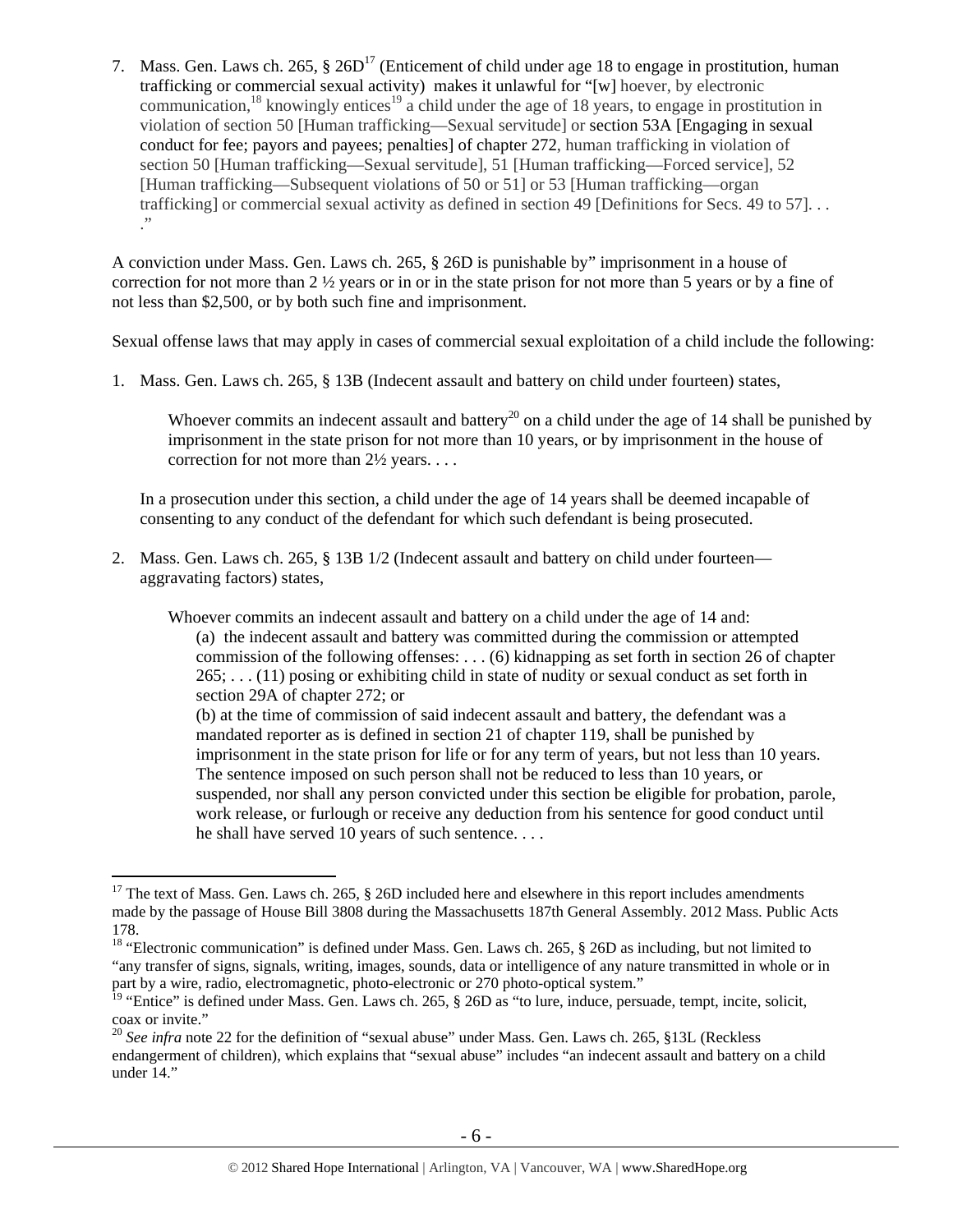- 3. Mass. Gen. Laws ch. 265, § 13L (Reckless endangerment of children) makes it a crime if a person "wantonly or recklessly<sup>21</sup> engages in conduct that creates a substantial risk of serious bodily injury or sexual abuse<sup>22</sup> to a child or wantonly or recklessly fails to take reasonable steps to alleviate such risk where there is a duty to act." A conviction under Mass. Gen. Laws ch. 265, §13L is punishable by imprisonment up to 2½ years in the house of correction.
- 4. Mass. Gen. Laws ch. 265, § 23 (Rape and abuse of child) makes it a crime if a person "unlawfully has sexual intercourse or unnatural sexual intercourse, and abuses a child under 16 years of age." A conviction under Mass. Gen. Laws ch. 265, §23 generally will "be punished by imprisonment in the state prison for life or for any term of years or, except as otherwise provided, for any term in a jail or house of correction," except that Mass. Gen. Laws Ch. 265, §23A (Rape and abuse of child aggravating factors) provides enhanced penalties in the following circumstances:

(a) there exists more than a 5 year age difference between the defendant and the victim and the victim is under 12 years of age;

(b) there exists more than a 10 year age difference between the defendant and the victim where the victim is between the age of 12 and 16 years of age; or

(c) at the time of such intercourse, was a mandated reporter as defined in section 21 of chapter 119, shall be punished by imprisonment in the state prison for life or for any term of years, but not less than 10 years. The sentence imposed on such person shall not be reduced to less than 10 years, or suspended, nor shall any person convicted under this section be eligible for probation, parole, work release, or furlough or receive any deduction from his sentence for good conduct until he shall have served 10 years of such sentence. . . .

- 5. Mass. Gen. Laws ch. 265, § 24B (Assault on child under sixteen with intent to commit rape) makes it a crime if a person "assaults a child under sixteen with intent to commit a rape, as defined in [ch. 277, § 39]."<sup>23</sup> A conviction under Mass. Gen. Laws ch. 265, § 24B will "be punished by imprisonment in the state prison for life or for any term of years; and whoever over the age of eighteen commits a subsequent such offense shall be punished by imprisonment in the state prison for life or for any term of years but not less than five years."
- 6. Mass. Gen. Laws ch. 272, § 4 (Enticing to unlawful intercourse) makes it a crime if a person "induces any person under 18 years of age of chaste life to have unlawful sexual intercourse." A conviction under Mass. Gen. Laws ch. 272, § 4 is punishable by imprisonment up to 3 years in the state prison or imprisonment up to 2½ years in a jail or house of correction, a fine up to \$1,000, or both imprisonment and a fine. Mass. Gen. Laws ch. 272, § 4.

 $\overline{a}$ <sup>21</sup> Mass. Gen. Laws ch. 265, §13L (Reckless endangerment of children) states, "For the purposes of this section, such wanton or reckless behavior occurs when a person is aware of and consciously disregards a substantial and unjustifiable risk that his acts, or omissions where there is a duty to act, would result in serious bodily injury or sexual abuse to a child. The risk must be of such nature and degree that disregard of the risk constitutes a gross deviation from the standard of conduct that a reasonable person would observe in the situation."

<sup>&</sup>lt;sup>22</sup> Mass. Gen. Laws ch. 265, §13L (Reckless endangerment of children) defines "sexual abuse" as "an indecent assault and battery on a child under 14 under section 13B of chapter 265; aggravated indecent assault and battery on a child under 14 under section 13B1/2 of said chapter 265; . . . indecent assault and battery on a person age 14 or over under section 13H of said chapter 265; . . . rape of a child under 16 with force under section 22A of said chapter 265; aggravated rape of a child under 16 with force under section 22B of said chapter 265; . . . rape and abuse of a child under section 23 of said chapter 265; aggravated rape and abuse of a child under section 23A of said chapter 265; ... and assault of a child with intent to commit rape under section 24B of said chapter 265 chapter 265; . . . and all with  $277$ , § 39 (Meaning of certain words and phrases) defines "rape" as "[s]exual intercourse or

unnatural sexual intercourse by a person with another person who is compelled to submit by force and against his will or by threat of bodily injury, or sexual intercourse or unnatural sexual intercourse with a child under sixteen years of age."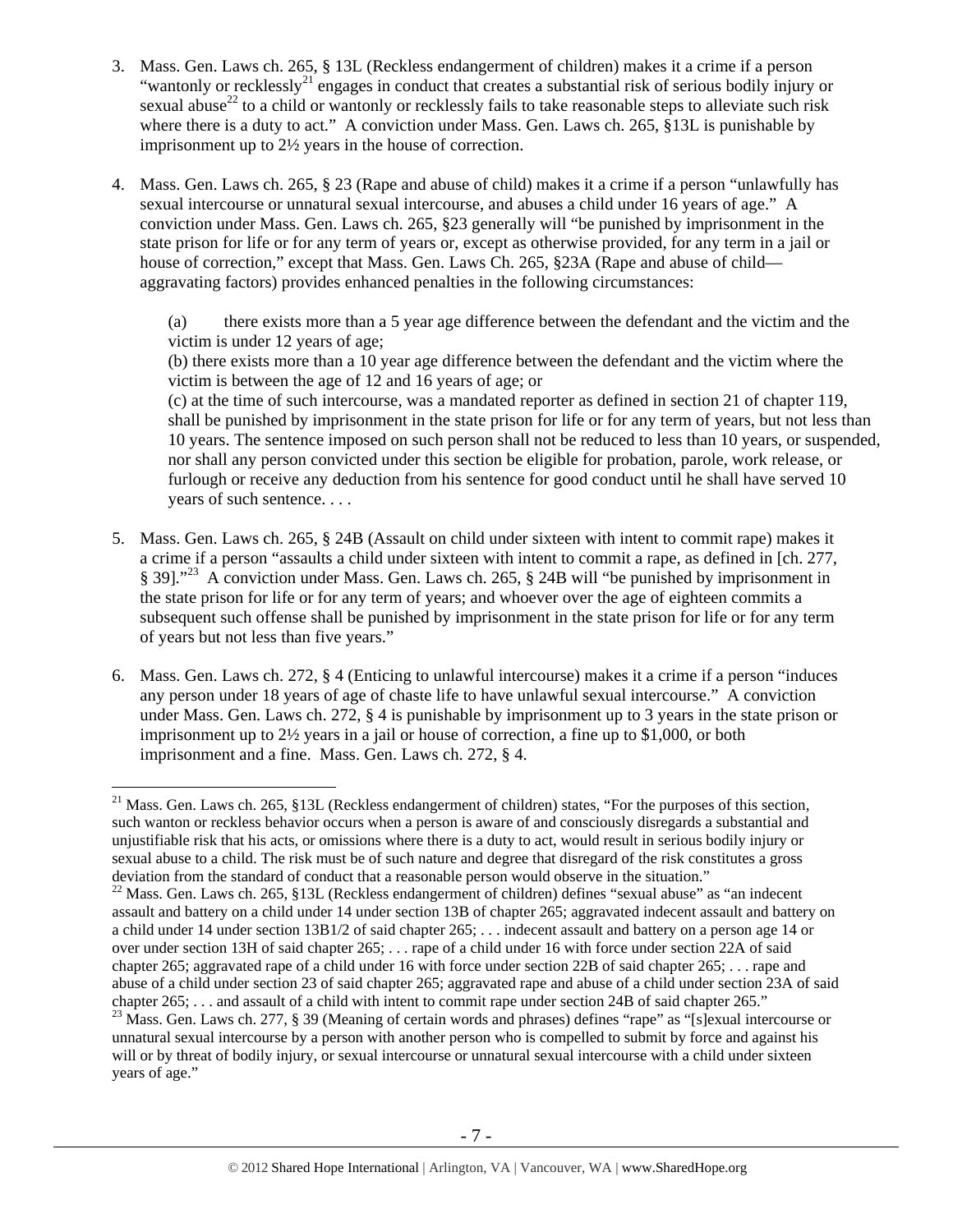- 7. Mass. Gen. Laws ch. 272, § 35A (Obscene material/acts—acts with child under sixteen) makes it a crime if a person "commits any unnatural and lascivious  $\mathrm{act}^{24}$  with a child under the age of sixteen." An offender's first conviction under Mass. Gen. Laws ch. 272, § 35A is punishable by imprisonment up to 5 years in the state prison or imprisonment up to 2½ years in jail or the house of correction, or a fine of \$100–\$1,000, while subsequent convictions by adult offenders (persons over the age of eighteen) are punishable by imprisonment for at least 5 years in the state prison. Mass. Gen. Laws ch. 272, § 35A.
- *1.3 Commercial sexual exploitation of children (CSEC) or prostitution statutes refer to the sex trafficking statute to identify the commercially sexually exploited minor as a trafficking victim.*

Except for the computer-based offense under Mass. Gen. Laws ch. 265,  $\S 26D^{25}$  (Enticement of child under age 18 to engage in prostitution, human trafficking or commercial sexual activity), the CSEC statutes do not refer to Mass. Gen. Laws ch. 265, § 50 (Human trafficking—Sexual servitude). Massachusetts' prostitution statute, Mass. Gen. Laws ch. 272, § 53A<sup>26</sup> (Engaging in sexual conduct for fee; payors and payees; penalties), also does not refer to Mass. Gen. Laws ch. 265, § 50 (Human trafficking – Sexual servitude) when a minor is involved in prostitution. However, Mass. Gen. Laws ch. 265,  $\S 57^{27}$  (Human Trafficking—Victims Accused of Common Night Walking or Streetwalking—Affirmative Defense) provides an "affirmative defense to charges of engaging in common night walking or common streetwalking in violation of section 53 of chapter 272 and to a violation of section 53A of said chapter 272 that, while a human trafficking victim, such person was under duress or coerced into committing the offenses for which such person is being prosecuted or against whom juvenile delinquency proceedings have commenced."

- 1.2.1 Recommendation: Amend the state CSEC laws to refer to Mass. Gen. Laws ch. 265, § 50 (Human trafficking—Sexual servitude) to clarify these victims' status as human trafficking victims.
- 1.3.2 Recommendation: Amend Mass. Gen. Laws ch. 272, § 53A (Engaging in sexual conduct for fee; payors and payees; penalties) to refer to Mass. Gen. Laws ch. 265, § 50 (Human trafficking— Sexual servitude) when a minor is involved in prostitution.

<sup>&</sup>lt;sup>24</sup> Mass. Gen. Laws ch. 272, § 31 (Obscene material/acts—definitions) defines, "Lascivious intent" as

a state of mind in which the sexual gratification or arousal of any person is an objective. For the purposes of prosecution under this chapter, proof of lascivious intent may include, but shall not be limited to, the following:

<sup>(1)</sup> whether the circumstances include sexual behavior, sexual relations, infamous conduct of a lustful or obscene nature, deviation from accepted customs and manners, or sexually oriented displays; (2) whether the focal point of a visual depiction is the child's genitalia, pubic area, or breast area of a female child;

<sup>(3)</sup> whether the setting or pose of a visual depiction is generally associated with sexual activity;

<sup>(4)</sup> whether the child is depicted in an unnatural pose or inappropriate attire, considering the child's age;

<sup>(5)</sup> whether the depiction denotes sexual suggestiveness or a willingness to engage in sexual activity; (6) whether the depiction is of a child engaging in or being engaged in sexual conduct, including, but not limited to, sexual intercourse, unnatural sexual intercourse, bestiality, masturbation, sado-

masochistic behavior, or lewd exhibition of the genitals.<br><sup>25</sup> See supra note 17.<br><sup>26</sup> See supra note 10.<br><sup>26</sup> The text of Mass. Gen. Laws ch. 265, § 57 included here and elsewhere in this report includes amendments made by the passage of House Bill 3808 during the Massachusetts 187th General Assembly. 2012 Mass. Public Acts 178.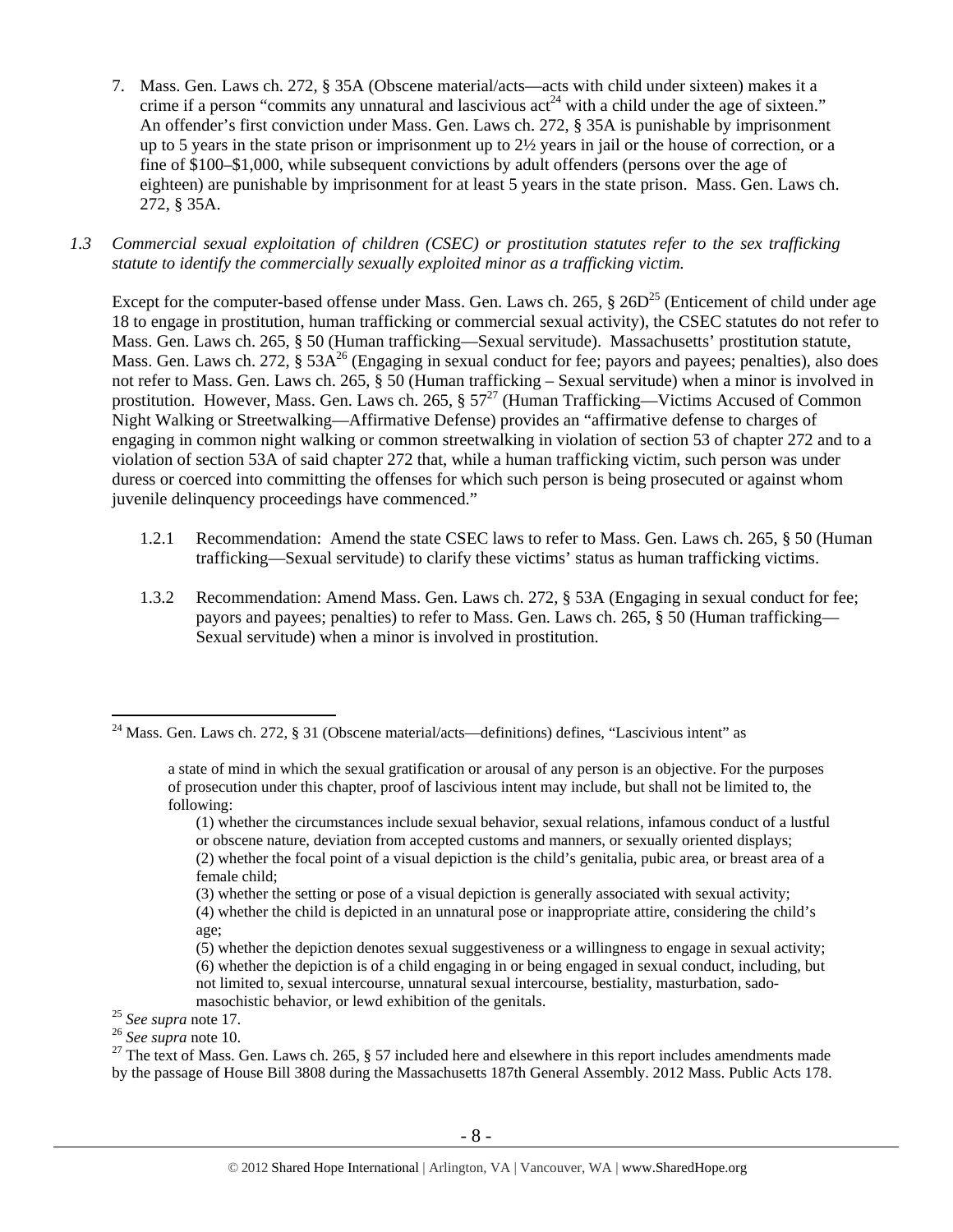*1.4 The state racketeering or gang crimes statute includes sex trafficking and commercial sexual exploitation of children (CSEC) offenses as predicate acts allowing the statute to be used to prosecute trafficking crimes.* 

Mass. Gen. Laws ch. 271A (Enterprise Crime) defines "Criminal enterprise activity" under Mass. Gen. Laws ch. 271(A),  $§ 1(1)$  as

the commission, attempt to commit or conspiracy to commit or the solicitation, coercion, aiding, abetting or intimidation of another to commit any of the following criminal activities under the laws of the commonwealth or equivalent crimes under the laws of any other jurisdiction: . . . child exploitation; assault and battery on a child; rape of a child; rape and abuse of a child; enticement of a child under 16; human trafficking . . . prostitution under sections 2, 3, 4A, 4B, 6, 7, 12 and 13 of chapter 272 . . . .

However, Mass. Gen. Laws ch. 271A, § 2 only criminalizes criminal enterprise activity if it results in an interest or control of "an enterprise which is engaged in, or the activities of which affect, licensed gaming under chapter 23K or ancillary industries which do business with a gaming establishment." Thus, although human trafficking and some CSEC crimes are included in the definition of predicate acts, the activity is not penalized under Mass. Gen. Laws ch. 271A unless the enterprise is also involved with gambling establishments in some way.

Penalties include "imprisonment in the state prison for not more than 15 years or by a fine of not more than \$25,000 or by both such imprisonment and fine," Mass. Gen. Laws ch. 271A, § 2(4), and asset forfeiture, Mass. Gen. Laws ch. 271A, § 3.

- 1.4.1 Recommendation: Amend Mass. Gen. Laws ch. 271A, § 2 to apply to all criminal enterprise activity undertaken for purposes of financial gain regardless of association with the gaming industry in order to make the Criminal Enterprise Act available as a tool for the prosecution of trafficking enterprises.
- 1.4.2 Recommendation: Amend Mass. Gen. Laws ch. 271A, § 1 to include violations of Mass. Gen. Laws ch. 272, § 53A(c) (Engaging in sexual conduct for fee; payors and payees; penalties), Mass. Gen. Laws ch. 272, § 29A (Child pornography—enticement, solicitation, employment of children) and Mass. Gen. Laws ch. 265, § 26D (Enticement of child under age 18 to engage in prostitution, human trafficking or commercial sexual activity) as predicate acts.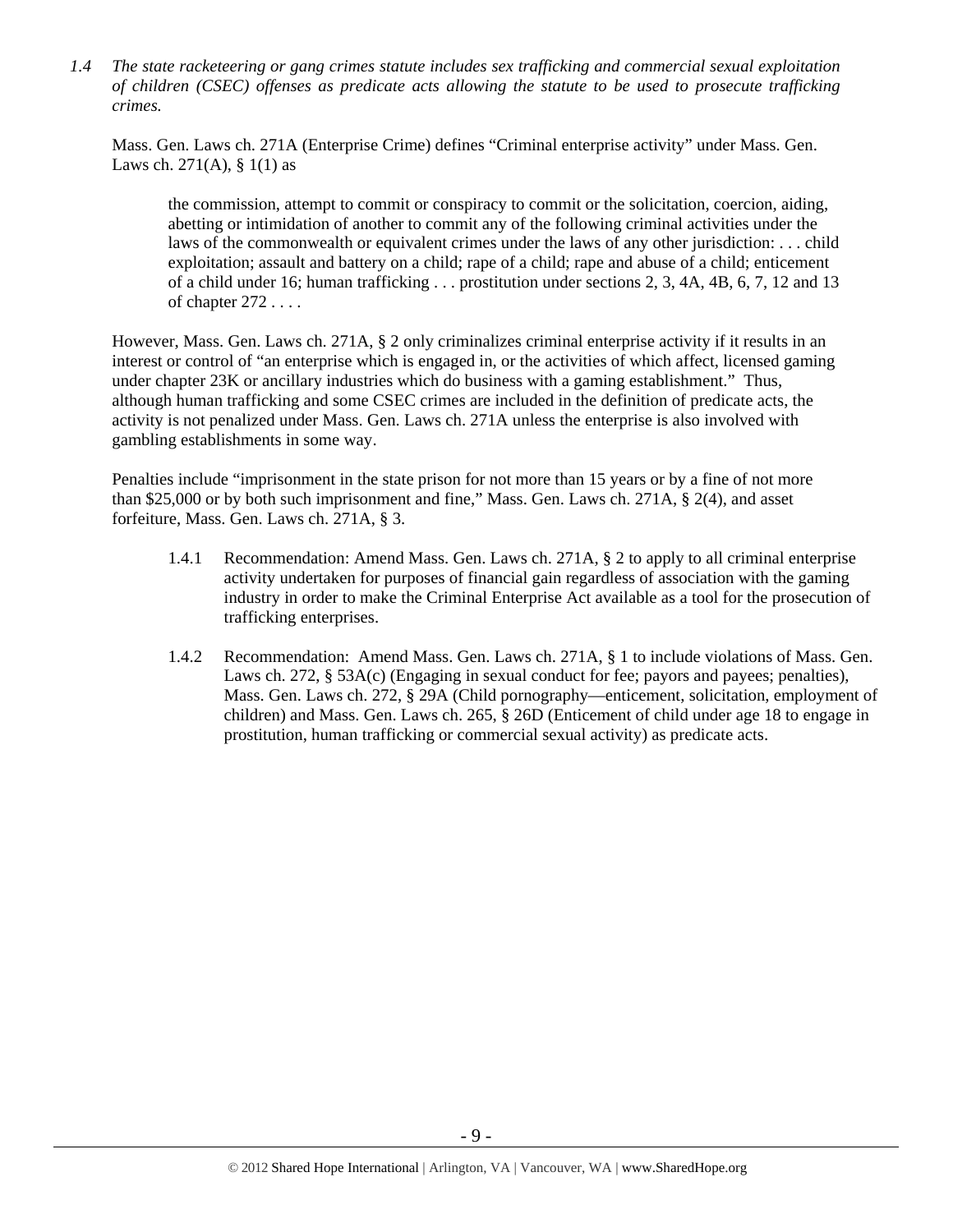#### **FRAMEWORK ISSUE 2: CRIMINAL PROVISIONS FOR DEMAND**

#### *Legal Components:*

- *2.1 The state sex trafficking law can be applied to buyers of commercial sex acts from a victim of domestic minor sex trafficking.*
- *2.2 Buyers of commercial sex acts with a minor can be prosecuted under commercial sexual exploitation of children (CSEC) laws.*
- *2.3 Solicitation of prostitution laws differentiate between buying sex acts with an adult and buying sex acts with a minor under 18.*
- *2.4 Penalties for buyers of commercial sex acts with minors are as high as federal penalties.*
- *2.5 Using the Internet to lure, entice, or purchase, or attempt to lure, entice, or purchase commercial sex acts with a minor is a separate crime or results in an enhanced penalty for buyers.*
- *2.6 No age mistake defense is permitted for a buyer of commercial sex acts with any minor under 18.*
- *2.7 Base penalties for buying sex acts with a minor under 18 are sufficiently high and not reduced for older minors.*
- *2.8 Financial penalties for buyers of commercial sex acts with minors are sufficiently high to make it difficult for buyers to hide the crime.*
- *2.9 Buying and possessing child pornography carries penalties as high as similar federal offenses.*
- *2.10 Convicted buyers of commercial sex acts with minors and child pornography are required to register as sex offenders.*

\_\_\_\_\_\_\_\_\_\_\_\_\_\_\_\_\_\_\_\_\_\_\_\_\_\_\_\_\_\_\_\_\_\_\_\_\_\_\_\_\_\_\_\_\_\_\_\_\_\_\_\_\_\_\_\_\_\_\_\_\_\_\_\_\_\_\_\_\_\_\_\_\_\_\_\_\_\_\_\_\_\_\_\_\_\_\_\_\_\_\_\_\_\_

#### *Legal Analysis:*

*2.1 The state sex trafficking law can be applied to the buyers of commercial sex acts with a victim of domestic minor sex trafficking.*

Mass. Gen. Laws ch. 265,  $\S 50(a)^{28}$  (Human trafficking—Sexual servitude) addresses the sex trafficking of minors specifically, and holds buyers liable for "causing" a minor to engage in commercial sex acts, stating, in part,

(a) Whoever knowingly: (i) subjects, or attempts to subject, or recruits, entices, harbors, transports, provides or obtains by any means, or attempts to recruit, entice, harbor, transport, provide or obtain by any means, another person to engage in commercial sexual activity,  $^{29}$  a sexually-explicit performance<sup>30</sup> or the production of unlawful pornography in violation of chapter 272, or causes a person to engage in commercial sexual activity, a sexually-explicit performance or the production of unlawful pornography in violation of said chapter  $272$ ; ...shall be guilty of the crime of trafficking of persons for sexual servitude ...

Additionally, federal prosecutors, under the Trafficking Victims Protection Act (TVPA), $31$  have applied the crime of human trafficking to attempted buyers of commercial sex with minors by charging that the buyers attempted to "obtain"<sup>32</sup> a person under 18 to engage in commercial sex.<sup>33</sup> It is unsettled whether the courts will

<sup>28</sup> See *supra* note 2.

<sup>&</sup>lt;sup>29</sup> "Commercial sexual activity" is defined as "any sexual act on account of which anything of value is given, promised to or received by any person." Mass. Gen. Laws. Ch. 265, § 49.<br><sup>30</sup> "Sexually-explicit performance" is defined as "an unlawful live or public act or show intended to arouse or satisfy

the sexual desires or appeal to the prurient interests of patrons."

<sup>&</sup>lt;sup>31</sup> Trafficking Victims Protection Act (TVPA) of 2000, Pub. L. No. 106-386, 114 Stat. 1464, 1466 (codified in scattered sections of 18 and 22 U.S.C.).

 $32$  18 U.S.C. 1591(a).

<sup>33</sup> *See, e.g*., Indictment at 1, United States v. Oflyng, No. 09-00084-01-CR-W-SOW (W.D. Mo. Mar. 10, 2009); *see also* News Release, U.S. Department of Justice, Office of the United States Attorney for the Western District of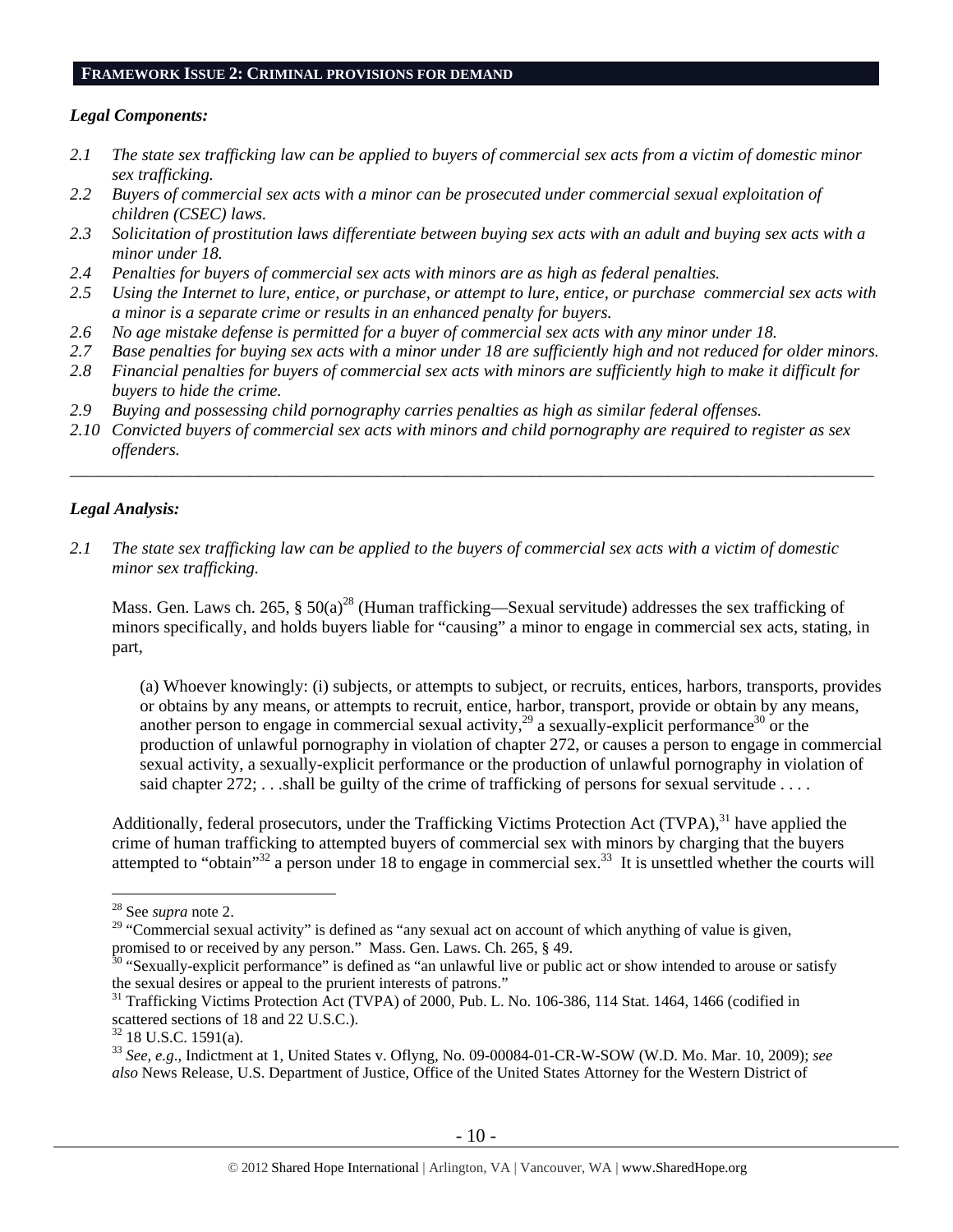uphold this interpretation of the TVPA. It is arguable, therefore, that the term "obtain" in Massachusetts's trafficking statute may be similarly applied, and could, therefore, implicate buyers under Mass. Gen. Laws ch. 265,  $§$  50(a).

## *2.2 Buyers of commercial sex acts with a minor can be prosecuted under commercial sexual exploitation of children (CSEC) laws.*

Massachusetts has made it a crime to buy sex acts with a minor through two CSEC laws. Pursuant to Mass. Gen. Laws ch. 272,  $\S 53A(c)^{34}$  (Engaging in sexual conduct for fee; payors and payees; penalties),

Whoever pays, agrees to pay or offers to pay any person with the intent to engage in sexual conduct with a child under the age of 18, or whoever is paid, agrees to pay or agrees that a third person be paid in return for aiding a person who intends to engage in sexual conduct with a child under the age of 18, shall be punished by imprisonment in the state prison for not more than 10 years, or in the house of correction for not more than 2 and one-half years and by a fine of not less than \$3,000 and not more than \$10,000, or by both such imprisonment and fine, whether such sexual conduct occurs or not; provided, however, that a prosecution commenced under this section shall not be continued without a finding or placed on file.

A buyer also may be prosecuted under Mass. Gen. Laws ch. 265, § 26C(b) (Enticement of children) to the extent that the buyer "entices a child under the age of 16, or someone he believes to be a child under the age of 16, to enter, exit or remain within any vehicle, dwelling, building, or other outdoor space with the intent" to engage in sexual conduct with a minor in violation of Mass. Gen. Laws ch. 272, § 35A (Obscene material/acts —acts with child under sixteen), or § 53A (Engaging in sexual conduct for fee; payors and payees; penalties). A buyer who is convicted under Mass. Gen. Laws ch. 265, § 26C will receive imprisonment up to 5 years in the state prison or imprisonment up to 2½ years in the house of correction, or by imprisonment and a fine up to \$5,000. Mass. Gen. Laws ch. 265, § 26C(b).

A buyer might also be prosecuted under a range of general sex offenses.<sup>35</sup>

# *2.3 Solicitation laws differentiate buying sex acts with an adult and buying sex acts with a minor under 18.*

Massachusetts's laws distinguish between buying sex with an adult and buying sex with a minor under 18 years of age. Enhanced penalties apply where a person buys or offers to buy sex with a minor under Mass. Gen. Laws ch. 272, § 53A(c)<sup>36</sup> (Engaging in sexual conduct for fee; payors and payees; penalties). Mass. Gen. Laws ch. 272, § 53A(b) states,

Whoever pays, agrees to pay or offers to pay another person to engage in sexual conduct, or to agree to engage in sexual conduct with another person, shall be punished by imprisonment in the house of correction for not more than 2 and one-half years or by a fine of not less than \$1,000 and not more than \$5,000, or by both such imprisonment and fine, whether such sexual conduct occurs or not.

Mass. Gen. Laws ch. 272, § 53A(c) imposes enhanced penalties where a buyer "pays, agrees to pay, or offers to pay any person with the intent to engage in sexual conduct with a child under the age of 18." Mass. Gen. Laws ch. 272, § 53A(c). A conviction under this statute is punishable by imprisonment up to 10 years in the state prison or imprisonment up to 2½ years in the house of correction. Mass. Gen. Laws ch. 272, § 53A(b).

Missouri, Human Trafficking Rescue Project, Operation Guardian Angel, Final Defendant Pleads Guilty to Sex<br>Trafficking of a Child, (Dec. 18, 2009), http://www.justice.gov/usao/mow/news2009/mikoloyck.ple.htm.

<sup>&</sup>lt;sup>34</sup> See supra note 10.<br><sup>35</sup> See supra Section 1.2 for discussion of sex offenses that may be applicable to certain buyers of sex acts with minors.

<sup>36</sup> *See supra* note 10.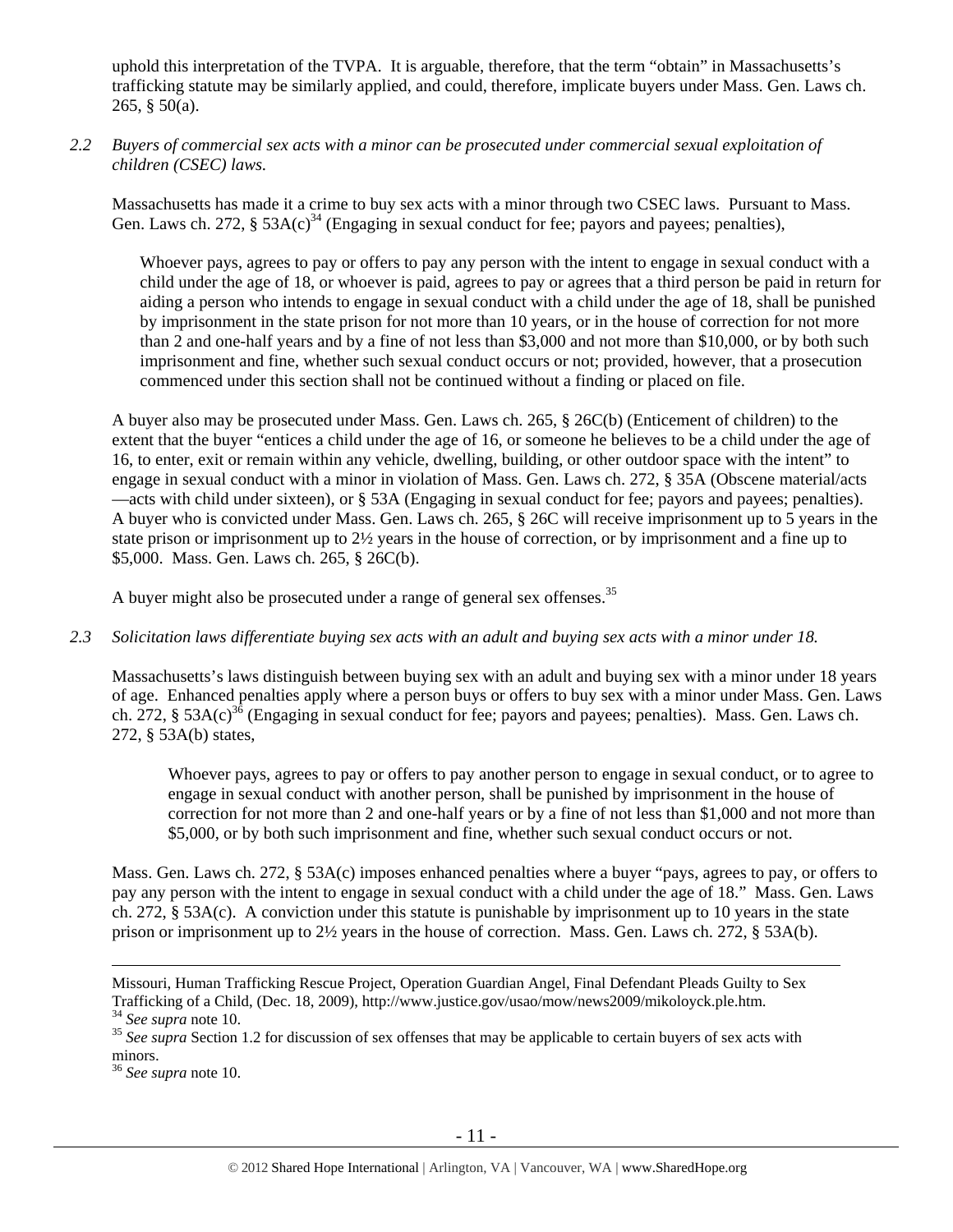In addition, a buyer who "entices"<sup>37</sup> a child under 16 "to enter, exit or remain within any vehicle, dwelling, building, or other outdoor space with the intent" to engage in sexual conduct with the child, in violation of Mass. Gen. Laws ch. 272, § 53A(b), may be imprisoned up to 5 years in the state prison or imprisoned up to 2½ years in the house of correction, or by imprisonment and a fine up to \$5,000. Mass. Gen. Laws ch. 265, § 26C(b) (Enticement of children).

By contrast, the age-neutral solicitation law, Mass. Gen. Laws ch. 272, § 8 (Soliciting) makes it illegal to "solicit or receive compensation for soliciting for a prostitute," and is punishable by up to 2½ years imprisonment in the house of correction, a fine of \$1,000-\$5,000, or both imprisonment or a fine. Mass. Gen. Laws ch. 272, § 8.

### *2.4 Penalties for buyers of commercial sex acts with minors are as high as federal penalties.*

If a buyer of commercial sex with a minor can be charged with sex trafficking under Mass. Gen. Laws ch. 265, § 50(a)38 (Human trafficking—Sexual servitude), the buyer will face "a fine of not more than 25,000" and 5–20 years imprisonment. Mass. Gen. Laws ch. 265, § 50(a). While Mass. Gen. Laws ch. 265, § 50(b), which provides an enhanced penalty when the "crime of trafficking of persons for sexual servitude [is committed] upon a person under 18 years of age," does not enhance the fine provided under subsection (a), a buyer sentenced under subsection (b) for obtaining commercial sex with a minor will face "imprisonment in the state prison for life or for any term of years, but not less than 5 years," and will not be eligible for "parole, work release or furlough or receive any deduction from his sentence for good conduct until he has served 5 years of such sentence." Mass. Gen. Laws ch. 265, § 50(b).

Buyers convicted under Mass. Gen. Laws ch. 272, § 53A(c) (Engaging in sexual conduct for fee; payors and payees; penalties) for paying, agreeing to pay, or offering to pay to engage in sexual conduct with a child under 18 may be imprisoned up to 10 years in the state prison or imprisoned up to 2½ years in the house of correction and face a fine not less than \$3,000 and not more than \$10,000. Mass. Gen. Laws ch. 272, § 53A(c). Buyers convicted under Mass. Gen. Laws ch. 265, § 26C(b) (Enticement of children) may be imprisoned by up to 5 years in the state prison or imprisoned up to 2½ years in the house of correction, or by imprisonment and a fine up to \$5,000. Mass. Gen. Laws ch. 265, § 26C(b). Lastly, buyers convicted under Mass. Gen. Laws ch. 265, § 26D(c) (Enticement of child under age 18 to engage in prostitution, human trafficking or commercial sexual activity) face imprisonment for not more than 2½ years in a house of correction or up to 5 years in a state prison or a fine not less than \$2,500.

In comparison, if the victim is under the age of 14, a conviction under the federal Trafficking Victims Protection Act (TVPA)<sup>39</sup> for child sex trafficking is punishable by 15 years to life imprisonment and a fine not to exceed \$250,000. 18 U.S.C. §§ 1591(b)(1), 3559(a)(1), 3571(b)(3). If the victim is between the ages of 14–17, a conviction is punishable by 10 years to life imprisonment and a fine not to exceed \$250,000. 18 U.S.C. §§ 1591(b)(2), 3559(a)(1), 3571(b)(3). A conviction is punishable by mandatory life imprisonment, however, if the buyer has a prior conviction for a federal sex offense<sup>40</sup> against a minor.

 $\overline{a}$ 

an offense under section 1591 [18 USCS § 1591] (relating to sex trafficking of children), 2241 [18 USCS § 2241] (relating to aggravated sexual abuse), 2242 [18 USCS § 2242] (relating to sexual abuse),  $2244(a)(1)$  [18 USCS §  $2244(a)(1)$ ] (relating to abusive sexual contact),  $2245$  [18 USCS § 2245] (relating to sexual abuse resulting in death), 2251 [18 USCS § 2251] (relating to sexual

<sup>&</sup>lt;sup>37</sup> See supra note 11 for the definition of "entice" as used in Mass. Gen. Laws ch. 265, § 26C, which includes "solicit."

<sup>38</sup> *See supra* note 2.

<sup>&</sup>lt;sup>39</sup> Trafficking Victims Protection Act (TVPA) of 2000, Pub. L. No. 106-386, 114 Stat. 1464, 1466 (codified in scattered sections of 18 and 22 U.S.C.).

<sup>&</sup>lt;sup>40</sup> Pursuant to 18 U.S.C. § 3559 $(e)(2)$ , "federal sex offense" is defined as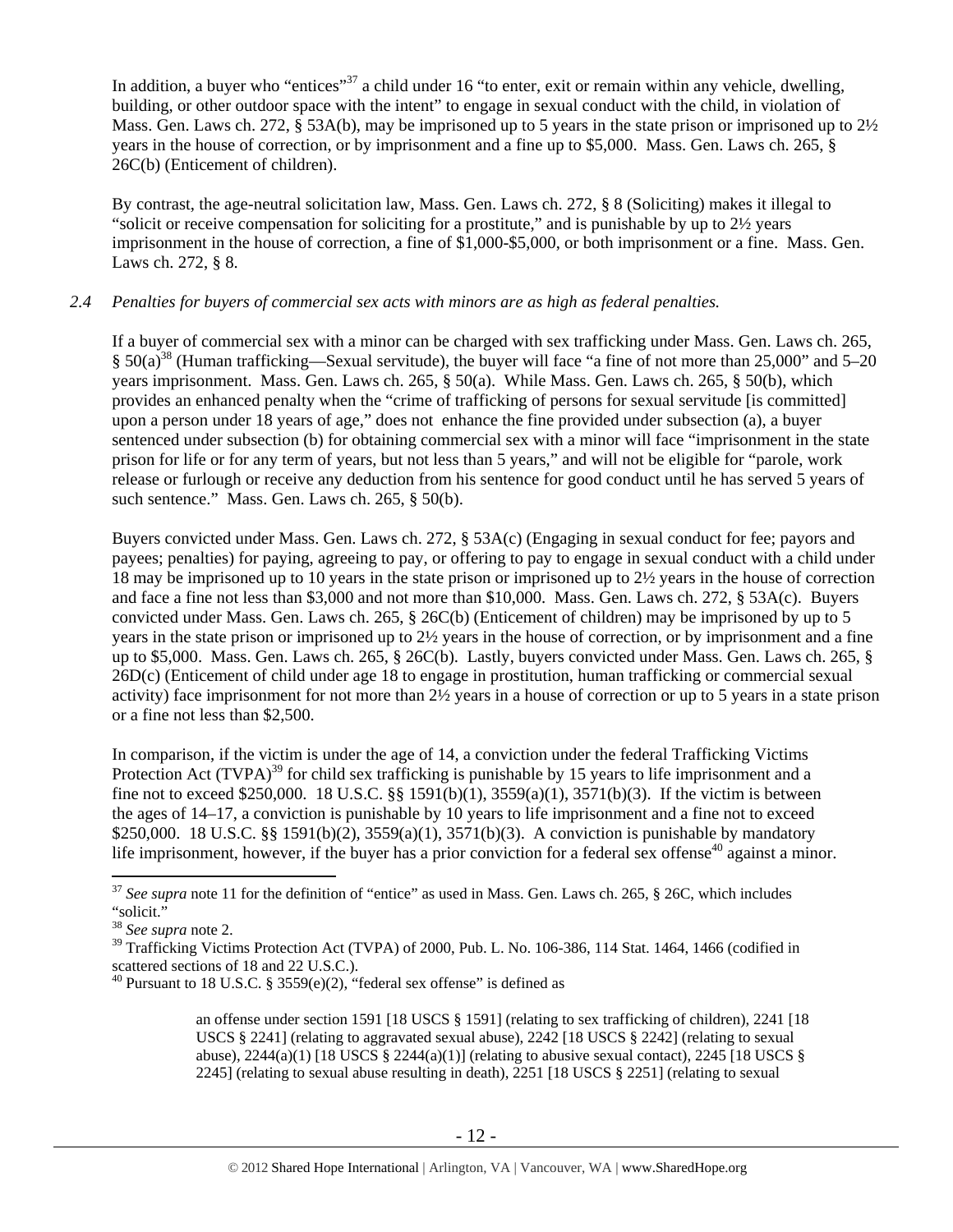18 U.S.C. § 3559 $(e)(1)$  To the extent buyers can be prosecuted under other federal CSEC laws,<sup>41</sup> a conviction is punishable by penalties ranging from a fine not to exceed \$250,000 to life imprisonment and a fine not to exceed  $$250,000.<sup>42</sup>$ 

*2.5 Using the Internet to lure, entice, or purchase, or attempt to lure, entice, or purchase commercial sex acts with a minor is a separate crime or results in an enhanced penalty for buyers.* 

Massachusetts has a law specifically directed at the use of the Internet to purchase commercial sex acts with a minor. Pursuant to Mass. Gen. Laws ch. 265,  $\S 26D<sup>43</sup>$  (Enticement of child under age 18 to engage in prostitution, human trafficking or commercial sexual activity),

(a) As used in this section, the term "entice" shall mean to lure, induce, persuade, tempt, incite, solicit, coax or invite.

(b) As used in this section, the term "electronic communication" shall include, but not be limited to, any transfer of signs, signals, writing, images, sounds, data or intelligence of any nature transmitted in whole or in part by a wire, radio, electromagnetic, photo-electronic or photo-optical system.

(c) Whoever, by electronic communication, knowingly entices a child under the age of 18 years, to engage in prostitution in violation of section 50 or section 53A of chapter 272, human trafficking in violation of section 50, 51, 52 or 53 or commercial sexual activity as defined in section 49, or attempts to do so, shall be punished by imprisonment in a house of correction for not more than 2 ½ years or in the state prison for not more than 5 years or by a fine of not less than \$2,500, or by both such fine and imprisonment.

(d) Whoever, after having been convicted of, or adjudicated delinquent by reason of a violation of this section, commits a second or subsequent such violation, shall be punished by imprisonment in the state prison for not less than 5 years and by a fine of not less than \$10,000. Such sentence shall not be reduced to less than 5 years, or suspended, nor shall any person convicted under this subsection be eligible for probation, parole, work release or furlough or receive any deduction from the sentence for good conduct until that person has served 5 years of such sentence.

*2.6 No age mistake defense is permitted for a buyer of commercial sex acts with any minor under 18.* 

Neither Mass. Gen. Laws ch. 272, § 53A(c) (Engaging in sexual conduct for fee; payors and payees; penalties) nor Mass. Gen. Laws ch. 265, § 26C (Enticement of children) prohibit a buyer from asserting a defense of age mistake. Mass. Gen. Laws ch. 265, § 50(b) (Human trafficking—Sexual servitude) also does not expressly bar a defense based on mistake of age.

> exploitation of children), 2251A [18 USCS § 2251A] (relating to selling or buying of children), 2422(b) [18 USCS § 2422(b)] (relating to coercion and enticement of a minor into prostitution), or

<sup>2423(</sup>a) [18 USCS § 2423(a)] (relating to transportation of minors).<br><sup>41</sup> 18 U.S.C. § 2251A(b) (Selling or buying of children); 18 U.S.C. § 2251(a) (Sexual exploitation of children); 18 U.S.C. § 2423(a) (Transportation of a minor with intent for minor to engage in criminal sexual activity); 18 U.S.C. §  $2422(a)$  (Coercion and enticement); 18 U.S.C. §  $2252(a)(2)$ , (4) (Certain activities relating to material involving the sexual exploitation of minors).

<sup>&</sup>lt;sup>42</sup> 18 U.S.C. § 2251A(b) (conviction punishable by imprisonment for 30 years to life and a fine); 18 U.S.C. § 2251(e) (conviction punishable by imprisonment for 15–30 years and a fine); 18 U.S.C. § 2423(a) (conviction punishable by imprisonment for 10 years to life and a fine); 18 U.S.C. § 2422(a) (conviction punishable by a fine, imprisonment up to 20 years, or both); 18 U.S.C. § 2252(a)(2), (4) (a conviction under subsection(a)(2) is punishable by imprisonment for  $5-20$  years and a fine, while a conviction under subsection(a)(4) is punishable by imprisonment up to 10 years, a fine, or both.); *see also* 18 U.S.C § 3559(a)(1) (classifying all of the above listed offenses as felonies); 18 U.S.C. § 3571(b)(3) (providing a fine up to \$250,000 for any felony conviction). <sup>43</sup> *See supra* note 17.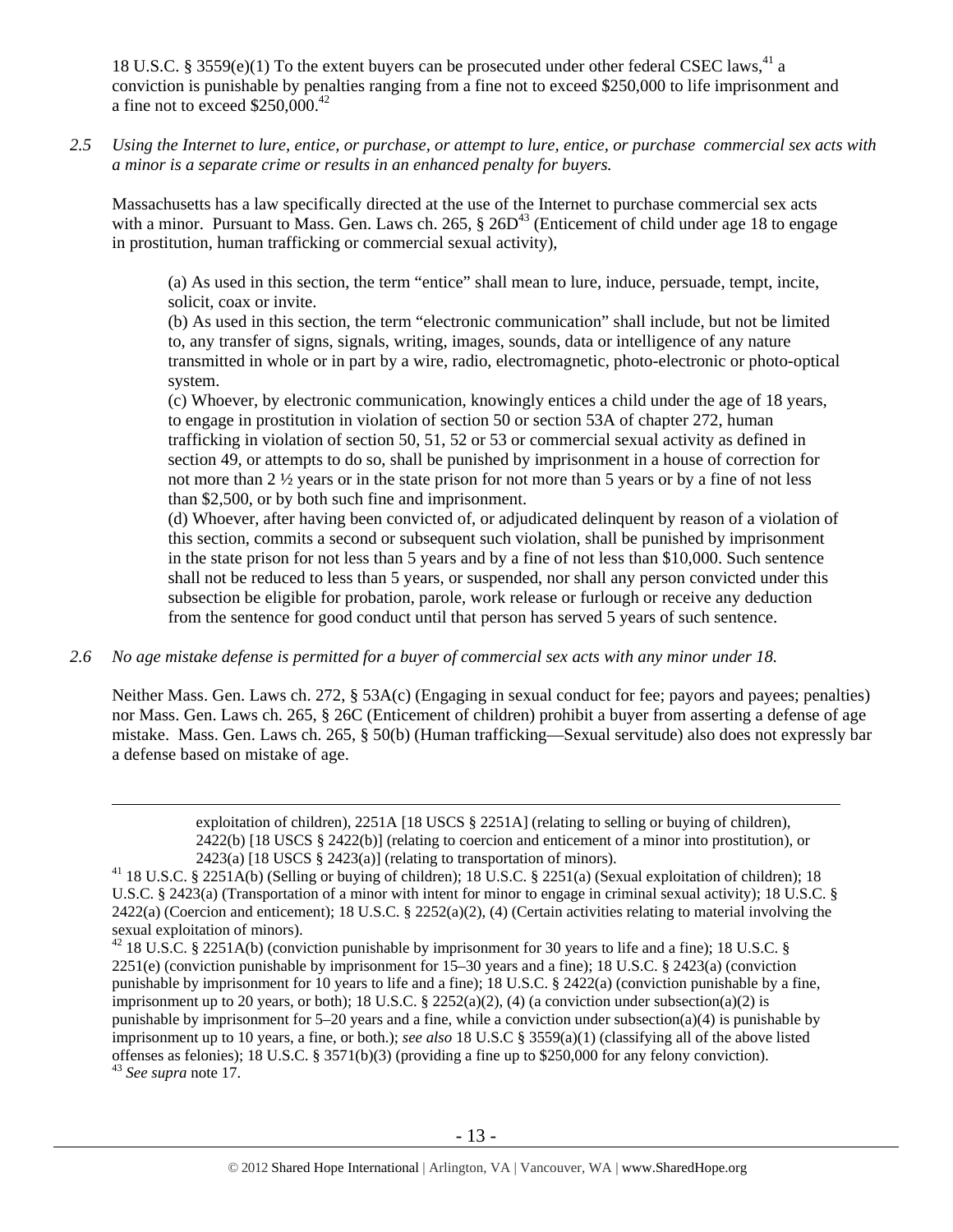2.6.1 Recommendation: Include a prohibition on asserting an age mistake defense in prosecutions under Mass. Gen. Laws ch. 265, § 50 (Human trafficking—Sexual servitude) and Mass. Gen. Laws ch. 265, § 51 (Human trafficking—Forced services).

## *2.7 Base penalties for buying sex acts with a minor under 18 are sufficiently high and not reduced for older minors.*

Mass. Gen. Laws ch. 265, § 50 (Human trafficking—Sexual servitude) and Mass. Gen. Laws ch. 265, § 51 (Human trafficking—Forced services) do not stagger penalties and apply to all minors under 18. Mass. Gen. Laws ch. 265, § 26C(b) (Enticement of children) staggers penalties based on the age of the minor, imposing lesser penalties where the victim is an older minor. Mass. Gen. Laws ch. 265, § 26C(b)) fails to protect minors because it applies only where the buyer "entices a child under the age of 16 to enter, exit or remain within any vehicle, dwelling, building, or other outdoor space with the intent" to engage in sexual conduct with the minor in violation of Mass. Gen. Laws ch. 272, § 35A (Obscene material/acts—acts with child under sixteen), or § 53A (Engaging in sexual conduct for fee; payors and payees; penalties).

2.7.1 Recommendation: Amend Mass. Gen. Laws ch. 265, § 26C (Enticement of children) to apply to buyers of sex acts with all minors under the age of 18.

## *2.8 Financial penalties for buyers of commercial sex acts with minors are sufficiently high to make it difficult for buyers to hide the crime.*

A buyer of commercial sex with a minor can be charged under Mass. Gen. Laws ch. 265,  $\S 50(a)^{44}$  (Human trafficking—Sexual servitude), will face "a fine of not more than 25,000" Buyers convicted of violating Mass. Gen. Laws ch. 265, § 26C(b) (Enticement of children) may be required to pay a fine up to \$5,000, while those convicted under Mass. Gen. Laws ch. 272, § 53A(a) (Engaging in sexual conduct for fee; payors and payees; penalties), where the victim is 18 years of age or older may be required to pay a fine up to \$500. However, buyers convicted under Mass. Gen. Laws ch. 272, § 53A(c), criminalizing the purchase of commercial sex acts with a minor 18 and younger, are required to pay a fine not less than \$3,000 and not more than \$10,000. Mass. Gen. Laws ch. 272, § 53A(c).

Buyers also may be required to make restitution. Mass. Gen. Laws ch. 258B, § 3(o), (u) (Rights of victims and witnesses of crime) states that victims of crime shall have the right "to request that restitution be an element of the final disposition of a case and to obtain assistance from the prosecutor in the documentation of the victim's losses" and "to be informed that the victim may have a right to pursue a civil action for damages relating to the crime, regardless of whether the court has ordered the defendant to make restitution to the victim."

If convicted of human trafficking or trafficking for sexual servitude, buyers are subject to mandatory asset forfeiture. Pursuant to Mass. Gen. Laws ch. 265,  $\S 55^{45}$  "[a]ll monies furnished or intended to be furnished by any person in exchange for forced labor or services or sexual servitude, and all monies used or intended to be used to facilitate any violation of section 50 or 51 shall be subject to forfeiture. . ." These monies "shall be made available by the court to any victim ordered restitution by the court pursuant to section 3 of chapter 258B." Mass. Gen. Laws ch. 265, §55.

Additionally, pursuant to Mass. Gen. Laws ch. 265, § 56<sup>46</sup> (Human trafficking—Property subject to forfeiture),

<sup>&</sup>lt;sup>44</sup> See supra note 2.

<sup>&</sup>lt;sup>45</sup> The text of Mass. Gen. Laws ch. 265, § 55 included here and elsewhere in this report includes amendments made by the passage of House Bill 3808 during the Massachusetts 187th General Assembly. 2012 Mass. Public Acts 178. 46 The text of Mass. Gen. Laws ch. 265, § 56 included here and elsewhere in this report includes amendments made

by the passage of House Bill 3808 during the Massachusetts 187th General Assembly. 2012 Mass. Public Acts 178.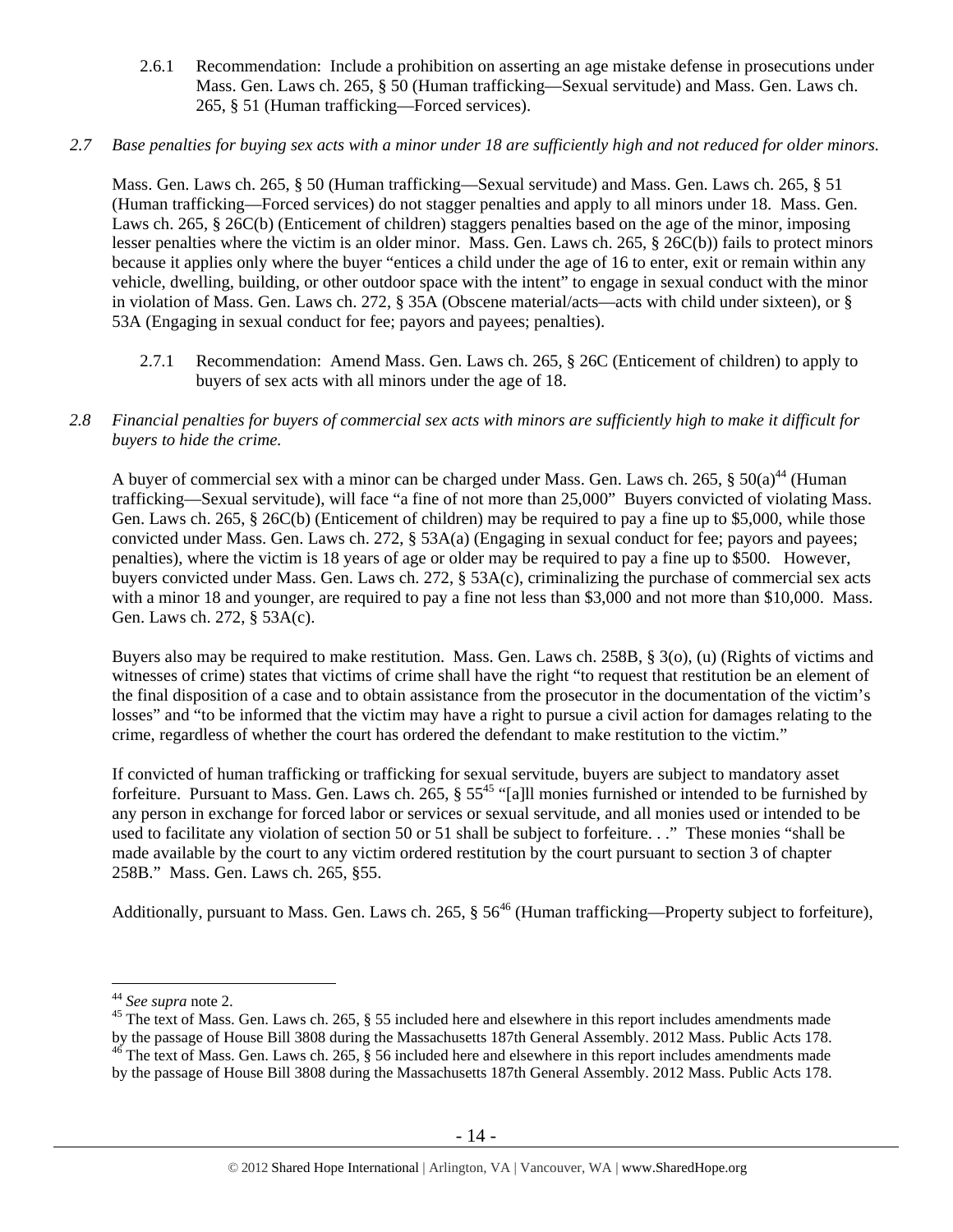(a) The following property shall be subject to forfeiture to the commonwealth and all property rights therein shall be in the commonwealth:

(i) all conveyances, including aircraft, vehicles or vessels used, or intended for use, to transport, conceal or otherwise facilitate a violation of section 50 [Human trafficking—Sexual servitude] or 51 [Human trafficking—Forced services];

(ii) all books, records and research, including microfilm, tapes and data which are used, or intended for use, in violation of section 50 [Human trafficking—Sexual servitude] or 51 [Human trafficking— Forced services];*;* 

(iii) all negotiable instruments, securities or other things of value furnished or intended to be furnished by any person in exchange for forced labor or services or sexual servitude, all proceeds traceable to such an exchange, including real estate and any other thing of value, and all negotiable instruments and securities used or intended to be used to facilitate any violation of section 50 [Human trafficking— Sexual servitude] or 51 [Human trafficking—Forced services]; and

(iv) all real property, including any right, title and interest in the whole of any lot or tract of land and any appurtenances or improvements thereto, which is used in any manner or part to commit or to facilitate any violation of section 50 [Human trafficking—Sexual servitude] or 51 [Human trafficking— Forced services].

. . .

(ii) no conveyance shall be forfeited by reason of any act or omission established by the owner thereof to have been committed or omitted by any person other than such owner while such conveyance was unlawfully in the possession of a person other than the owner in violation of the criminal laws of the United States, of the commonwealth or of any state; and

(iii) no conveyance or real property shall be subject to forfeiture unless the owner thereof knew or should have known that such conveyance or real property was used in violation of section 50 [Human trafficking—Sexual servitude] or 51 [Human trafficking—Forced services].

. . . .

 $\overline{a}$ 

Seizure of forfeitable property is governed by Mass. Gen. Laws ch. 265, §56(g), which states, "During the pendency of the proceedings, the court may issue at the request of the commonwealth ex parte any preliminary order or process as is necessary to seize or secure the property for which forfeiture is sought and to provide for its custody." The final order of the court shall be deposited into the Victims of Human Trafficking Trust Fund $47$ established in section 66A of chapter  $10^{48}$  Mass. Gen. Laws ch. 265, §56(e).

 $47$  Pursuant to Mass. Gen. Laws ch. 10, § 66A (Victims of human trafficking trust fund), "[t]here shall be established and set up on the books of the commonwealth a separate fund to be known as the Victims of Human Trafficking Trust Fund. The fund shall consist of proceeds of assets seized and forfeited pursuant to sections 55 and 56 of chapter 265 and fines and assessments collected pursuant to sections 50, 51 and 54 of said chapter 265, together with any interest or earnings accrued on such monies through investment or deposit. The state treasurer shall be the custodian of the fund and shall receive, deposit and invest all monies transmitted to him under this section in accordance with sections 34 and 38 of chapter 29 in such a manner as to secure the highest rate of return available consistent with the safety of the fund, and shall credit interest and earnings on the trust fund corpus to the trust fund. The state treasurer shall transfer funds from the income and receipts of the fund to the victim and witness assistance board, as established in section 4 of chapter 258B, from time to time, at the request of the board. The board shall award and administer grants from the fund, without further appropriation, to public, private non-profit or community-based programs in the commonwealth to provide services to victims of offenses under said sections 50 and 51 of said chapter 265."

<sup>&</sup>lt;sup>48</sup> The text of Mass. Gen. Laws ch. 10, § 66A included here and elsewhere in this report includes amendments made by the passage of House Bill 3808 during the Massachusetts 187th General Assembly. 2012 Mass. Public Acts 178.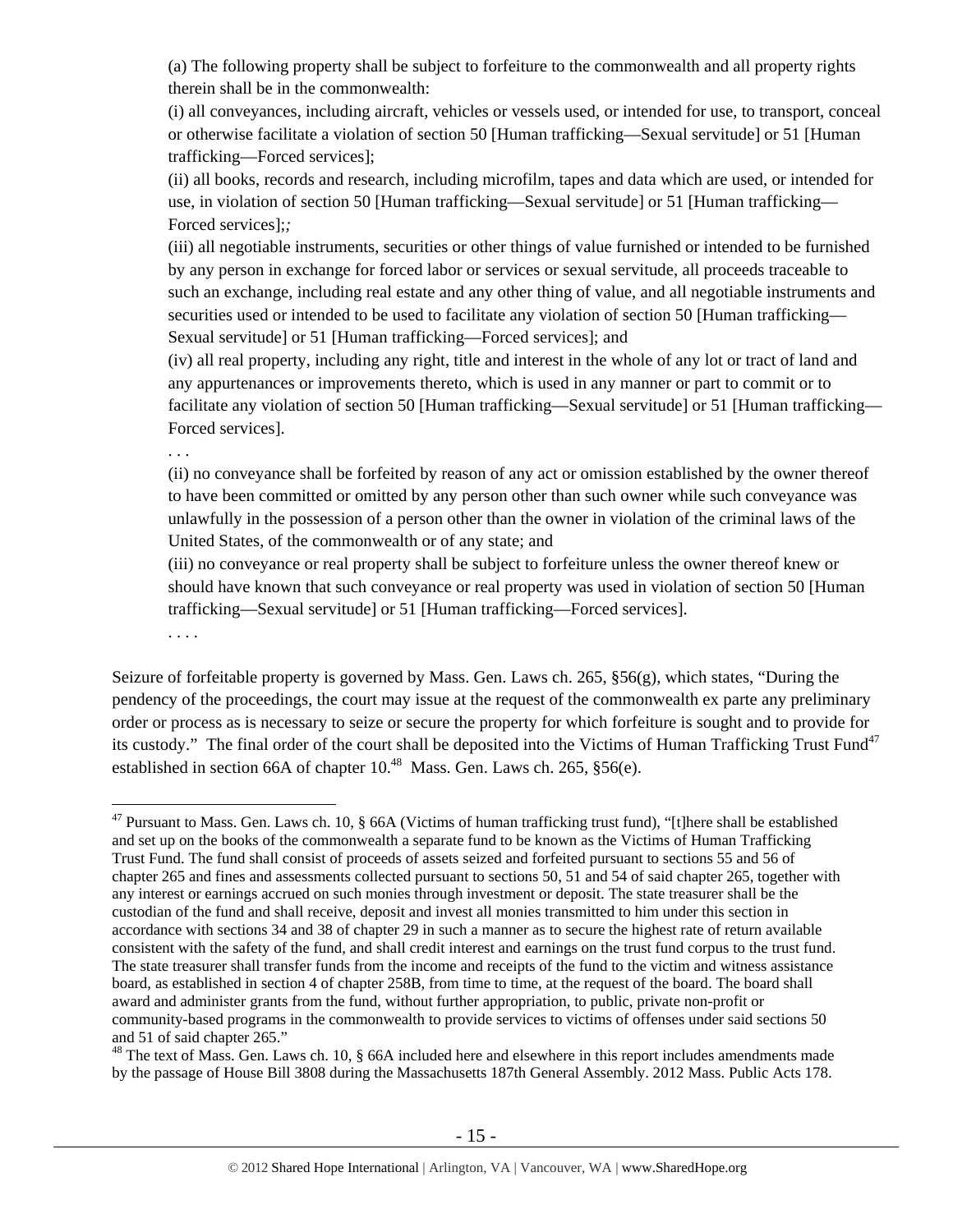#### 2.8.1 Recommendation: Enact provisions mandating minimum fines for sex trafficking and CSEC offenses.

### *2.9 Buying and possessing child pornography carries penalties as high as similar federal offenses.*

The buying and possessing of child pornography is illegal under Mass. Gen. Laws ch. 272, § 29C (Child pornography—purchase or possession). Specifically, Mass. Gen. Laws ch. 272, § 29C makes it illegal when a person,

[K]nowingly purchases or possesses a negative, slide, book, magazine, film, videotape, photograph or other similar visual reproduction, or depiction by computer of any child whom the person knows or reasonably should know to be under the age of 18 years of age and such child is:

(i) actually or by simulation engaged in any act of sexual intercourse with any person or animal; (ii) actually or by simulation engaged in any act of sexual contact involving the sex organs of the child and the mouth, anus or sex organs of the child and the sex organs of another person or animal; (iii) actually or by simulation engaged in any act of masturbation;

(iv) actually or by simulation portrayed as being the object of, or otherwise engaged in, any act of lewd fondling, touching, or caressing involving another person or animal;

(v) actually or by simulation engaged in any act of excretion or urination within a sexual context; (vi) actually or by simulation portrayed or depicted as bound, fettered, or subject to sadistic, masochistic, or sadomasochistic abuse in any sexual context; or

(vii) depicted or portrayed in any pose, posture or setting involving a lewd exhibition of the unclothed genitals, pubic area, buttocks or, if such person is female, a fully or partially developed breast of the child; with knowledge of the nature or content thereof . . . .

. . . .

 $\overline{a}$ 

An offender's first conviction under Mass. Gen. Laws ch. 272, § 29C is punishable by imprisonment up to 5 years in the state prison or imprisonment up to 2½ years in a jail or house of correction or a fine of \$1,000– \$10,000, or both imprisonment and a fine. Mass. Gen. Laws ch. 272, § 29C. Upon conviction of a second violation, a convicted offender may receive imprisonment not less than 5 years or a fine of \$5,000–\$20,000, or both imprisonment and a fine, while any subsequent convictions are punishable by imprisonment not less than 10 years or a fine of \$10,000–\$30,000, or both imprisonment and a fine. Mass. Gen. Laws ch. 272, § 29C(vii).

In comparison, a federal conviction for possession of child pornography $49$  is generally punishable by imprisonment for  $5-20$  years and a fine not to exceed \$250,000.<sup>50</sup> Subsequent convictions, however, are punishable by imprisonment up to 40 years and a fine not to exceed  $$250,000$ .<sup>51</sup>

 $49$  18 U.S.C. §§ 2252(a)(2), (a)(4) (Certain activities relating to material involving the sexual exploitation of minors), 2252A(a)(2)–(3) (Certain activities relating to material constituting or containing child pornography), 1466A(a), (b) (Obscene visual representations of the sexual abuse of children).

 $50$  18 U.S.C. §§ 2252(b) (stating that a conviction under subsection (a)(2) is punishable by imprisonment for 5–20 years and a fine, while a conviction under subsection (a)(4) is punishable by imprisonment up to 10 years, a fine, or both),  $2252A(b)(1)$  (a conviction is punishable by imprisonment for 5–20 years and a fine),  $1466A(a)$ , (b) (stating that a conviction under subsection (a) is "subject to the penalties provided in section  $2252A(b)(1)$ ," imprisonment for 5–20 years and a fine, while a conviction under subsection (b) is "subject to the penalties provided in section 2252A(b)(2)," imprisonment up to 10 years, a fine, or both); *see also* 18 U.S.C §§ 3559(a)(1) (classifying all of the above listed offenses as felonies), 3571(b)(3) (providing a fine up to \$250,000 for any felony conviction).

 $51$  18 U.S.C. §§ 2252(b) (stating if a person has a prior conviction under subsection (a)(2), or a list of other statutes, a conviction is punishable by a fine and imprisonment for 15–40 years, but if a person has a prior conviction under subsection (a)(4), or a list of other statutes, a conviction is punishable by a fine and imprisonment for  $10-20$  years),  $2252A(b)(1)$  (stating if a person has a prior conviction under subsection (a)(2), (a)(3), or a list of other statutes, a conviction is punishable by a fine and imprisonment for  $15-40$  years),  $1466A(a)$ , (b) (stating that the penalty scheme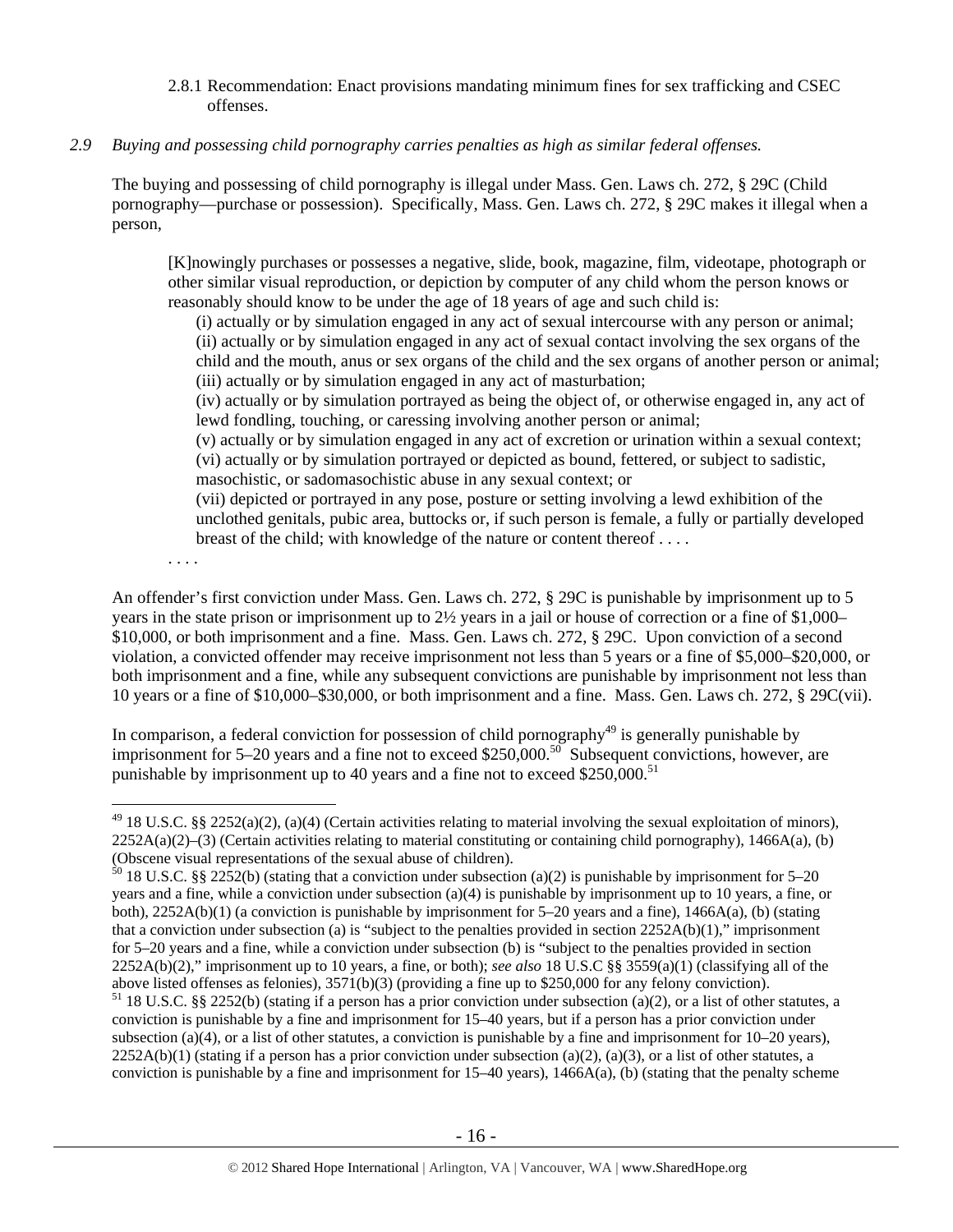# *2.10 Convicted buyers of commercial sex acts with minors and child pornography are required to register as sex offenders.*

Buyers convicted of Mass. Gen. Laws ch. 265, § 26C (Enticement of children), ch. 265, § 26D (Enticement of child under age 18 to engage in prostitution, human trafficking or commercial sexual activity), ch. 265, § 50 (Trafficking of persons for sexual servitude) and ch. 265, § 52 (Subsequent violations of Sec. 50 or 51; penalties; evidence of prior adjudication or conviction) are required to register as sex offenders; however, those convicted under Mass. Gen. Laws ch. 272, § 53A(b) (Engaging in sexual conduct for fee; payors and payees; penalties) and Mass. Gen. Laws ch. 272, § 8 (Soliciting) are not required to register. Mass. Gen. Laws ch. 6, §§ 178C, 178D. Pursuant to Mass. Gen. Laws ch. 6, § 178D (Establishment and maintenance of sex offender registry), the sex offender registry board is required to "establish and maintain a central computerized registry of all sex offenders required to register pursuant to section 178C [Definitions] to 178P [Police officer's authority to arrest for sex offender's failure to comply with registration requirements], inclusive, known as the sex offender registry." Mass. Gen. Laws ch. 6, § 178C (Definitions) defines "sex offender" in part as "a person ... who has been convicted of a sex offense ...." "Sex offense" is defined in Mass. Gen. Laws ch. 6,  $\S$  178C<sup>52</sup> (Definitions) in relevant part as

an indecent assault and battery on a child under 14 under section 13B of chapter 265; aggravated indecent assault and battery on a child under the age of 14 under section 13B1/2 of said chapter 265; a repeat offense under section 13B 3/4 of said chapter 265; . . . indecent assault and battery on a person age 14 or over under section 13H of said chapter 265; . . . rape and abuse of a child under section 23 of said chapter 265; aggravated rape and abuse of a child under section 23A of said chapter 265; a repeat offense under section 23B of said chapter 265 [Rape and abuse of child—previous youthful offender]; . . . enticing a child under the age of 16 for the purposes of committing a crime under section 26C of said chapter 265; enticing a child under 18 via electronic communication to engage in prostitution, human trafficking or commercial sexual activity under section 26D of said chapter 265; trafficking of persons for sexual servitude under section 50 of said chapter 265; a second or subsequent violation of human trafficking for sexual servitude under section 52 of chapter 265,. . . dissemination of visual material of a child in a state of nudity or sexual conduct under section 29B of said chapter 272; possession of child pornography under section 29C of said chapter 272; unnatural and lascivious acts with a child under 16 under section 35A of said chapter 272 [Child pornography—dissemination]; . . .<sup>53</sup>

Additionally, the definitions of "sex offense involving a child" and "sexually violent offense" under Mass. Gen. Laws ch. 6, § 178C include,

enticing a child under 18 via electronic communication to engage in prostitution, human trafficking or commercial sexual activity under section 26D of said chapter 265; trafficking of persons for sexual servitude under section 50 of said chapter 265; a second or subsequent violation of human trafficking for sexual servitude under section 52 of chapter 265 . . . .

for section 2252A(b) applies); *see also* 18 U.S.C §§ 3559(a)(1) (classifying all of the above listed offenses as felonies), 3571(b)(3) (providing a fine up to \$250,000 for any felony conviction).

 $52$  The text of Mass. Gen. Laws ch. 6, § 178C included here and elsewhere in this report includes amendments made<br>by the passage of House Bill 3808 during the Massachusetts 187th General Assembly. 2012 Mass. Public Acts  $53$  Mass. Gen. Laws ch. 6, § 178C (Definitions) contains a definition for "sex offense involving a child," and the offenses listed as a "sex offense involving a child" are all also listed as "sex offenses."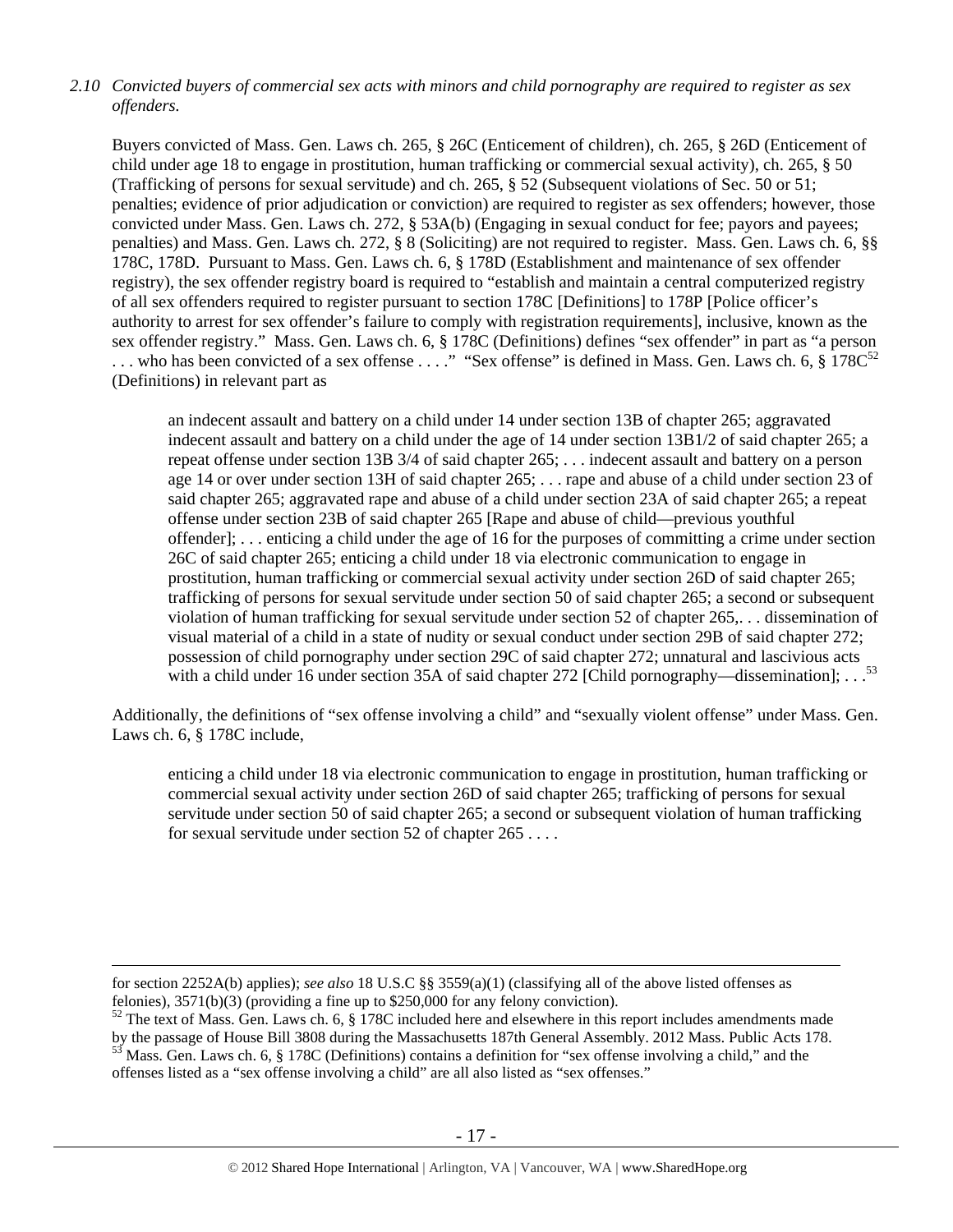#### **FRAMEWORK ISSUE 3: CRIMINAL PROVISIONS FOR TRAFFICKERS**

#### *Legal Components:*

- *3.1 Penalties for trafficking a child for sexual exploitation are as high as federal penalties.*
- *3.2 Creating and distributing child pornography carries penalties as high as similar federal offenses.*
- *3.3 Using the Internet to lure, entice, recruit, or sell commercial sex acts with a minor is a separate crime or results in an enhanced penalty for traffickers.*
- *3.4 Financial penalties for traffickers, including asset forfeiture, are sufficiently high.*
- *3.5 Convicted traffickers are required to register as sex offenders.*
- *3.6 Laws relating to termination of parental rights for certain offenses include sex trafficking or commercial sexual exploitation of children (CSEC) offenses in order to remove the children of traffickers from their control and potential exploitation.*

*\_\_\_\_\_\_\_\_\_\_\_\_\_\_\_\_\_\_\_\_\_\_\_\_\_\_\_\_\_\_\_\_\_\_\_\_\_\_\_\_\_\_\_\_\_\_\_\_\_\_\_\_\_\_\_\_\_\_\_\_\_\_\_\_\_\_\_\_\_\_\_\_\_\_\_\_\_\_\_\_\_\_\_\_\_\_\_\_\_\_\_\_\_\_* 

## *Legal Analysis:*

*3.1 Penalties for trafficking a child for sexual exploitation are as high as federal penalties.* 

A conviction under Mass. Gen. Laws ch. 265,  $\S 50(a)^{54}$  (Human trafficking – Sexual servitude) shall result in:

imprisonment in the state prison for not less than 5 years but not more than 20 years and by a fine of not more than \$25,000.<sup>55</sup> Such sentence shall not be reduced to less than 5 years, or suspended, nor shall any person convicted under this section be eligible for probation, parole, work release or furlough or receive any deduction from his sentence for good conduct until he shall have served 5 years of such sentence.

Additionally, a person convicted under Mass. Gen. Laws ch. 265, § 50(b) when committed against a person under 18 years of age

shall be punished by imprisonment in the state prison for life or for any term of years, but not less than 5 years. No person convicted under this subsection shall be eligible for probation, parole, work release or furlough or receive any deduction from his sentence for good conduct until he shall have served 5 years of such sentence.

Traffickers may also be prosecuted under several of Massachusetts's CSEC laws. Traffickers convicted under Mass. Gen. Laws ch. 272,  $\S 2^{56}$  (Abduction of persons for the purpose of prostitution or unlawful sexual intercourse), which is punishable by imprisonment up to 3 years in the state prison or imprisonment by 1 year in jail, a fine of up to \$1,000, or both imprisonment and a fine. Mass. Gen. Laws ch. 272,  $\S 4A^{57}$  (Promoting child prostitution; mandatory sentence) is punishable by imprisonment for 3–5 years in the state prison and a fine of \$5,000.58 Mass. Gen. Laws ch. 272, § 4A.

<sup>&</sup>lt;sup>54</sup> See *supra* note 2.

<sup>&</sup>lt;sup>55</sup> Pursuant to Mass. Gen. Laws ch. 265, § 54 (Transmittal of fines to state treasurer), "The court shall transmit fines collected pursuant to sections 50 and 51 to the state treasurer. The treasurer shall deposit such fines into the Victims of Human Trafficking Trust Fund established in section 66A of chapter 10."<br><sup>56</sup> See supra Section 1.2 for substantive provisions of Mass. Gen. Laws ch. 272, § 2.

<sup>&</sup>lt;sup>57</sup> See supra Section 1.2 for substantive provisions of Mass. Gen. Laws ch. 272,  $\tilde{\S}$  4A.<br><sup>58</sup> The imprisonment "shall not be reduced to less than three years, nor suspended, nor shall any person convicted under this section be eligible for probation, parole or furlough or receive any deduction from his sentence for good conduct or otherwise until he shall have served three years of such sentence." Mass. Gen. Laws ch. 272, § 4A.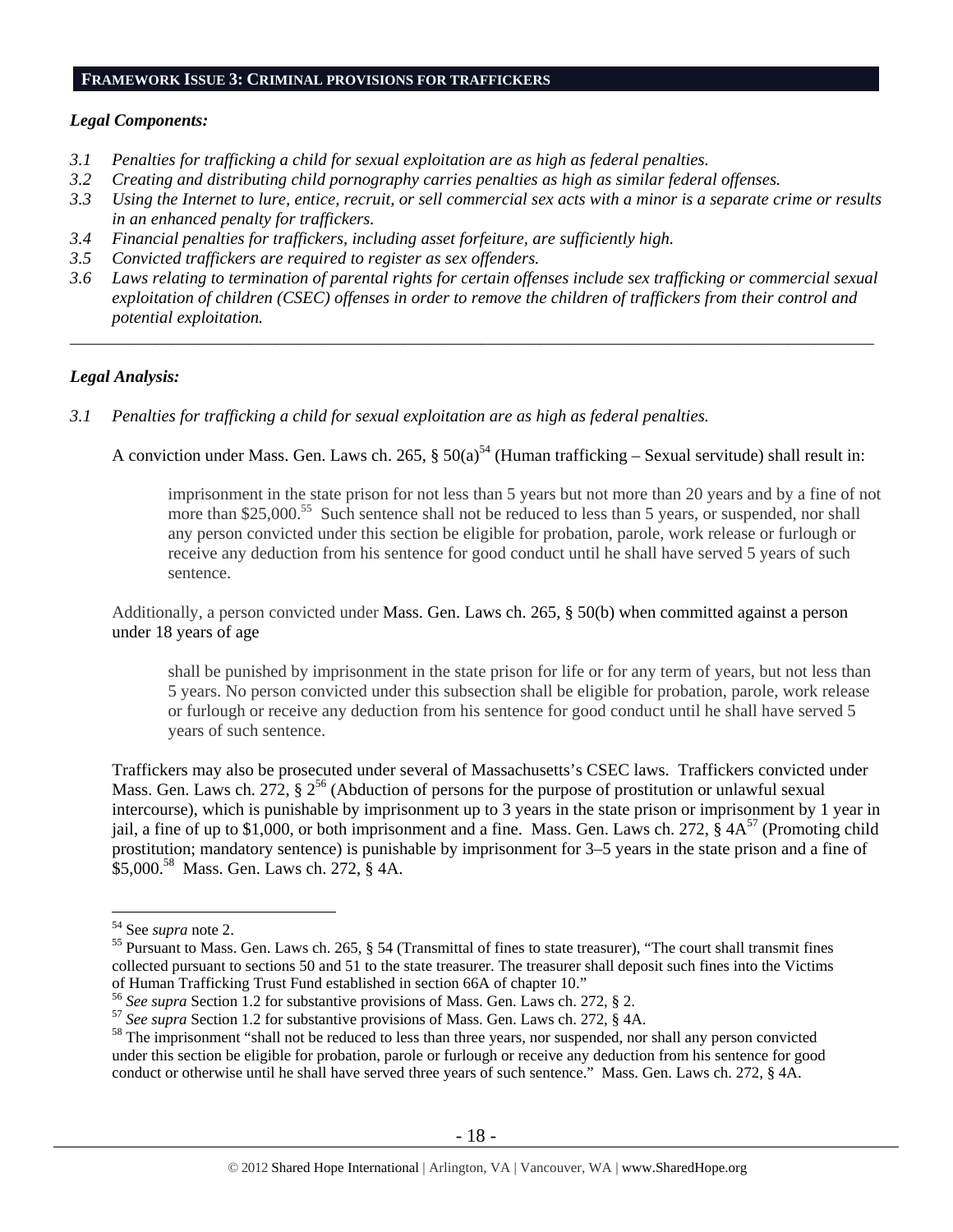Traffickers may be prosecuted under Mass. Gen. Laws ch. 272,  $\S$  53A(c)<sup>59</sup> (Engaging in sexual conduct for fee; payors and payees; penalties) if the trafficker was "paid . . . in return for aiding a person who intends to engage in sexual conduct with a child under the age of 18." Mass. Gen. Laws ch. 272, § 53A(c) is punishable by up to 10 years imprisonment in the state prison or in the house of correction for not more than 2 ½ years and by a \$3,000—10,000 fine.

Traffickers also may be prosecuted under Mass. Gen. Laws ch. 265, § 26C(b) (Enticement of children) to the extent that the trafficker "entices a child under the age of 16, or someone he believes to be a child under the age of 16, to enter, exit or remain within any vehicle, dwelling, building, or other outdoor space with the intent that he or another person will violate . . . [Mass. Gen. Laws ch. 272] section 4A [Promoting child prostitution; mandatory sentence] . . . 29A [Child pornography–enticement, solicitation, employment of children], 29B [Child pornography–dissemination], 29C [Child pornography–purchase or possession], 35A [Obscene material/acts–acts with child under sixteen] . . . or 53A [Engaging in sexual conduct for fee; payors and payees; penalties] of chapter 272, or any offense that has as an element the use or attempted use of force . . . ." A trafficker convicted of Mass. Gen. Laws ch. 265, § 26C (Enticement of children) may be imprisoned up to 5 years in the state prison or imprisoned up to 2½ years in the house of correction, or by imprisonment and a fine up to \$5,000.

Mass. Gen. Laws ch. 272  $\S$  4B<sup>60</sup> (Deriving support from child prostitution; mandatory sentence) may also be used to prosecute traffickers and a conviction is punishable by imprisonment for at least 5 years in the state prison and a fine of \$5,000.<sup>61</sup> Mass. Gen. Laws ch. 272 § 4B. Traffickers who are "paid in return for aiding a person who intends to engage in sexual conduct with a child under the age of 18" may be convicted under Mass. Gen. Laws ch. 272, § 53A(c)<sup>62</sup> (Engaging in sexual conduct for fee; payors and payees; penalties), which is punishable by imprisonment up to 10 years in the state prison or imprisonment up to 2½ years in the house of correction and a fine of \$3,000—\$10,000. Mass. Gen. Laws ch. 272, § 53A(b). Lastly, convictions under Mass. Gen. Laws ch. 272, § 29A(b)<sup>63</sup> (Child pornography—enticement, solicitation, employment of children) are punishable by imprisonment for 10–20 years in the state prison, by a fine of \$10,000–\$50,000, or by both such fine and imprisonment. Mass. Gen. Laws ch. 272, § 29A(a), (b).

Lastly, a trafficker could be prosecuted under Mass. Gen. Laws ch. 265,  $\S$  26D<sup>64</sup> (Enticement of child under age 18 to engage in prostitution, human trafficking or commercial sexual activity), which is punishable by "imprisonment in a house of correction for not more than 2 1/2 years or in the state prison for not more than 5 years or by a fine of not less than \$2,500, or by both such fine and imprisonment," and "a second or subsequent . . . [offense] shall be punished by imprisonment in the state prison for not less than 5 years and by a fine of not less than \$10,000. Such sentence shall not be reduced to less than 5 years, or suspended, nor shall any person convicted under this subsection be eligible for probation, parole, work release or furlough or receive any deduction from the sentence for good conduct until that person has served 5 years of such sentence."In comparison, if the victim is under the age of 14, a conviction under the Trafficking Victims Protection Act  $(TVPA)<sup>65</sup>$  for child sex trafficking is punishable by 15 years to life imprisonment and a fine not to exceed \$250,000. 18 U.S.C. §§ 1591(b)(1), 3559(a)(1), 3571(b)(3). If the victim is between the ages of 14–17, a conviction is punishable by 10 years to life imprisonment and a fine not to exceed \$250,000. 18 U.S.C. §§

<sup>&</sup>lt;sup>59</sup> See supra note 10.

 $\frac{60}{2}$  See supra Section 1.2 for substantive provisions of Mass. Gen. Laws ch. 272, § 4B.<br><sup>61</sup> The imprisonment "shall not be reduced to less than five years, nor suspended, nor shall any person convicted under this section be eligible for probation, parole or furlough or receive any deduction from his sentence for good conduct or otherwise until he shall have served five years of such sentence." Mass. Gen. Laws ch. 272 § 4B<br>
<sup>62</sup> See supra Section 1.2 for substantive provisions of Mass. Gen. Laws ch. 272, § 53A.<br>
<sup>63</sup> See supra Section

scattered sections of 18 and 22 U.S.C.).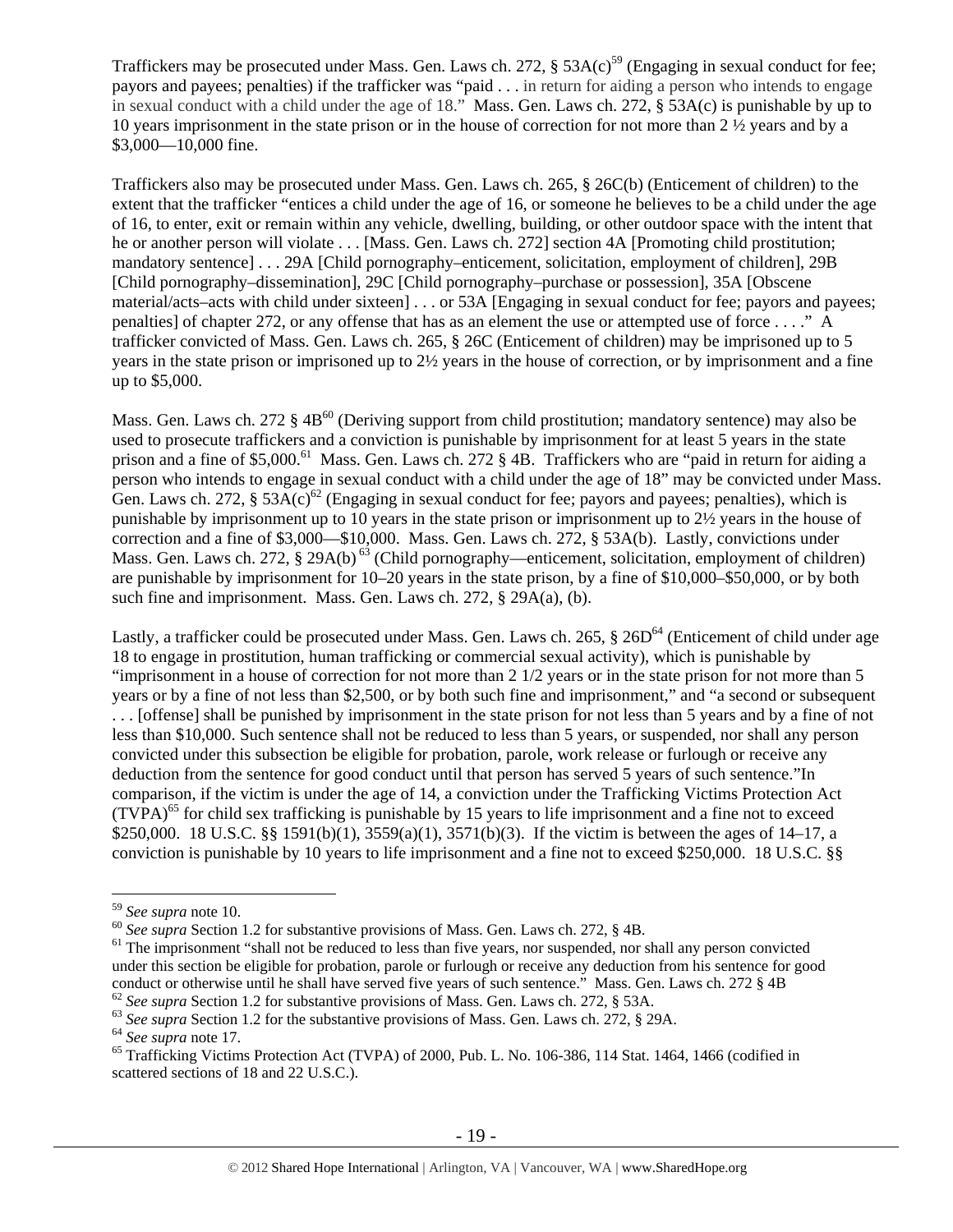1591(b)(2), 3559(a)(1), 3571(b)(3). A conviction is punishable by mandatory life imprisonment, however, if the trafficker has a prior conviction for a federal sex offense<sup>66</sup> against a minor.

# *3.2 Creating and distributing child pornography carries penalties as high as similar federal offenses*.

Massachusetts law criminalizes both the creation and distribution of child pornography. The creation of child pornography is illegal under Mass. Gen. Laws ch. 272, § 29A(a), (b) (Child pornography—enticement, solicitation, employment of children), which states,

(a) Whoever, either with knowledge that a person is a child under eighteen years of age or while in possession of such facts that he should have reason to know that such person is a child under eighteen years of age, and with lascivious intent, hires, coerces, solicits or entices, employs, procures, uses, causes, encourages, or knowingly permits such child to pose or be exhibited in a state of nudity, for the purpose of representation or reproduction in any visual material . . . .

(b) Whoever, either with knowledge that a person is a child under eighteen years of age or while in possession of such facts that he should have reason to know that such person is a child under eighteen years of age, hires, coerces, solicits or entices, employs, procures, uses, causes, encourages, or knowingly permits such child to participate or engage in any act that depicts, describes, or represents sexual conduct for the purpose of representation or reproduction in any visual material, or to engage in any live performance involving sexual conduct . . . .

Convictions under Gen. Laws ch. 272, § 29A(a), (b) are punishable by imprisonment for 10–20 years or a fine of \$10,000–\$50,000, or by both imprisonment and a fine. Mass. Gen. Laws ch. 272, § 29A(a), (b).

The dissemination of child pornography is illegal under Mass. Gen. Laws ch. 272, § 29B (Child pornography dissemination), which states,

(a) Whoever, with lascivious intent, disseminates any visual material that contains a representation or reproduction of any posture or exhibition in a state of nudity involving the use of a child who is under eighteen years of age, knowing the contents of such visual material or having sufficient facts in his possession to have knowledge of the contents thereof, or has in his possession any such visual material knowing the contents or having sufficient facts in his possession to have knowledge of the contents thereof, with the intent to disseminate the same, shall be punished . . . .

(b) Whoever with lascivious intent disseminates any visual material that contains a representation or reproduction of any act that depicts, describes, or represents sexual conduct participated or engaged in by a child who is under eighteen years of age, knowing the contents of such visual material or having sufficient facts in his possession to have knowledge of the contents thereof, or whoever has in his possession any such visual material knowing the contents or having sufficient facts in his possession to have knowledge of the contents thereof, with the intent to disseminate the same, shall be punished . . . .

Convictions under Mass. Gen. Laws ch. 272, § 29B(a), (b) are punishable by imprisonment for 10–20 years or a fine the greater of \$10,000–\$50,000 or 3 times "the monetary value of any economic gain derived from said dissemination," or by both imprisonment and a fine. Mass. Gen. Laws ch. 272, § 29B(a), (b).

In comparison, if the victim is under the age of 14, a conviction under the TVPA for child sex trafficking is punishable by 15 years to life imprisonment and a fine not to exceed \$250,000. 18 U.S.C. §§ 1591(b)(1),  $3559(a)(1)$ ,  $3571(b)(3)$ . If the victim is between the ages of  $14-17$ , a conviction is punishable by 10 years to life imprisonment and a fine not to exceed \$250,000. 18 U.S.C. §§ 1591(b)(2), 3559(a)(1), 3571(b)(3). A conviction is punishable by mandatory life imprisonment, however, if the trafficker has a prior conviction for a

<sup>66</sup> *See supra* note 40.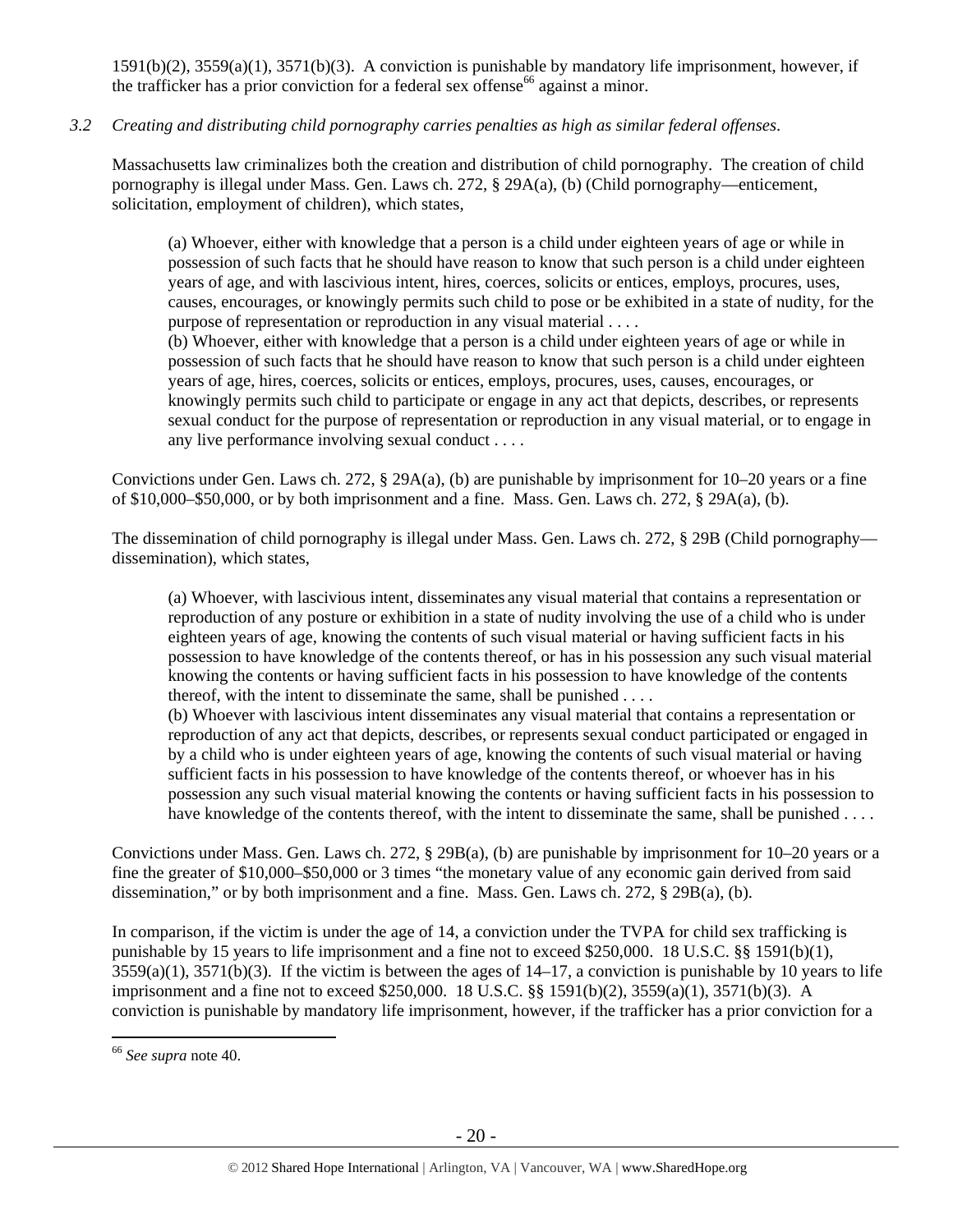federal sex offense<sup>67</sup> against a minor. Additionally, a federal conviction for distribution of child pornography<sup>68</sup> is generally punishable by imprisonment for  $5-20$  years and a fine not to exceed \$250,000.<sup>69</sup> Subsequent convictions, however, are punishable by imprisonment up to 40 years and a fine not to exceed \$250,000.<sup>70</sup>

*3.3 Using the Internet to lure, entice, recruit, or sell commercial sex acts with a minor is a separate crime or results in an enhanced penalty for traffickers.* 

Massachusetts has a law specifically directed at the use of the Internet to commit domestic minor sex trafficking. Pursuant to Mass. Gen. Laws ch. 265,  $\S 26D^{71}$  (Enticement of child under age 18 to engage in prostitution, human trafficking or commercial sexual activity),

(a) As used in this section, the term "entice" shall mean to lure, induce, persuade, tempt, incite, solicit, coax or invite.

(b) As used in this section, the term "electronic communication" shall include, but not be limited to, any transfer of signs, signals, writing, images, sounds, data or intelligence of any nature transmitted in whole or in part by a wire, radio, electromagnetic, photo-electronic or photo-optical system.

(c) Whoever, by electronic communication, knowingly entices a child under the age of 18 years, to engage in prostitution in violation of section 50 or section 53A of chapter 272, human trafficking in violation of section 50 [Human trafficking—Sexual servitude], 51 [Human trafficking—Forced services], 52 [Human trafficking—Subsequent violations of sections 50 or 51] or 53 [Human trafficking—Organ trafficking] or commercial sexual activity as defined in section 49, or attempts to do so, shall be punished by imprisonment in a house of correction for not more than 2 ½ years or in the state prison for not more than 5 years or by a fine of not less than \$2,500, or by both such fine and imprisonment.

(d) Whoever, after having been convicted of, or adjudicated delinquent by reason of a violation of this section, commits a second or subsequent such violation, shall be punished by imprisonment in the state prison for not less than 5 years and by a fine of not less than \$10,000. Such sentence shall not be reduced to less than 5 years, or suspended, nor shall any person convicted under this subsection be eligible for probation, parole, work release or furlough or receive any deduction from the sentence for good conduct until that person has served 5 years of such sentence.

*3.4 Financial penalties for traffickers, including asset forfeiture, are sufficiently high*.

 $\overline{a}$ 

See supra note 17.

<sup>&</sup>lt;sup>67</sup> See supra note 40.<br><sup>68</sup> 18 U.S.C. §§ 2252(a)(1), (a)(2), (a)(3) (Certain activities relating to material involving the sexual exploitation of minors),  $2252A(a)(2)$ ,  $(a)(3)$  (Certain activities relating to material constituting or containing child pornography), 1466A(a) (Obscene visual representations of the sexual abuse of children).<br><sup>69</sup> 18 U.S.C. §§ 2252(b) (stating that a conviction under subsection (a)(1), (a)(2), or (a)(3) is punishable by

imprisonment for 5–20 years and a fine), 2252A(b)(1) (a conviction is punishable by imprisonment for 5–20 years and a fine), 1466A(a), (b) (stating that a conviction under subsection (a) is "subject to the penalties provided in section 2252A(b)(1)," imprisonment for 5–20 years and a fine, while a conviction under subsection (b) is "subject to the penalties provided in section 2252A(b)(2)," imprisonment up to 10 years, a fine, or both); *see also* 18 U.S.C §§  $3559(a)(1)$  (classifying all of the above listed offenses as felonies),  $3571(b)(3)$  (providing a fine up to \$250,000 for any felony conviction).

<sup>&</sup>lt;sup>70</sup> 18 U.S.C. §§ 2252(b) (stating if a person has a prior conviction under subsection (a)(1), (a)(2), or (a)(3) or a list of other statutes, a conviction is punishable by a fine and imprisonment for 15–40 years), 2252A(b)(1) (stating if a person has a prior conviction under subsection (a)(2), (a)(3), or a list of other statutes, a conviction is punishable by a fine and imprisonment for 15–40 years), 1466A(a), (b) (stating that the penalty scheme for section 2252A(b) applies); *see also* 18 U.S.C §§ 3559(a)(1) (classifying all of the above listed offenses as felonies), 3571(b)(3) (providing a fine up to \$250,000 for any felony conviction).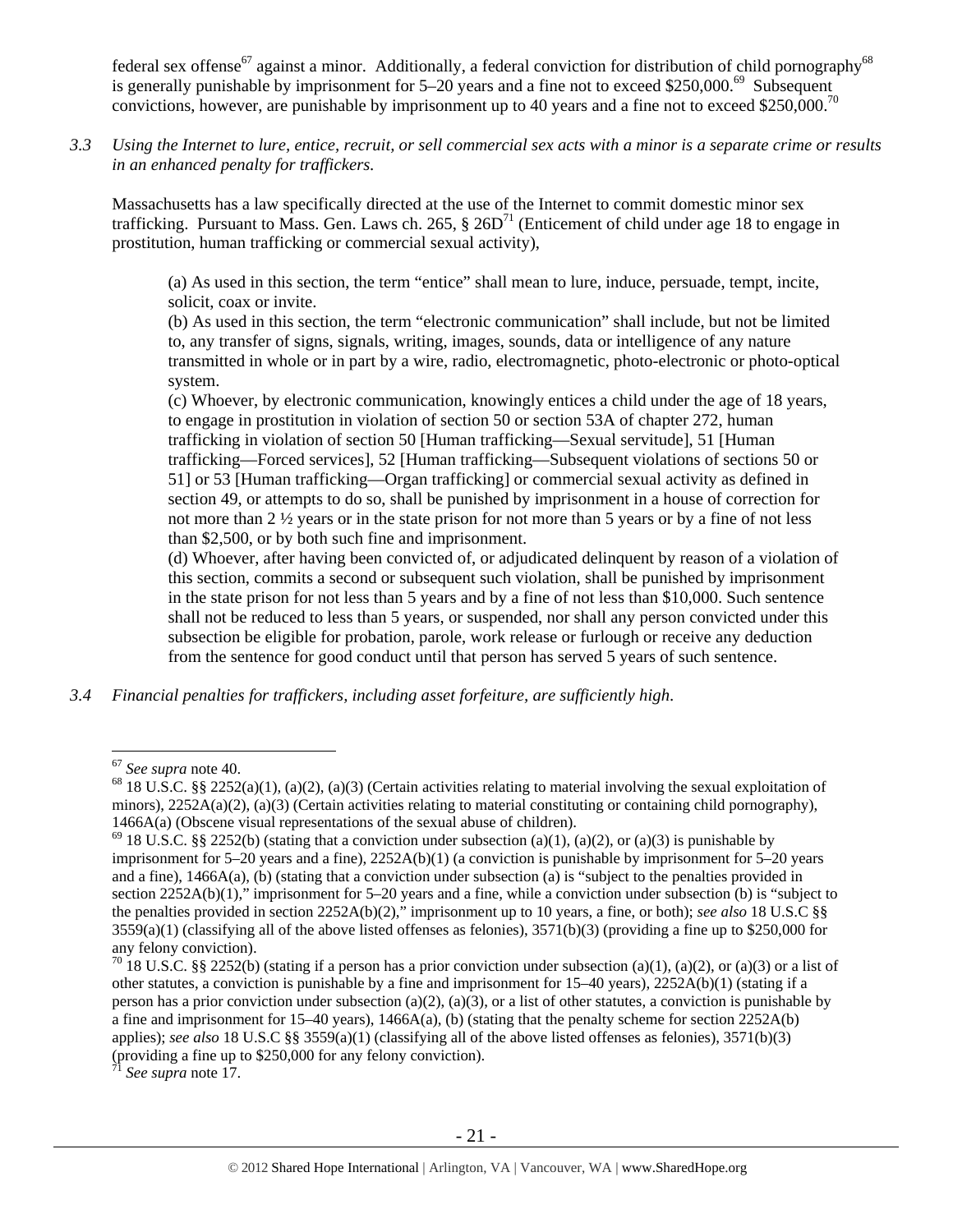Traffickers are subject to various criminal fines, restitution orders, and asset forfeiture. Traffickers convicted under Mass. Gen. Laws ch. 265,  $\S 50^{72}$  (Human trafficking – Sexual servitude) are subject to a fine not to exceed \$25,000 and "[a] business entity that commits trafficking of persons for sexual servitude shall be punished by a fine of not more than  $$1,000,000."$ <sup>73</sup> Mass. Gen. Laws ch. 265,  $§$  50(a), (c).

Traffickers convicted of violating Mass. Gen. Laws ch. 272, § 29A (Child pornography—enticement, solicitation, employment of children) may be required to pay a fine of \$10,000–\$50,000, while those who violate Mass. Gen. Laws ch. 272, § 29B(a), (b) (Child pornography—dissemination) may be required to pay a fine of the greater of \$10,000–\$50,000 or 3 times "the monetary value of any economic gain derived from said dissemination." Mass. Gen. Laws ch. 272, § 29A(a), (b). Traffickers who violate any of Mass. Gen. Laws ch. 272, § 4A (Promoting child prostitution; mandatory sentence), § 4B (Deriving support from child prostitution; mandatory sentence), or Mass. Gen. Laws ch. 265, § 26C(b) (Enticement of children) may be required to pay up to a \$5,000 fine. Mass. Gen. Laws ch. 272, §§ 4A, 4B, ch. 265, § 26C(b). Those convicted under Mass. Gen. Laws ch. 272, § 2 (Abduction of persons for the purpose of prostitution or unlawful sexual intercourse) may be required to pay a \$1,000 fine. Mass. Gen. Laws ch. 272, § 2.

Convicted traffickers may also be required to make restitution to their victims, as Mass. Gen. Laws ch. 258B, § 3(o), (u) (Rights of victims and witnesses of crime) specifies that victims shall have the right "to request that restitution be an element of the final disposition of a case and to obtain assistance from the prosecutor in the documentation of the victim's losses" and "to be informed that the victim may have a right to pursue a civil action for damages relating to the crime, regardless of whether the court has ordered the defendant to make restitution to the victim."

Traffickers face mandatory asset forfeiture pursuant to Mass. Gen. Laws ch. 265,  $\S 55$ ,  $74$  which states, "[a]] monies furnished or intended to be furnished by any person in exchange for forced labor or services or sexual servitude, and all monies used or intended to be used to facilitate any violation of section 50 or 51 shall be subject to forfeiture. . ." These monies "shall be made available by the court to any victim ordered restitution by the court pursuant to section 3 of chapter 258B." Mass. Gen. Laws ch. 265, §55.

Additionally, traffickers face asset forfeiture pursuant to Mass. Gen. Laws ch. 265,  $\S 56^{75}$  (Human trafficking— Property subject to forfeiture).<sup>76</sup> Seizure of forfeitable property is governed by Mass. Gen. Laws ch. 265,  $§56(g)$ , which states "During the pendency of the proceedings, the court may issue at the request of the commonwealth ex parte any preliminary order or process as is necessary to seize or secure the property for which forfeiture is sought and to provide for its custody."

3.4.1 Recommendation: Enact provisions mandating minimum fines for convictions under Mass. Gen. Laws ch. 265, § 50 (Human trafficking—Sexual servitude) and 51(Human trafficking—Forced services) and Massachusetts' CSEC laws.

### *3.5 Convicted traffickers are required to register as sex offenders.*

Traffickers convicted of violating Mass. Gen. Laws ch. 265,  $\S 50^{77}$  (Human trafficking—Sexual servitude), ch. 265, § 26D78 (Enticing a child under 18 via electronic communication to engage in prostitution), a second or

<sup>&</sup>lt;sup>72</sup> See supra note 2.<br>
<sup>73</sup> See supra note 55.<br>
<sup>74</sup> See supra note 45.<br>
<sup>75</sup> See supra note 46.<br>
<sup>75</sup> See supra note 46.<br>
<sup>76</sup> See supra Section 2.8 for full discussion of Mass. Gen. Laws ch. 265, § 56<sup>76</sup> (Human Traffi subject to forfeiture).<br> $\frac{1}{77}$  See supra note 2.

<sup>77</sup> *See supra* note 2. 78 *See supra* note 17.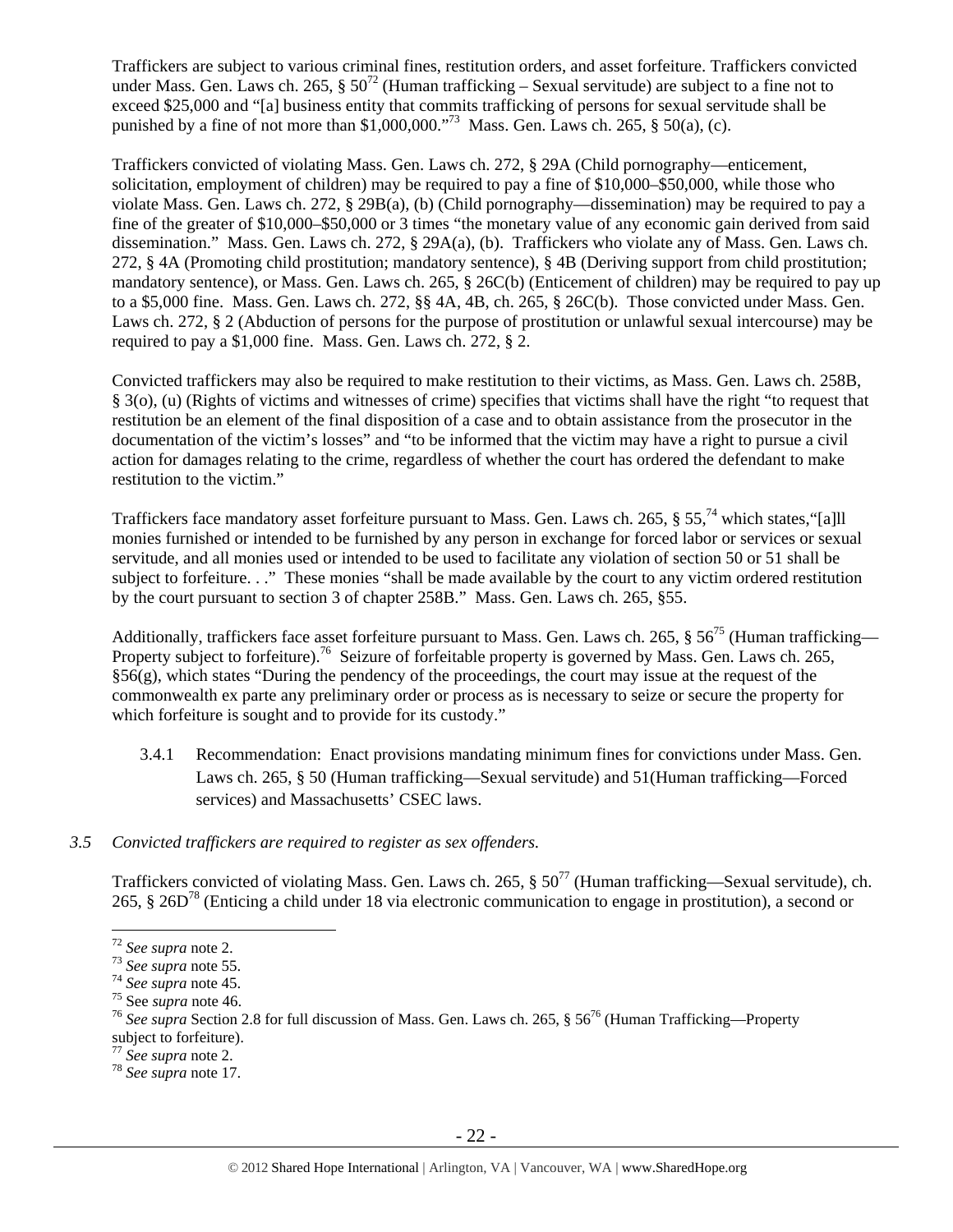subsequent conviction of ch. 265, § 52 (Human trafficking—Subsequent Violation of Sections 50 or 51), ch. 265, § 26C (Enticement of children), ch. 272, § 2 (Abduction of persons for the purpose of prostitution or unlawful sexual intercourse), § 4A (Promoting child prostitution; mandatory sentence), § 4B (Deriving support from child prostitution; mandatory sentence), § 29A (Child pornography—enticement, solicitation, employment of children), and § 29B (Child pornography—dissemination) are required to register as sex offenders pursuant to Mass. Gen. Laws ch. 6, § 178D (Establishment and maintenance of sex offender registry) and Mass. Gen. Laws ch. 6, § 178C (Definitions).<sup>79</sup> Traffickers convicted of Mass. Gen. Laws ch. 272, § 53A(b) (Engaging in sexual conduct for a fee; payors and payees; penalties) or Mass. Gen. Laws ch. 272, § 24 (Keeping house of prostitution) are not required to register as these offenses are not included within the definition of "sex offense" under Mass. Gen. Laws ch. 6 § 178C.

*3.6 Laws relating to termination of parental rights for certain offenses include sex trafficking or commercial sexual exploitation of children (CSEC) offenses in order to remove the children of traffickers from their control and potential exploitation.* 

Although Massachusetts law does not expressly provide that violations of state CSEC laws are grounds for terminating parental rights, parental rights potentially may be terminated for sexual abuse or exploitation, depending on whether the definition of abuse applicable to mandatory reporters under Mass. Gen. Laws ch. 119,  $\frac{1}{2}$  51A(a)<sup>80</sup> (Mandated reporter—responsibilities)—which includes trafficking and CSEC offenses—applies when determining parental rights. Massachusetts handles termination through its laws on adoption and custody in Chapter 210, which does not define abuse or neglect. Mass. Gen. Laws ch. 210, § 3 (Consent not required in certain cases) states,

(a) Whenever a petition for adoption is filed by a person having the care or custody of a child, the consent of the persons named in section 2, other than that of the child, shall not be required if:  $\dots$  (ii) the court hearing the petition finds that the allowance of the petition is in the best interests of the child pursuant to paragraph (c).

 $(b) \ldots$ 

 $\overline{a}$ 

A juvenile court or a district court shall enter a decree dispensing with the need for consent of any person named in section 2 to the adoption of a child named in a petition filed pursuant to section 24 of chapter 119 in such court upon a finding that such child is in need of care and protection pursuant to section 26 of said chapter 119 and that the best interests of the child as defined in paragraph (c) will be served by such decree. The entry of such decree shall have the effect of terminating the rights of a person named therein to receive notice of or to consent to any legal proceeding affecting the custody, guardianship, adoption or other disposition of the child named therein. Facts may be set forth either in the care and protection petition filed pursuant to said section 24 of said chapter 119 or upon a motion made in the course of a care and protection proceeding, alleging that the allowance of the petition or motion is in the best interests of the child.

The department of children and families shall file a petition or, in the alternative, a motion to amend a petition pending pursuant to section 26 of chapter 119 to dispense with parental consent to adoption, custody, guardianship or other disposition of the child under the following circumstances: (i) the child has been abandoned; (ii) the parent has been convicted by a court of competent jurisdiction of the murder or voluntary manslaughter of another child of such parent, of aiding, abetting, attempting, conspiring or soliciting to commit such murder or voluntary manslaughter or of any assault constituting a felony which results in serious bodily injury to the child or to another child of the parent . . . . For the purposes of this paragraph, "serious bodily injury" shall mean bodily injury which involves a

<sup>&</sup>lt;sup>79</sup> *See supra* Section 2.10 for the provisions of Mass. Gen. Laws ch. 6, § 178C.<br><sup>80</sup> The text of Mass. Gen. Laws ch. 119, § 51A included here and elsewhere in this report includes amendments made by the passage of House Bill 3808 during the Massachusetts 187th General Assembly. 2012 Mass. Public Acts 178.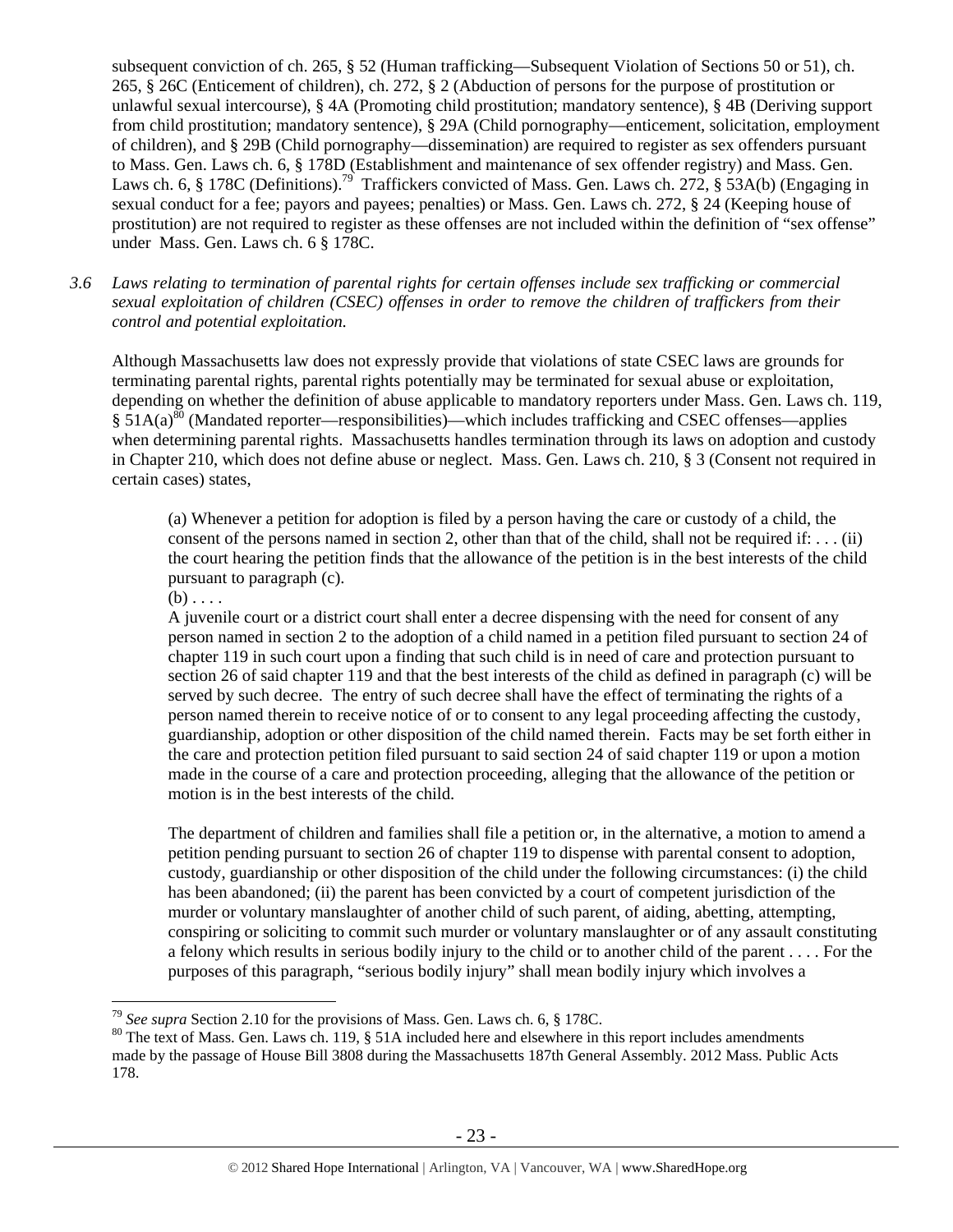substantial risk of death, extreme physical pain, protracted and obvious disfigurement or protracted loss or impairment of the function of a bodily member, organ or mental faculty.

. . . .  $(c)$ ...

In considering the fitness of the child's parent or other person named in section 2, the court shall consider, without limitation, the following factors:

(ii) the child or another member of the immediate family of the child has been abused or neglected as a result of the acts or omissions of one or both parents, the parents were offered or received services intended to correct the circumstances which led to the abuse or neglect and refused, or were unable to utilize such services on a regular and consistent basis so that a substantial danger of abuse or neglect continues to exist, or have utilized such services on a regular and consistent basis without effectuating a substantial and material or permanent change in the circumstances which led to the abuse or neglect;

. . .

. . .

. . . .

(ix) severe or repetitive conduct of a physically, emotionally or sexually abusive or neglectful nature toward the child or toward another child in the home;

(xiii) the conviction of a parent or other person named in section 2 of a felony that the court finds is of such a nature that the child will be deprived of a stable home for a period of years. Incarceration in and of itself shall not be grounds for termination of parental rights; or

(xiv) whether or not there has been a prior pattern of parental neglect or misconduct or an assault constituting a felony which resulted in serious bodily injury to the child and a likelihood of future harm to the child based on such prior pattern or assault.

. . . .

3.6.1 Recommendation: Amend Mass. Gen. Laws ch. 210,  $\S 3(c)(xiii)$  (Consent not required in certain cases) to expressly provide that conviction of a CSEC crime is grounds for termination of parental rights.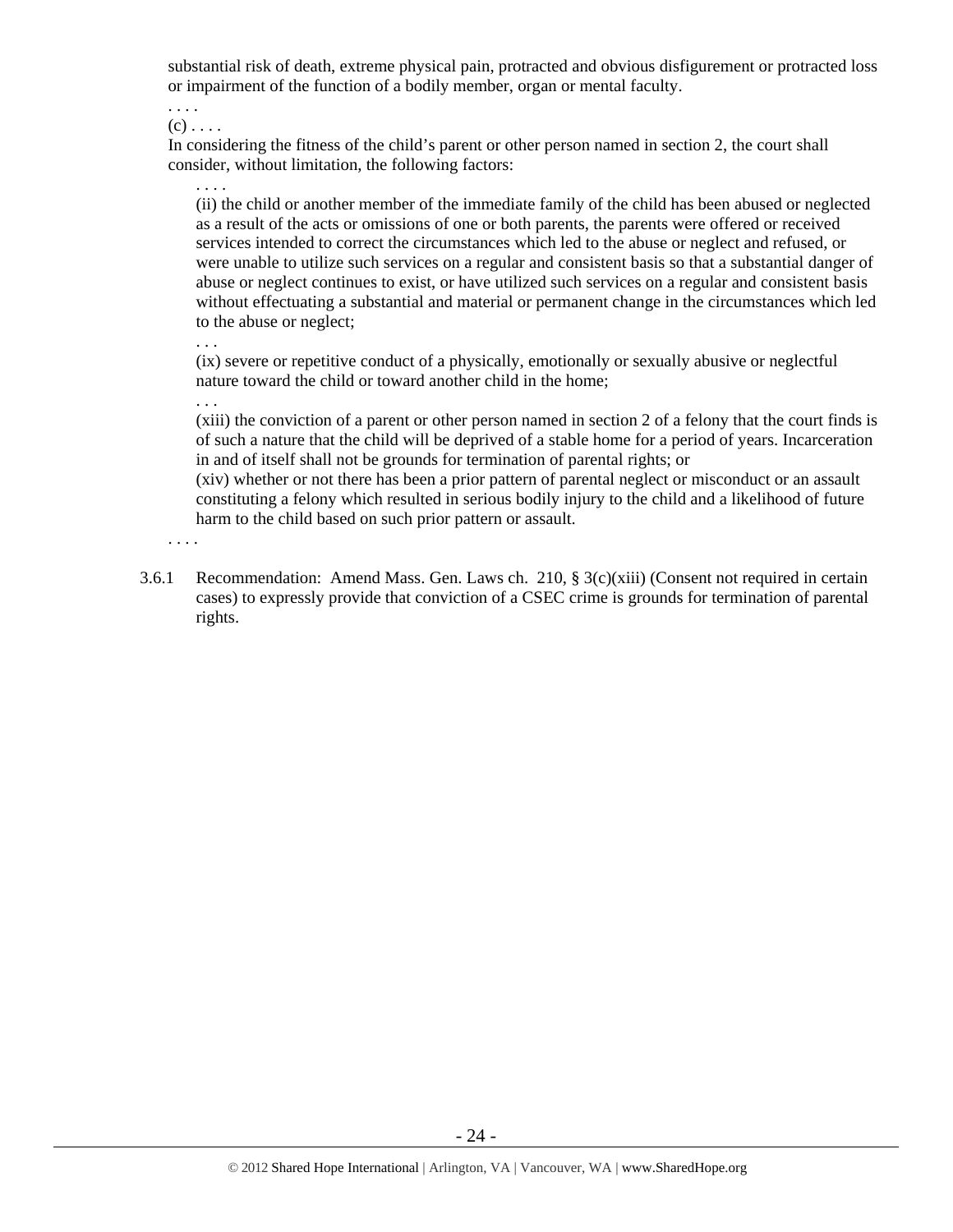#### **FRAMEWORK ISSUE 4: CRIMINAL PROVISIONS FOR FACILITATORS**

#### *Legal Components:*

- *4.1 The acts of assisting, enabling, or financially benefitting from child sex trafficking are included as criminal offenses in the state sex trafficking statute.*
- *4.2 Financial penalties, including asset forfeiture laws, are in place for those who benefit financially from or aid and assist in committing domestic minor sex trafficking.*

*\_\_\_\_\_\_\_\_\_\_\_\_\_\_\_\_\_\_\_\_\_\_\_\_\_\_\_\_\_\_\_\_\_\_\_\_\_\_\_\_\_\_\_\_\_\_\_\_\_\_\_\_\_\_\_\_\_\_\_\_\_\_\_\_\_\_\_\_\_\_\_\_\_\_\_\_\_\_\_\_\_\_\_\_\_\_\_\_\_\_\_\_\_\_* 

- *4.3 Promoting and selling child sex tourism is illegal.*
- *4.4 Promoting and selling child pornography is illegal.*

#### *Legal Analysis:*

4.1 *The acts of assisting, enabling, or financially benefitting from child sex trafficking are included as criminal offenses in the state sex trafficking statute*.

Mass. Gen. Laws ch. 265,  $\S 50^{81}$  (Human trafficking—Sexual servitude) includes all facilitators as it applies to a person who "benefits, financially or by receiving anything of value, as a result of a violation of clause (i)," which states,

(i) subjects, or attempts to subject, or recruits, entices, harbors, transports, provides or obtains by any means, or attempts to recruit, entice, harbor, transport, provide or obtain by any means, another person to engage in commercial sexual activity, a sexually-explicit performance or the production of unlawful pornography in violation of chapter 272, or causes a person to engage in commercial sexual activity, a sexually-explicit performance or the production of unlawful pornography in violation of said chapter  $272. \ldots$ 

A facilitator convicted under Mass. Gen. Laws ch. 265, § 50(a) "shall be punished by imprisonment in the state prison for not less than 5 years but not more than 20 years and by a fine of not more than \$25,000. Such sentence shall not be reduced to less than 5 years, or suspended, nor shall any person convicted under this section be eligible for probation, parole, work release or furlough or receive any deduction from his sentence for good conduct until he shall have served 5 years of such sentence." Additionally, a facilitator who "commits the crime of trafficking of persons for sexual servitude upon a person under 18 years of age shall be punished by imprisonment in the state prison for life or for any term of years, but not less than 5 years. No person convicted under this subsection shall be eligible for probation, parole, work release or furlough or receive any deduction from his sentence for good conduct until he shall have served 5 years of such sentence." Mass. Gen. Laws ch. 265, § 50(b).

A business entity may also be prosecuted for a violation of Mass. Gen. Laws ch. 265, § 50(a) and punished by a fine of not more than \$1,000,000. Mass. Gen. Laws ch. 265, § 50(c).

A facilitator may also face prosecution under Mass. Gen. Laws ch. 272,  $\S$  53A(c)<sup>82</sup> (Engaging in sexual conduct for a fee; engaging in sexual conduct with child under age 14 for a fee; penalties), which provides in part,

whoever is paid, agrees to pay or agrees that a third person be paid in return for aiding a person who intends to engage in sexual conduct with a child under the age of 18, shall be punished by imprisonment in the state prison for not more than 10 years, or in the house of correction for not more than 2 and one-

<sup>&</sup>lt;sup>81</sup> See supra note 2.

<sup>81</sup> *See supra* note 2. 82 *See supra* note 10.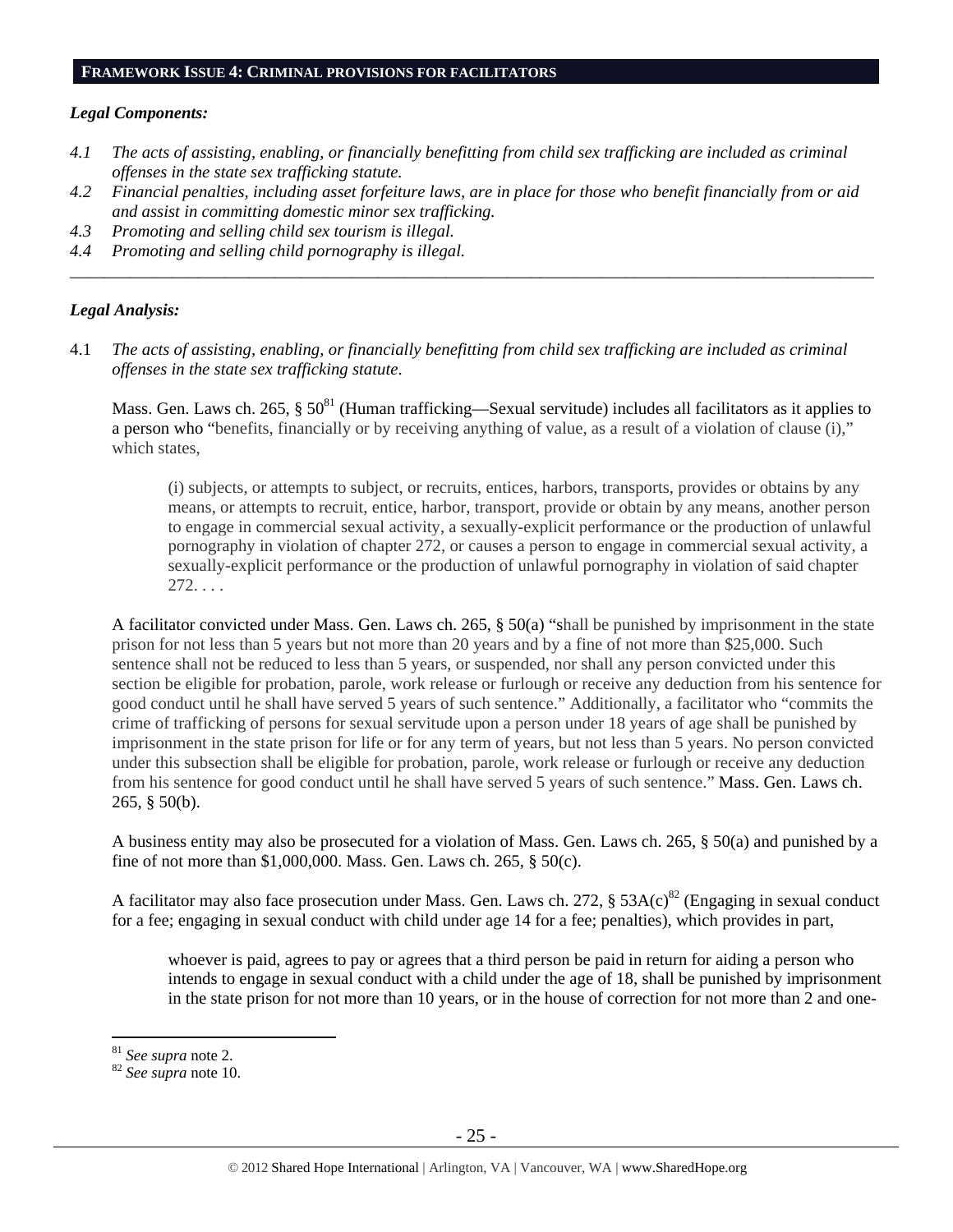half years and by a fine of not less than \$3,000 and not more than \$10,000, or by both such imprisonment and fine . . . .

Several CSEC laws may be used to prosecute facilitators. Facilitators may be prosecuted for violating Mass. Gen. Laws ch. 272, § 2 (Abduction of persons for the purpose of prostitution or unlawful sexual intercourse)<sup>83</sup> where the facilitator "aids and assists in such abduction" for the purpose of prostitution. A conviction under Mass. Gen. Laws ch. 272, § 2 is punishable by imprisonment up to 3 years in the state prison or up to 1 year imprisonment in jail, a fine of up to \$1,000, or both imprisonment and a fine. If convicted under Mass. Gen. Laws ch. 272, § 53A(c), a facilitator faces a mandatory fine of at least \$3,000 and up to \$10,000.

Mass. Gen. Laws ch. 272, § 4A (Promoting child prostitution; mandatory sentence) could be used to prosecute a facilitator who "knowingly aids and assists" in inducing a minor to become a prostitute. A facilitator may also be prosecuted under ch. 272, § 4B (Living off or sharing earnings of minor prostitute). A conviction under Mass. Gen. Laws ch. 272, § 4A is punishable by imprisonment for 3–5 years in the state prison and a fine of \$5,000.<sup>84</sup> Mass. Gen. Laws ch. 272, § 4A.

## 4.2 *Financial penalties, including asset forfeiture laws, are in place for those who benefit financially from or aid and assist in committing domestic minor sex trafficking.*

Facilitators may be subject to fines ranging from \$1,000–\$1,000,000 for convictions related to their activities. Facilitators convicted under Mass. Gen. Laws ch. 265, § 50 (Human trafficking—Sexual servitude) are subject to fines. Mass. Gen. Laws ch. 265,  $\S 50^{85}$  is punishable by a fine not to exceed \$25,000. Corporations shall also be fined for facilitation of Mass. Gen. Laws ch. 265, § 50, which requires that "[a] business entity that commits trafficking of persons for sexual servitude shall be punished by a fine of not more than \$1,000,000."<sup>86</sup> Mass. Gen. Laws ch. 265, § 50(c). Additionally, facilitators who violate Mass. Gen. Laws ch. 272, § 4A (Promoting child prostitution; mandatory sentence) or § 4B (Living off or sharing earnings of minor prostitute) may be required to pay a fine of \$5,000, and facilitators who violate Mass. Gen. Laws ch. 272, § 2 may be required to pay a fine of \$1,000.

Facilitators may also be required to make restitution to their victims, as Mass. Gen. Laws ch. 258B, § 3(o), (u) (Rights of victims and witnesses of crime) specifies that victims shall have the right "to request that restitution be an element of the final disposition of a case and to obtain assistance from the prosecutor in the documentation of the victim's losses" and "to be informed that the victim may have a right to pursue a civil action for damages relating to the crime, regardless of whether the court has ordered the defendant to make restitution to the victim."

Facilitators face mandatory asset forfeiture pursuant to Mass. Gen. Laws ch. 265, § 55, which states,"[a]ll monies furnished or intended to be furnished by any person in exchange for forced labor or services or sexual servitude, and all monies used or intended to be used to facilitate any violation of section 50 or 51 shall be subject to forfeiture. . ." These monies "shall be made available by the court to any victim ordered restitution by the court pursuant to section 3 of chapter 258B." Mass. Gen. Laws ch. 265, §55.

Additionally, facilitators face asset forfeiture pursuant to Mass. Gen. Laws ch. 265,  $\S 56^{87}$  (Human Trafficking—Property subject to forfeiture).88 Seizure of forfeitable property is governed by Mass. Gen. Laws

<sup>&</sup>lt;sup>83</sup> See supra Section 1.2 for the provisions of Mass. Gen. Laws ch. 272, § 2.<br><sup>84</sup> See supra note 58.<br><sup>85</sup> See supra note 2.<br><sup>85</sup> See supra note 55.<br><sup>87</sup> See supra note 46.<br><sup>87</sup> See supra note 46.<br><sup>88</sup> See supra note 46. subject to forfeiture).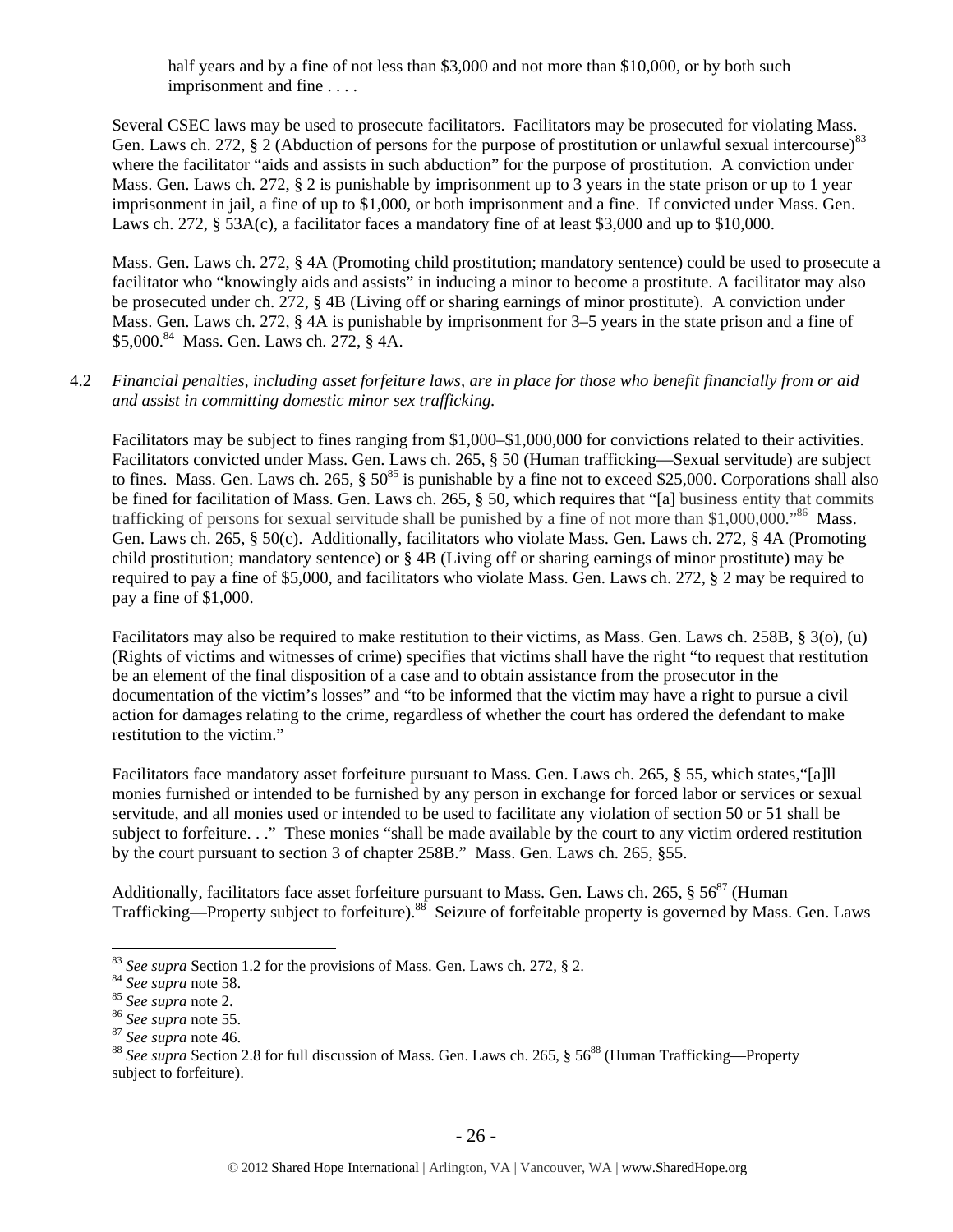ch. 265, § 56(g), which states "During the pendency of the proceedings, the court may issue at the request of the commonwealth ex parte any preliminary order or process as is necessary to seize or secure the property for which forfeiture is sought and to provide for its custody." The final order of the court shall be deposited into the Victims of Human Trafficking Trust Fund<sup>89</sup> established in section 66A of chapter 10.<sup>90</sup> Mass. Gen. Laws ch. 265, § 56(e).

4.2.1 Recommendation: Enact provisions mandating minimum fines and restitution for victims of under Mass. Gen. Laws ch. 265, § 50 (Human trafficking—Sexual servitude) and 51(Human trafficking—Forced services).

#### 4.3 *Promoting and selling child sex tourism is illegal*.

No specific provision in the Massachusetts code expressly prohibits promoting or selling child sex tourism.

4.3.1 Recommendation: Enact a law that prohibits selling or offering to sell travel services that include or facilitate travel for the purpose of engaging in commercial sexual exploitation of a minor or prostitution of a minor, if the travel or sale of travel services is occurring in Massachusetts.

## 4.4 *Promoting and selling child pornography is illegal*.

The dissemination of child pornography is illegal in Massachusetts under Mass. Gen. Laws ch. 272, §29B (Child pornography—dissemination). Mass. Gen. Laws ch. 272, §29B(a) makes it illegal to disseminate, or possess with the intent to disseminate

with lascivious intent . . . any visual material that contains a representation or reproduction of any posture or exhibition in a state of nudity involving the use of a child who is under eighteen years of age, knowing the contents of such visual material or having sufficient facts in his possession to have knowledge of the contents thereof . . . .

Additionally, Mass. Gen. Laws ch. 272, §29B(b) makes it a crime if a person disseminates, or possesses with the intent to disseminate

with lascivious intent . . . any visual material that contains a representation or reproduction of any act that depicts, describes, or represents sexual conduct participated or engaged in by a child who is under eighteen years of age, knowing the contents of such visual material or having sufficient facts in his possession to have knowledge of the contents thereof . . . .

Convictions under Mass. Gen. Laws ch. 272, §29B (a), (b) are punishable by imprisonment for 10–20 years in the state prison or fines of the greater of \$10,000–\$50,000 or 3 times "the monetary value of any economic gain derived from" the dissemination of the pornography, or both imprisonment and fines. Mass. Gen. Laws ch. 272, §29B (a), (b).

<sup>89</sup> *See supra* note 47.

 $90$  The text of Mass. Gen. Laws ch. 10, § 66A included here and elsewhere in this report includes amendments made by the passage of House Bill 3808 during the Massachusetts 187th General Assembly. 2012 Mass. Public Acts 178.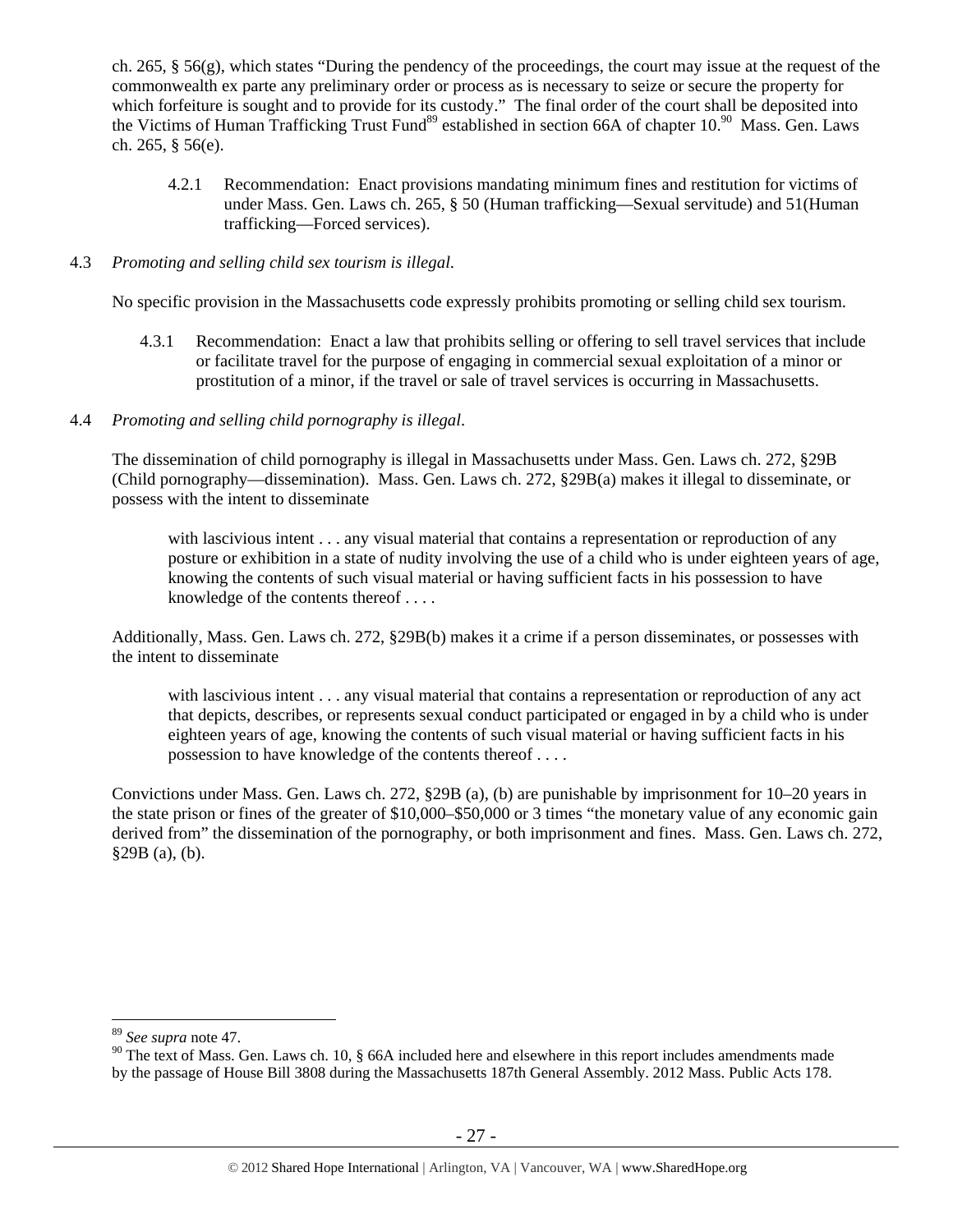#### **FRAMEWORK ISSUE 5: PROTECTIVE PROVISIONS FOR THE CHILD VICTIMS**

#### *Legal Components:*

- *5.1 Statutorily-mandated victim services define "victim" to specifically include victims of domestic minor sex trafficking or commercial sexual exploitation of children (CSEC) to ensure prompt identification and access to victims' rights and services.*
- *5.2 The state sex trafficking statute expressly prohibits a defendant from raising consent of the minor to the commercial sex acts as a defense.*
- *5.3 Prostitution laws apply only to adults, making minors under 18 specifically immune from this offense.*
- *5.4 Child victims of sex trafficking or commercial sexual exploitation are provided with a child protection response, including specialized shelter and services, and are not detained in juvenile detention facilities.*
- *5.5 Commercial sexual exploitation or sex trafficking is identified as a type of abuse and neglect within child protection statutes.*
- *5.6 The definition of "caregiver" (or similar term) in the child welfare statutes is broad enough to include a trafficker who has custody or control of a child in order to bring a trafficked child into the protection of child protective services.*
- *5.7 Crime victims' compensation is specifically available to a child victim of sex trafficking or commercial sexual exploitation of children (CSEC) without regard to ineligibility factors.*
- *5.8 Victim-friendly procedures and protections are provided in the trial process for minors under 18.*
- *5.9 Expungement or sealing of juvenile delinquency records resulting from arrests or adjudications for prostitution-related offenses committed as a result of, or in the course of, the commercial sexual exploitation of a minor is available within a reasonable time after turning 18.*
- *5.10 Victim restitution and civil remedies for victims of domestic minor sex trafficking or commercial sexual exploitation of children (CSEC) are authorized by law.*
- *5.11 Statutes of limitations for civil and criminal actions for child sex trafficking or commercial sexual exploitation of children (CSEC) offenses are eliminated or lengthened sufficiently to allow prosecutors and victims a realistic opportunity to pursue criminal action and legal remedies.*

*\_\_\_\_\_\_\_\_\_\_\_\_\_\_\_\_\_\_\_\_\_\_\_\_\_\_\_\_\_\_\_\_\_\_\_\_\_\_\_\_\_\_\_\_\_\_\_\_\_\_\_\_\_\_\_\_\_\_\_\_\_\_\_\_\_\_\_\_\_\_\_\_\_\_\_\_\_\_\_\_\_\_\_\_\_\_\_\_\_\_\_\_\_\_* 

# *Legal Analysis:*

 $\overline{a}$ 

*5.1 Statutorily-mandated victim services define "victim" to specifically include victims of domestic minor sex trafficking or commercial sexual exploitation of children (CSEC) to ensure prompt identification and access to victims' rights and services.* 

The Massachusetts Code defines sexually exploited children as victims. For purposes of the child welfare statutes, Mass. Gen. Laws ch. 119, § 2191 (Definitions applicable to **§** 21 to 55H) defines "sexually exploited child" as any person under the age of 18 who has been subjected to sexual exploitation because such person:

(1) is the victim of the crime of sexual servitude pursuant to section 50 of chapter 265 [Human trafficking—Sexual servitude] or is the victim of the crime of sex trafficking as defined in 22 United States Code 7105 [Protection and assistance for victims of human trafficking]; (2) engages, agrees to engage or offers to engage in sexual conduct with another person in return for a fee, in violation of subsection (a) of section 53A of chapter 272 [Engaging in sexual conduct for fee; payors and payees; penalties], or in exchange for food, shelter, clothing, education or care; (3) is a victim of the crime, whether or not prosecuted, of inducing a minor into prostitution under by section 4A of chapter 272 [Promoting child prostitution; mandatory sentence]; or

 $91$  The text of Mass. Gen. Laws ch. 119, § 21 included here and elsewhere in this report includes amendments made by the passage of House Bill 3808 during the Massachusetts 187th General Assembly. 2012 Mass. Public Acts 178.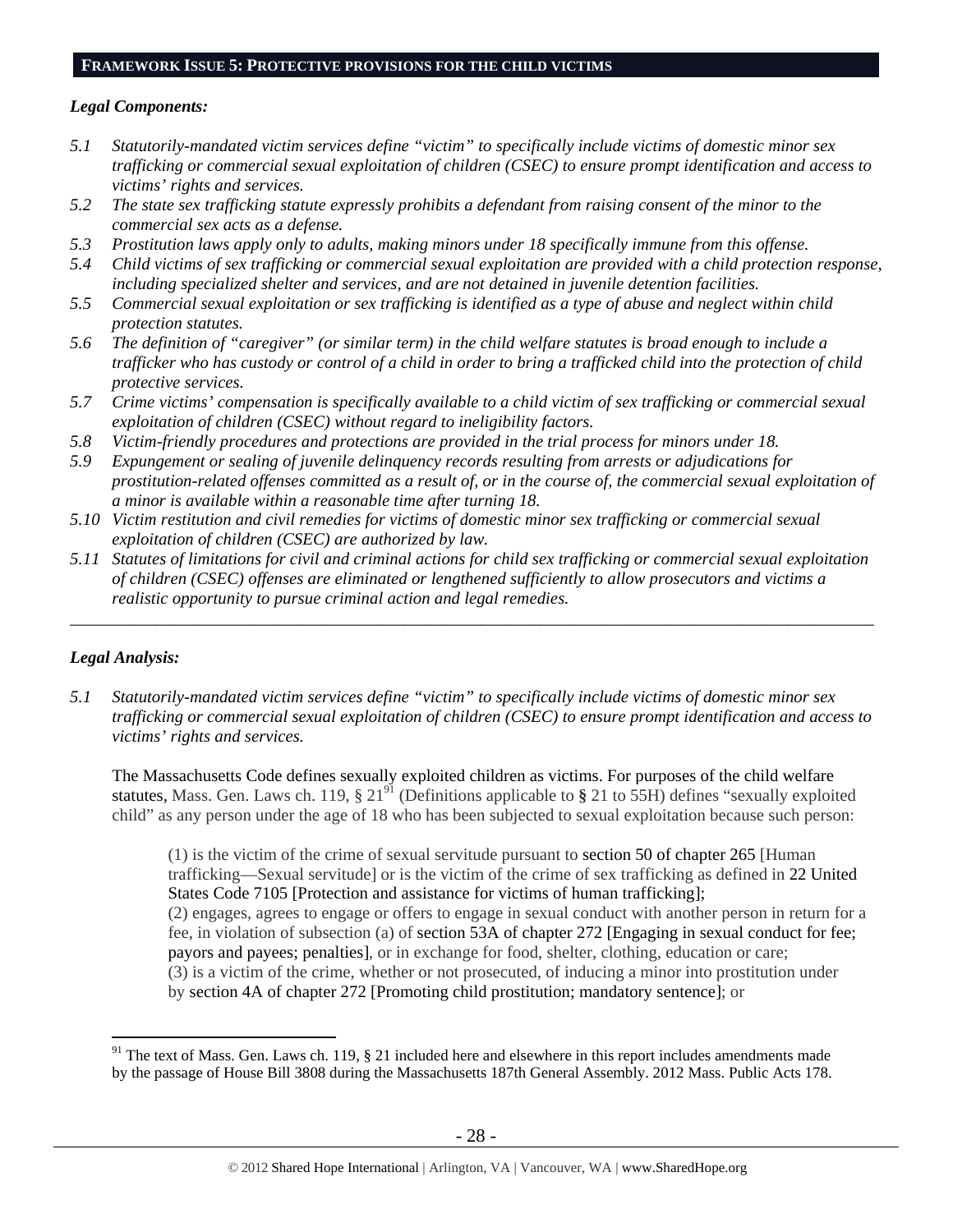(4) engages in common night walking or common streetwalking under section 53 of chapter 272 [Common night walkers, disorderly persons and disturbers of the peace].

For purposes of Massachusetts' crime victims compensation laws, Mass. Gen. Laws ch. 258C, §1 (Definitions) defines a "victim" as

a person who suffers personal physical or psychological injury or death:

(a) as a direct result of a crime<sup>92</sup> as defined in this section;

(b) as a result of attempting to assist a person against whom a crime was attempted or committed; or

(c) as a result of efforts to prevent a crime or an attempted crime from occurring in his presence or

to apprehend a person who had committed a crime in his presence.

As used within Chapter 258B (Rights of victims and witnesses of crime) of the Massachusetts Code. Mass. Gen. Laws ch. 258B, §1 (Definitions) defines a "victim" as

any natural person who suffers direct or threatened physical, emotional, or financial harm as the result of the commission or attempted commission of a crime or delinquency offense, as demonstrated by the issuance of a complaint or indictment, the family members of such person if the person is a minor . . . and, for relevant provisions of this chapter, a person who is the subject of a case reported to a prosecutor pursuant to . . . section fifty-one B of chapter one hundred and nineteen [Duties of Department as to Child Abuse Reports], and the family members of such person if the person is a minor . . . .

For purposes of confidential communications related to caseworker privileges for victims of human trafficking, "victim" is defined under Mass. Gen. Laws ch. 233, § 20M (Confidential communication between human trafficking victim and victim's caseworker) as

a person who is subjected to the conduct prohibited under sections 50 [Human trafficking—Sexual servitude] or 51 [Human trafficking—Forced services] of chapter 265.

*5.2 The state sex trafficking statute expressly prohibits a defendant from raising consent of the minor to the commercial sex acts as a defense.* 

The Massachusetts human trafficking law does not expressly prohibit a defendant from raising consent of the minor to the commercial sex acts as a defense. Mass. Gen. Laws ch. 265,  $\S$ § 50<sup>93</sup> (Human trafficking—Sexual servitude). Only one of Massachusetts's CSEC laws expressly states that a minor's consent to the offenses is not a defense for the perpetrator. Mass. Gen. Laws ch. 272, § 29A(c) (Child pornography—enticement, solicitation, employment of children), states that, "[i]n a prosecution under this section, a minor shall be deemed incapable of consenting to any conduct of the defendant for which said defendant is being prosecuted." None of Mass. Gen. Laws ch. 265, § 26C (Enticement of children), §  $26D^{94}$  (Enticement of child under age 18 to engage in prostitution, human trafficking or commercial sexual activity), ch. 272, § 4A (Promoting child prostitution; mandatory sentence), § 4B (Deriving support from child prostitution; mandatory sentence), or § 53A (Engaging in sexual conduct for a fee; payors and payees; penalties) expressly prohibit a defendant from using the consent of a minor to a commercial sex act as a defense to the crime. However, the sex offense Mass. Gen. Laws ch. 265, § 13B 1/2 (Commission of indecent assault and battery on a child under the age of 14 during commission of certain offenses or by mandated reporters) states in part, "In a prosecution under this

 $92$  Mass. Gen. Laws ch. 258C, § 1 (Definitions) defines a "crime" in part as "an act committed by a person which, if committed by a mentally competent, criminally responsible adult who has no legal exemption or defense, would constitute a crime."

<sup>93</sup> See *supra* note 2.

<sup>94</sup> *See supra* note 17.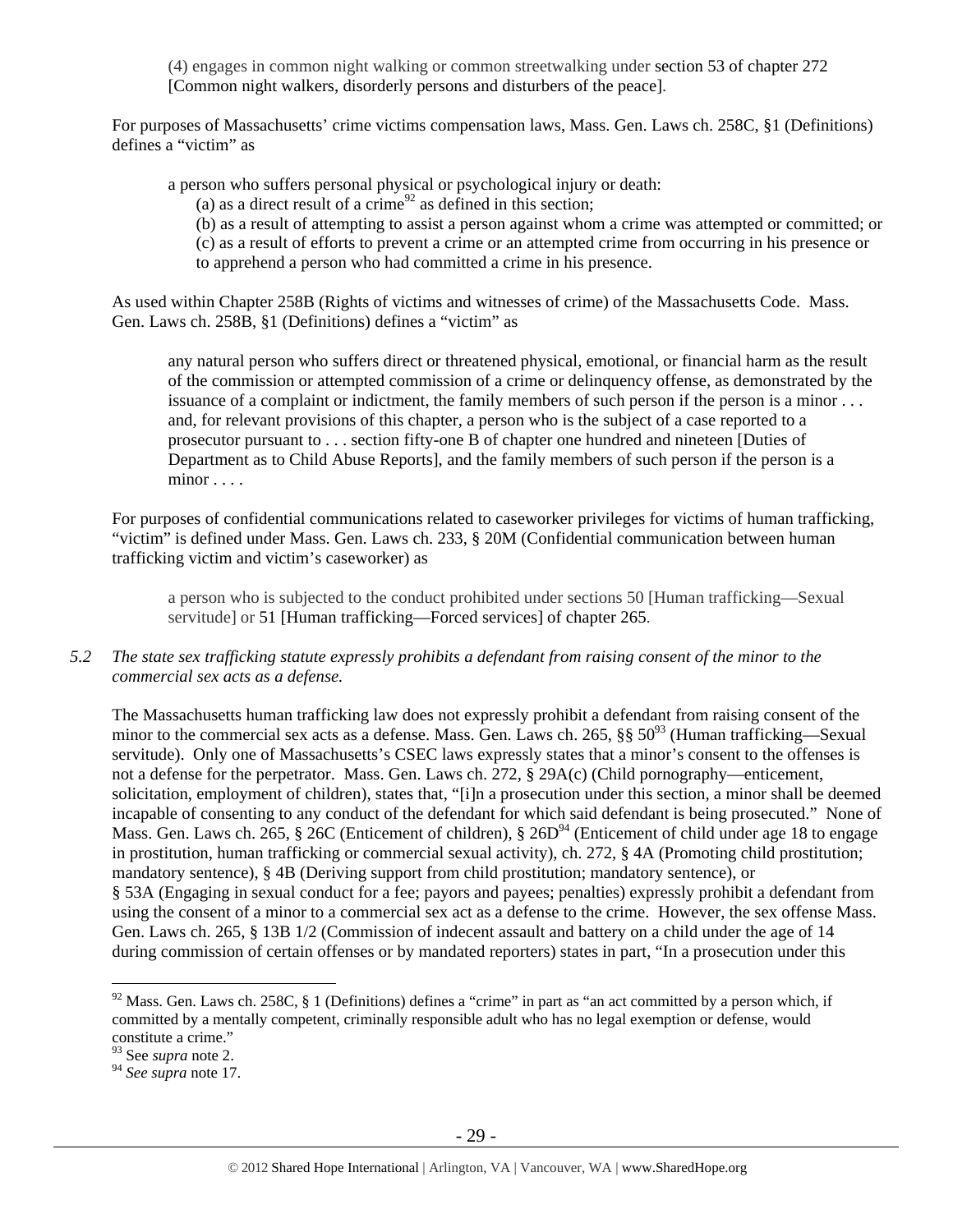section, a child under the age of 14 years shall be deemed incapable of consenting to any conduct of the defendant for which such defendant is being prosecuted."

5.2.1 Recommendation: Amend Mass. Gen. Laws ch. 265, § 50 (Human trafficking—Sexual servitude), § 26C(b) (Enticement of children), § 26D (Enticement of child under age 18 to engage in prostitution, human trafficking or commercial sexual activity), ch. 272, § 4A (Promoting child prostitution; mandatory sentence), § 4B (Deriving support from child prostitution; mandatory sentence), and § 53A(b) (Engaging in sexual conduct for a fee; payors and payees; penalties) to clarify that a minor's consent is not a defense to commercial sexual exploitation.

#### *5.3 Prostitution laws apply only to adults, making minors under 18 specifically immune from this offense.*

Massachusetts's prostitution law does not exclude minors from prosecution for prostitution offenses. Mass. Gen. Laws ch. 272, § 53A(a)<sup>95</sup> (Engaging in sexual conduct for fee; payors and payees; penalties) makes it illegal if anyone "engages, agrees to engage, or offers to engage in sexual conduct with another person in return for a fee . . . ." A conviction under this statute is punishable by imprisonment up to 1 year in the house of correction or a fine up to \$500, or both imprisonment and a fine. Mass. Gen. Laws ch. 272, § 53A(a).

The offense of prostitution in Mass. Gen. Laws ch. 272, § 53 (Common night walkers, disorderly persons and disturbers of the peace) also does not exclude minors from prosecution, stating only,

(a) Common night walkers, common street walkers, both male and female, persons who with offensive and disorderly acts or language accost or annoy persons of the opposite sex, lewd, wanton and lascivious persons in speech or behavior, keepers of noisy and disorderly houses, and persons guilty of indecent exposure shall be punished by imprisonment in a jail or house of correction for not more than 6 months, or by a fine of not more than \$200, or by both such fine and imprisonment. (b) Disorderly persons and disturbers of the peace, for the first offense, shall be punished by a fine of not more than \$150. On a second or subsequent offense, such person shall be punished by imprisonment in a jail or house of correction for not more than 6 months, or by a fine of not more than \$200, or by both such fine and imprisonment.

Under Mass. Gen. Laws ch. 272, § 62 (Nightwalking—third conviction), a third conviction for "being a common nightwalker" is punishable by imprisonment of 2½ years in the house of correction, the reformatory for women, if the offender is female, or in the Massachusetts reformatory, if the offender is male.

However, under Mass. Gen. Laws ch. 265,  $\S 57<sup>96</sup>$  (Human trafficking—Victims accused of common night walking or streetwalking—Affirmative defense),

In any prosecution or juvenile delinquency proceeding of a person who is a human trafficking victim, as defined by section 20M of chapter  $233^{97}$  [Confidential communication between human trafficking victim and the victim's caseworker], it shall be an affirmative defense to charges of engaging in common night walking or common streetwalking in violation of section 53 of chapter 272 and to a violation of section 53A of said chapter 272 that, while a human trafficking victim, such person was under duress or coerced into committing the offenses for which such person is being prosecuted or against whom juvenile delinquency proceedings have commenced.

<sup>&</sup>lt;sup>95</sup> See supra note 10.

<sup>&</sup>lt;sup>96</sup> The text of Mass. Gen. Laws ch. 265, § 57 included here and elsewhere in this report includes amendments made

by the passage of House Bill 3808 during the Massachusetts 187th General Assembly. 2012 Mass. Public Acts 178. 97 Pursuant to Mass. Gen. Laws ch. 233, § 20M, "'Human trafficking victim' or 'victim', a person who is subject to the conduct prohibited under sections 50 or 51 of chapter 265."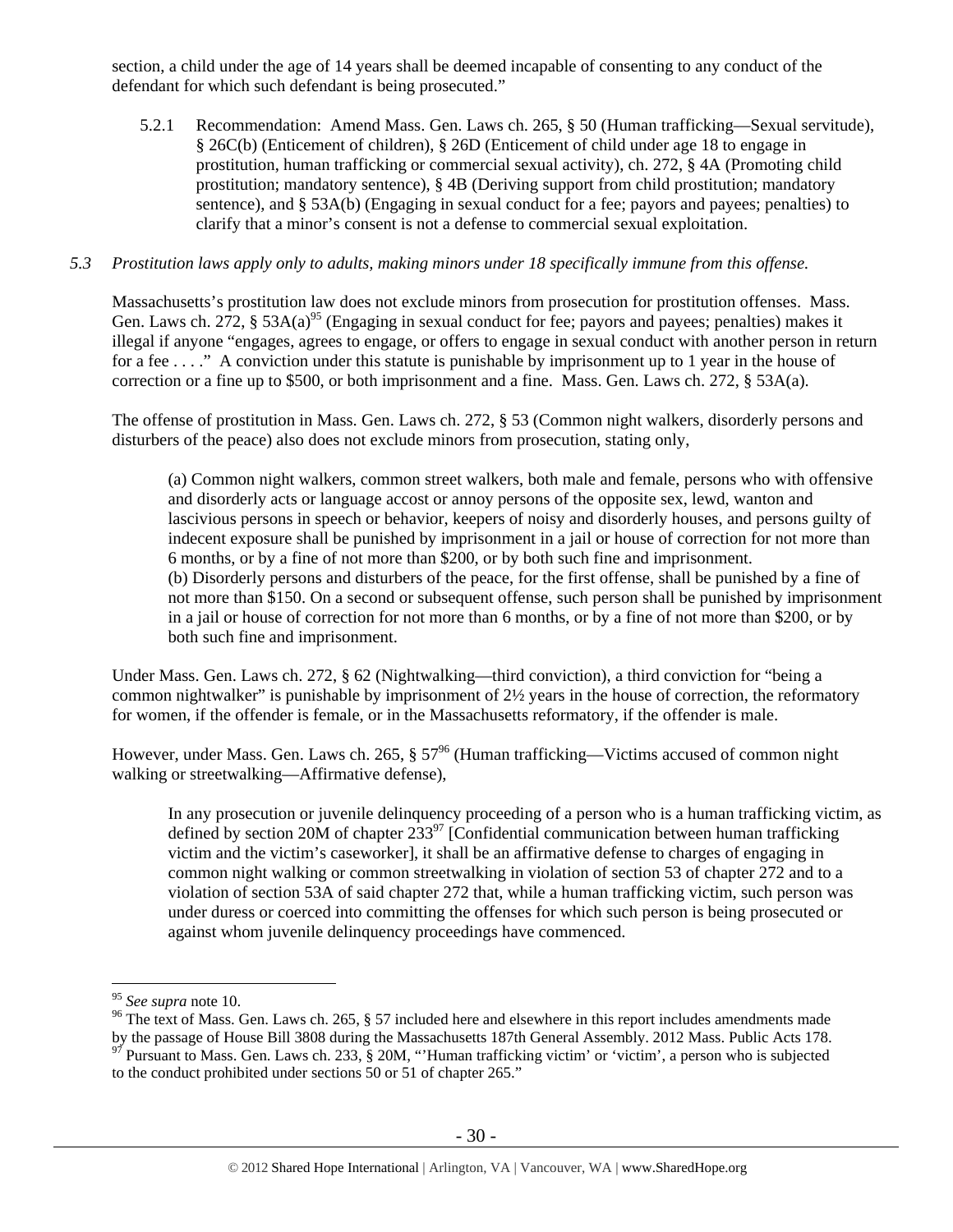- 5.3.1 Recommendation: Amend Mass. Gen. Laws ch. 272, § 53A(a) (Engaging in sexual conduct for fee; payors and payees; penalties) and ch. 272, § 53 (Common nightwalkers, disorderly persons and disturbers of the peace) to make the laws inapplicable to minors under 18.
- *5.4 Child victims of sex trafficking or commercial sexual exploitation are provided with a child protection response, including specialized shelter and services, and are not detained in juvenile detention facilities.* 
	- *I. Child Initially Identified as Abused/Neglected*

Despite the absence of a definition of abuse or neglect under Mass. Gen. Laws ch. 119, § 21<sup>98</sup> (Definitions Applicable to Sections 21 to  $55H$ <sup>99</sup>, a commercially sexually exploited child<sup>100</sup> is likely to be identified as abused or neglected and directed to child protective services under the mandatory reporting requirements in Mass. Gen. Laws ch. 119,  $\S$  51A(a)<sup>101</sup> (Mandated reporter—responsibilities). Mass. Gen. Laws ch. 119,  $\S$  $51A(a)$  (Mandated reporter—responsibilities) requires mandated reporters<sup>102</sup> who have "reasonable cause to believe that a child is suffering physical or emotional injury resulting from: (i) abuse inflicted upon him which causes harm or substantial risk of harm to the child's health or welfare, including sexual abuse. . .(iv) being a sexually exploited child; or (v) being a human trafficking victim as defined by section 20M of chapter 233," to immediately report the abuse to the Department. Mass. Gen. Laws ch. 119, § 51A(a) also authorizes the mandated reporter to contact law enforcement about the suspected abuse. Mass. Gen. Laws ch. 119, § 51B(k)(3) (Investigation of report of abuse filed under Sec. 51A; removal of child; transmission and filing of written reports; notice to district attorney; disclosure of information by mandated reporter) provides that the Department must advise the district attorney and local law enforcement of any evidence indicating "there is reasonable cause to believe that . . . (3) a child has been sexually exploited, which shall include a violation of section 4A [Promoting child prostitution; mandatory sentence], 4B [Deriving support from child prostitution; mandatory sentence] or 29A [Child pornography—enticement, solicitation, employment of children] of said chapter 272 or is a sexually exploited child or a child who is otherwise a human trafficking victim."

If a child is identified as abused or neglected under Mass. Gen. Laws ch. 119, § 21 (Definitions Applicable to Sections 21 to 55H), the definition of "caretaker"<sup>103</sup> under 110 Mass. Code Regs. § 2.00 is sufficiently broad to involve Child Protective Services in investigations where the child is in the custody or control of a non-family trafficker. In addition to being directed to child protective services by a mandatory reporter<sup>104</sup> under Mass.

<sup>103</sup> *See* Section 5.6 for a full analysis of the definition of "caretaker." <sup>104</sup> Mass. Gen. Laws ch. 119, § 21 (Definitions applicable to Secs. 21 to 51H) defines a "mandated reporter" as

a person who is: (i) a physician, medical intern, hospital personnel engaged in the examination, care or treatment of persons, medical examiner, psychologist, emergency medical technician, dentist, nurse, chiropractor, podiatrist, optometrist, osteopath, allied mental health and human services professional licensed under section 165 of chapter 112, drug and alcoholism counselor, psychiatrist or clinical social worker; (ii) a public or private school teacher, educational administrator, guidance or family counselor, child care worker, person paid to care for or work with a child in any public or private facility, or home or program funded by the commonwealth or licensed under chapter 15D that provides child care or residential services to children or that provides the services of child care resource and referral agencies, voucher management agencies or family child care systems or child care food programs, licensor of the department of early education and care or school attendance officer; (iii) a probation officer, clerk-magistrate of a district court, parole officer, social worker, foster parent, firefighter, police officer; (iv) a priest, rabbi,

 $\overline{a}$ <sup>98</sup> The text of Mass. Gen. Laws ch. 119, § 21 included here and elsewhere in this report includes amendments made by the passage of House Bill 3808 during the Massachusetts 187th General Assembly. 2012 Mass. Public Acts 178.<br><sup>99</sup> See section 5.5 for a full analysis of the definition of abuse.<br><sup>100</sup> See *supra* section 5.1 for the defi

<sup>&</sup>lt;sup>101</sup> The text of Mass. Gen. Laws ch. 119, § 51A included here and elsewhere in this report includes amendments made by the passage of House Bill 3808 during the Massachusetts 187th General Assembly. 2012 Mass. Public Acts 178.<br> $102$  *See supra* note 104.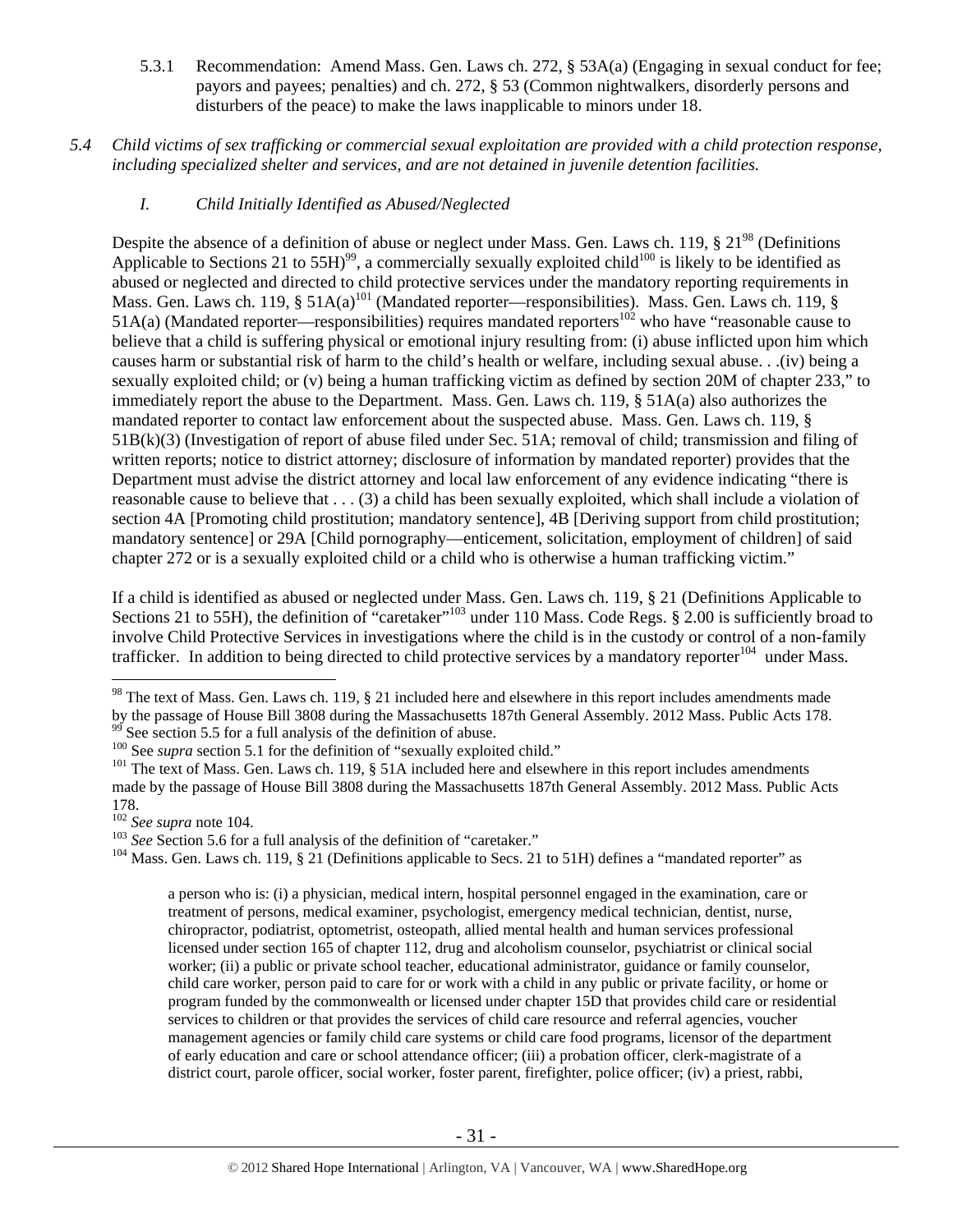Gen. Laws ch. 119, §  $51A(a)^{105}$  (Mandated reporter—responsibilities),  $^{106}$  a sexually exploited minor who seeks treatment for injuries at a hospital may also be identified by a health care practitioner pursuant to Mass. Gen. Laws ch. 119, § 51C (Custody of child pending transfer or hearing).

# *a. Point of contact for initial custody of abused/neglected child*

After receiving a 51A report<sup>107</sup> of suspected child abuse or neglect, Mass. Gen. Laws ch. 119, § 51B(a)<sup>108</sup> (Duties of department as to child abuse reports) requires the Department, to investigate the allegations. Mass. Gen. Laws ch. 119, § 51B further provides

(a) Upon receipt of a report filed under section 51A, the department shall investigate the suspected child abuse or neglect, provide a written evaluation of the household of the child, including the parents and home environment and make a written determination relative to the safety of and risk posed to the child and whether the suspected child abuse or neglect is substantiated. The department shall immediately report to the district attorney and local law enforcement authorities, a sexually exploited child or a child who is otherwise a human trafficking victim, regardless of whether the child is living with a parent, guardian or other caretaker.

. . . .

(c) If the department has reasonable cause to believe a child's health or safety is in immediate danger from abuse or neglect, the department shall take a child into immediate temporary custody if it has reasonable cause to believe that the removal is necessary to protect the child from abuse or neglect. . . .

. . . .

(e) Notwithstanding subsection (c), whenever the department has reasonable cause to believe that removal is necessary to protect a child from abuse or neglect, it shall take the child into immediate temporary custody. If a child is taken into immediate temporary custody, the department shall make a written report stating the reasons for such removal and shall file a care and protection petition under section 24 on the next court day.

. . . .

. . . .

(k) The department shall notify and shall transmit copies of substantiated 51A reports and its written evaluations and written determinations under subsection (a) or (b) to the district attorney for the county in which the child resides and for the county in which the suspected abuse or neglect occurred, and to the local law enforcement authorities in the city or town in which the child resides and in the city or town in which the suspected abuse or neglect occurred when the department has reasonable cause to believe that 1 of the conditions listed below resulted from abuse or neglect.

(3) a child has been sexually exploited, which shall include a violation of section 4A [Promoting child prostitution; mandatory sentence], 4B [Deriving support from child prostitution; mandatory sentence] or 29A [Child pornography—enticement, solicitation, employment of children] of said chapter 272 or is a sexually exploited child or a child who is otherwise a human trafficking victim.

 clergy member, ordained or licensed minister, leader of any church or religious body, accredited Christian Science practitioner, person performing official duties on behalf of a church or religious body that are recognized as the duties of a priest, rabbi, clergy, ordained or licensed minister, leader of any church or religious body, accredited Christian Science practitioner, or person employed by a church or religious body to supervise, educate, coach, train or counsel a child on a regular basis; (v) in charge of a medical or other public or private institution, school or facility or that person's designated agent; or (vi) the child advocate.<br><sup>105</sup> See supra note 101.<br><sup>106</sup> See supra section 5.4 for a full analysis of mandatory reporting and victim i

<sup>108</sup> The text of Mass. Gen. Laws ch. 119, 51B included here and elsewhere in this report includes amendments made by the passage of House Bill 3808 during the Massachusetts 187th General Assembly. 2012 Mass. Public Acts 178.

with the department under section 51A that details suspected child abuse or neglect."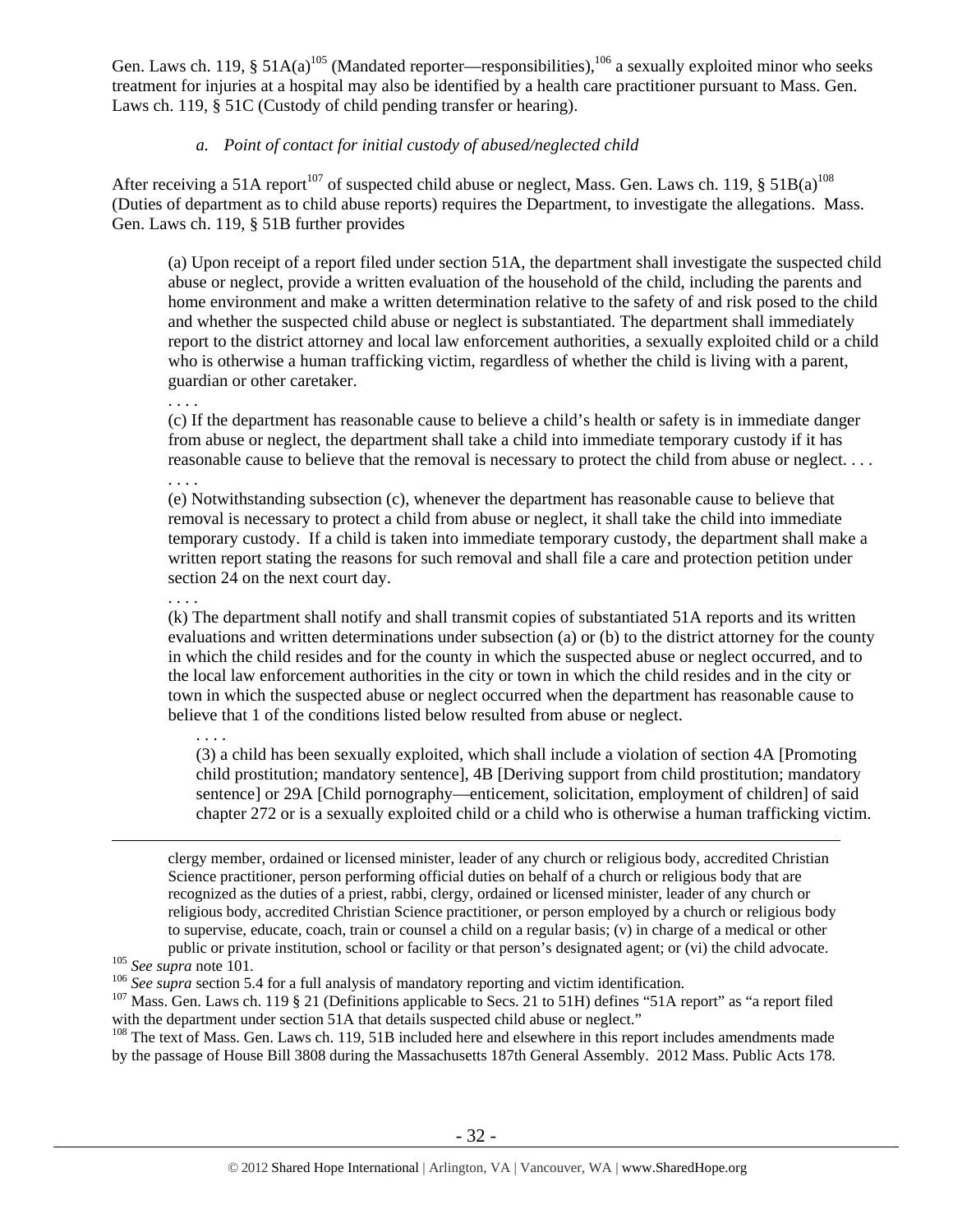In cases where the report under section 51A is made by a health care practitioner after a minor has sought treatment for injuries at a hospital and "[i]f hospital personnel collect physical evidence of abuse or neglect of the child, the local district attorney, local law enforcement authorities, and the department shall be immediately notified. Mass. Gen. Laws ch. 119, § 51A(b) (Mandated reporter—responsibilities).

## *a. Process following initial custody of abused/neglected child*

Mass. Gen. Laws ch. 119, § 51C (Custody of child pending transfer or hearing) further provides,

If a parent or other person requests the release from a hospital of a child reported pursuant to section fifty-one A, the presiding judge of the juvenile court of the judicial district in which such hospital is located may, if he believes such release would be detrimental to the child's health or safety, authorize the hospital and the attending physician, by any means of communication, to keep such a child in the hospital until custody is transferred to the department or until a hearing may be held relative to the care and custody of such child.

Any other physician treating a child reported pursuant to section fifty-one A may be so authorized by the court to keep such child in his custody until such time as the custody of the child has been transferred to the department or until a hearing may be held relative to the care and custody of such child.

Once a 51A or 51B report has been filed identifying a child as sexually exploited, Mass. Gen. Laws ch. 119  $\S 51D^{109}$  authorizes multi-disciplinary response teams to assess the child's case and make recommendations. Pursuant to Mass. Gen. Laws ch. 119 § 51D,

Each team shall consist of the department's caseworker for the particular case, 1 representative of the appropriate district attorney, and at least 1 other member appointed by the area director who is not an employee of either office. The additional member shall have training and experience in the fields of child welfare or criminal justice and, as far as practicable, be involved with the provision of services to these families. No members of a team shall receive any compensation, or in the case of a state employee, any additional compensation, for service on the team.

For 51A reports specifically involving a sexually exploited child or a child who is otherwise a human trafficking victim, the multi-disciplinary service team may consist of a team of professionals trained or otherwise experienced and qualified to assess the needs of sexually exploited children or children who are otherwise human trafficking victims including, but not limited to, a police officer, as defined by section 1 of chapter 90C, or other person designated by a police chief, as defined in said section 1 of said chapter 90C, an employee of the department of children and families, a representative of the appropriate district attorney, a social service provider, a medical professional or a mental health professional.

The team shall review and monitor the service plan developed by the department under subsection  $(g)$  of section 51B. The team shall evaluate the effectiveness of the service plan in protecting the child from further abuse or neglect. The team shall make recommendations regarding amendments to the service plan, the advisability of prosecuting members of the family,

 $109$  The text of Mass. Gen. Laws ch. 119, § 51D included here and elsewhere in this report includes amendments made by the passage of House Bill 3808 during the Massachusetts 187th General Assembly. 2012 Mass. Public Acts 178.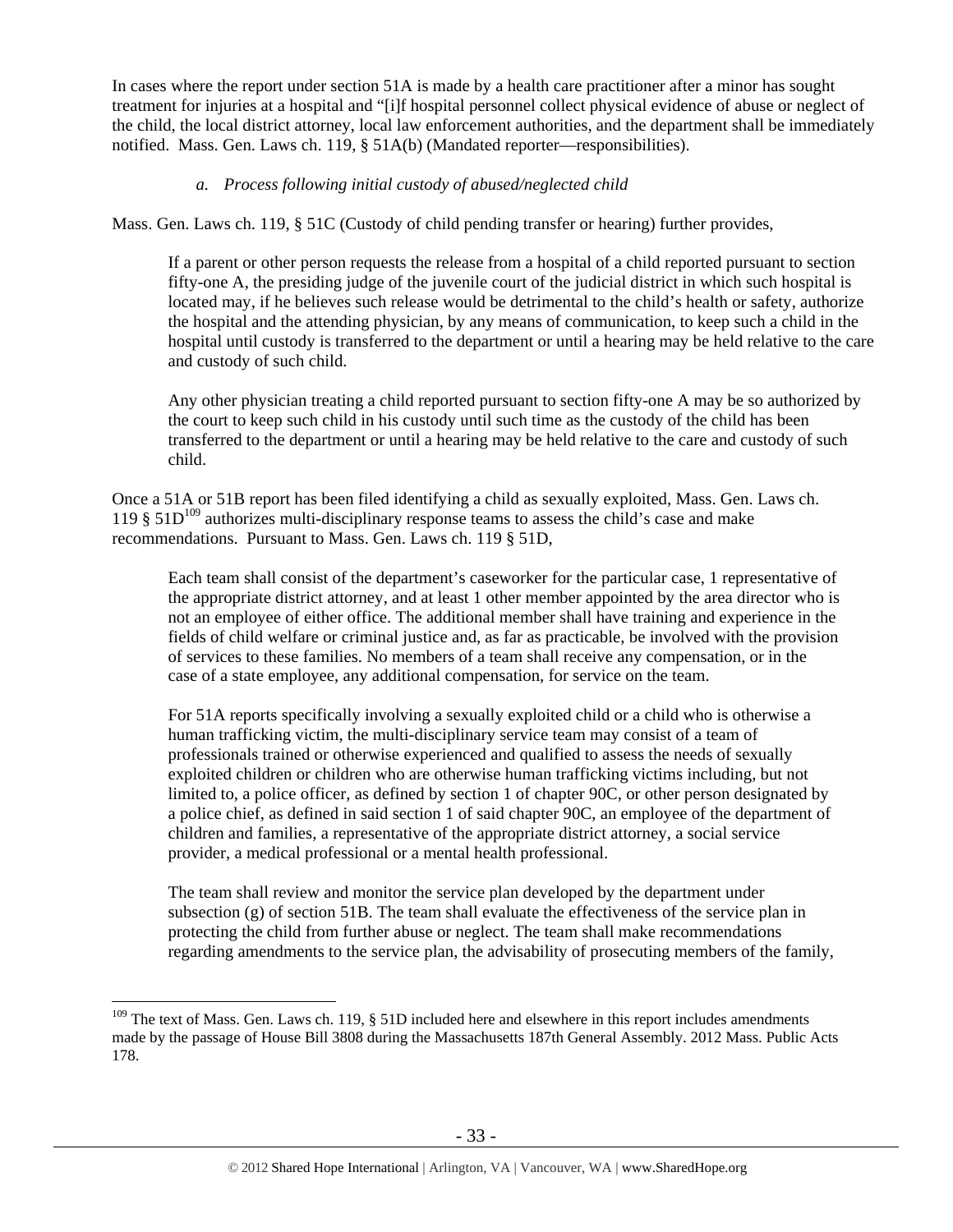and the possibility of utilizing diversionary alternatives. If the team finds that services required under such plan are not provided to the family, the case shall be referred to the commissioner.

For 51B reports specifically involving a sexually exploited child, the purpose of the multidisciplinary service team shall be to determine whether the child has been sexually exploited or is otherwise a human trafficking victim and to recommend a plan for services to the department that may include, but shall not be limited to, shelter or placement, mental health and medical care needs and other social services. . . .

For the Department to maintain protective custody of a child for another 72 hours, the Department must file a care and protection petition with the juvenile court pursuant to Mass. Gen. Laws Ch. 119 § 24 (Powers and duties of divisions of juvenile court department as to custody of children), which states in part,

A person may petition under oath the juvenile court alleging on behalf of a child within its jurisdiction that the child:

(a) is without necessary and proper physical or educational care and discipline;

(b) is growing up under conditions or circumstances damaging to the child's sound character development;

(c) lacks proper attention of the parent, guardian with care and custody or custodian; or (d) has a parent, guardian or custodian who is unwilling, incompetent or unavailable to provide any such care, discipline or attention.

Mass. Gen. Laws ch. 119, § 24 further provides that if, after the petitioner testifies under oath, there is

[R]easonable cause to believe that: (i) the child is suffering from serious abuse or neglect or is in immediate danger of serious abuse or neglect; and (ii) that immediate removal of the child is necessary to protect the child from serious abuse or neglect, the court may issue an emergency order transferring custody of the child for up to 72 hours to the department or to a licensed child care agency or individual described in subclause (ii) of clause (2) of subsection (b) of Section 26 ["any agency or other private organization licensed or otherwise authorized by law to receive and provide care for the child"].

# *b. Adjudication of abuse/neglect*

. . . .

 $\overline{a}$ 

Pursuant to Mass. Gen. Laws ch. 119, § 25 (Hearing; custody of child), "The petition under section 24 may be heard on the merits when a child is taken into custody and brought before the court or may be continued to a time fixed for hearing. Pending the hearing on the merits, the court may allow the child to be placed in the care of some suitable person or licensed agency110 providing foster care for children or may commit the child to the custody of the department. If the court commits a child to the custody of the department, the court shall consider the provisions of section 29C and shall make the written certification and determinations required by said section 29C." When the court hears the petition on the merits, Mass. Gen. Laws ch. 119, § 26(b) (Procedure at hearing; order of commitment; petition to dispense with parental consent to adoption; reimbursement of commonwealth; petition for review) provides in part, "If the court finds the allegations in the petition proved within the meaning of this chapter, it may adjudge that the child is in need of care and protection. In making

<sup>&</sup>lt;sup>110</sup> Mass. Gen. Laws. Ch. 119, § 23(a)(7) (Responsibility of department to provide foster care for children; placement with relatives; funeral expenses; child profile form; extension of support of child until 22 years of age; assignment of support rights; assistance to foster care families) provides, "A temporary shelter care facility program or a group care facility, licensed under chapter 15D [repealed], may provide temporary shelter for a 72-hour period to a child without parental consent, if the child's welfare would be endangered if such shelter were not immediately provided. At the expiration of the 72-hour period, the licensee shall: (i) secure the consent of a parent or guardian to continued custody and care; (ii) refer the child to the department for custody and care; or (iii) refuse to provide continued care and custody to the child."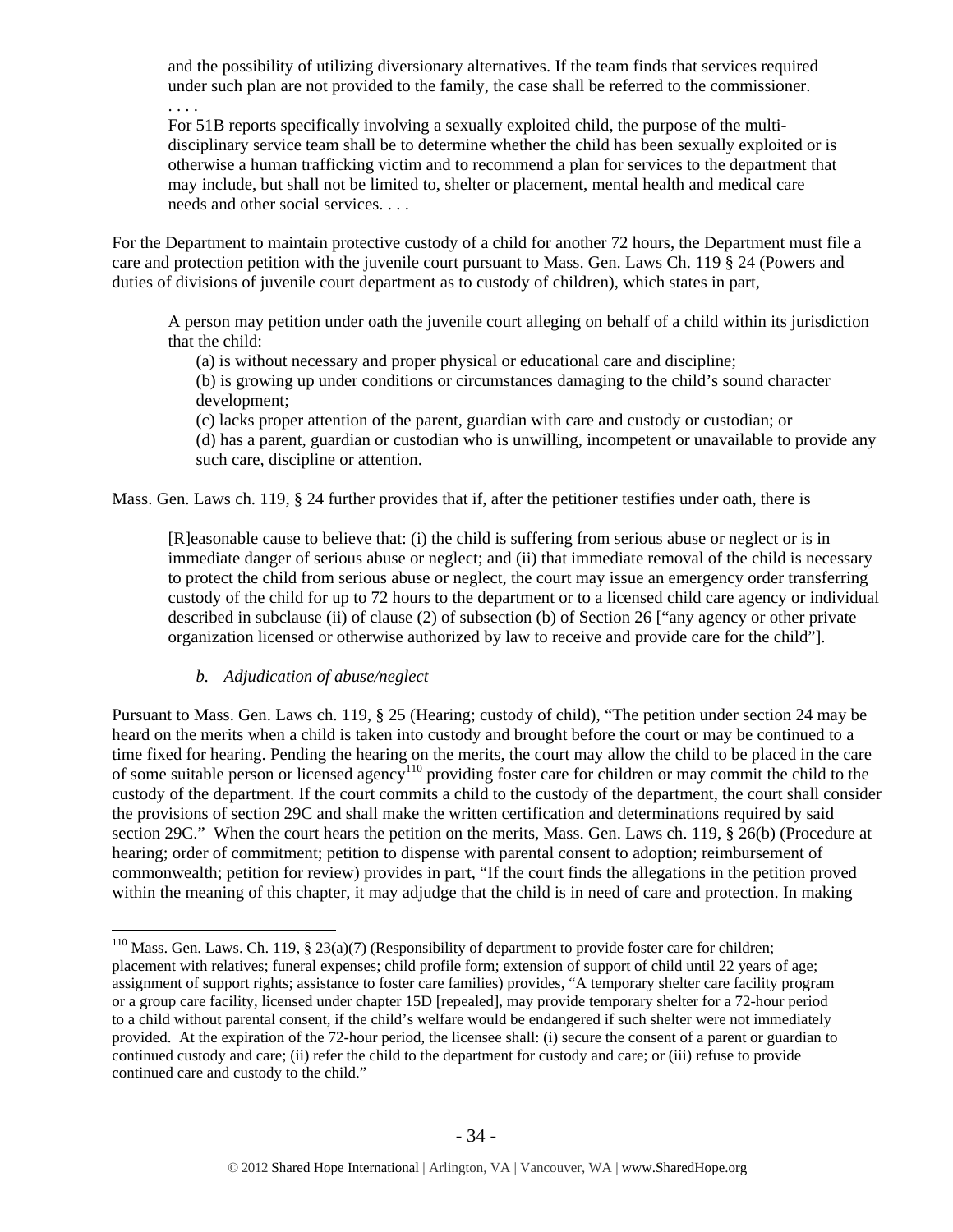such adjudication, the health and safety of the child shall be of paramount concern. If the child is adjudged to be in need of care and protection, the court may commit the child to the custody of the department until he becomes an adult or until, in the opinion of the department, the object of his commitment has been accomplished, whichever occurs first; and the court shall consider the provisions of section 29C and shall make the written certification and determinations required by said section 29C." The court may also make other orders as set forth in the statute.

#### *c. Process outcomes*

Mass. Gen. Laws ch. 119, § 29C (Judicial certification of need to remove child from home) provides, "If a court of competent jurisdiction commits, grants custody or transfers responsibility for a child to the department or its agent, the court shall certify that the continuation of the child in his home is contrary to his best interests and shall determine whether the department or its agent, as appropriate, has made reasonable efforts prior to the placement of a child with the department to prevent or eliminate the need for removal from the home . . . . In making any determination, the health and safety of the child shall be of paramount concern." Pursuant to Mass. Gen. Laws Ch. 119, § 29B(d) (Determination of future status of committed children; orders; permanency hearings; appeals), "The permanency hearing for a child or young adult shall be held within 30 days of a hearing at which a court determines that reasonable efforts to preserve and reunify families are not required pursuant to section 29C. The court may, however, make such determination at the time of the permanency hearing." Mass. Gen. Laws Ch. 119 § 32 (Certain children to be placed in private families) establishes the priorities for placement of children committed to the department. It states in part, "Children in the care or custody of the department shall be placed in private families; provided, that any child who upon examination is found to be in need of special care, treatment or education may, if it is found by the department to be in the best interest of the child, be placed in a public or private institution or school, the primary purpose of which is the special care, treatment or education of children."

# *II. Child Initially Identified as a Child In Need of Services*

# *a. Point of contact for initial custody of Child In Need of Services*

A child in need of services may be identified by a mandatory reporter under Mass. Gen. Laws ch. 119, § 51A(a)  $(Mandated reporter—responsibilities)<sup>111</sup>$  as a sexually exploited child and directed to child protective services or may be identified by a health care practitioner after a minor has sought treatment for injuries at a hospital, Mass. Gen. Laws ch. 119, § 51C (Custody of child pending transfer or hearing).

Pursuant to Mass. Gen. Laws ch. 119,  $\S 21$ ,  $^{112}$  a sexually exploited minor is specifically defined as a "child in need of services," which is defined, in part, as

a child between the ages of 6 and 17 who: (a) repeatedly runs away from the home of a parent or legal guardian; (b) repeatedly fails to obey the lawful and reasonable commands of a parent or legal guardian, thereby interfering with the parent's or legal guardian's ability to adequately care for and protect the child; (c) repeatedly fails to obey lawful and reasonable school regulations; (d) when not otherwise excused from attendance in accordance with lawful and reasonable school regulations, willfully fails to attend school for more than 8 school days in a quarter; or (e) is a sexually exploited child.

Pursuant to Mass. Gen. Laws ch. 119, § 21, a "sexually exploited child" is defined as,

<sup>&</sup>lt;sup>111</sup> *See supra Section 5.4 for a full analysis of mandatory reporting and victim identification.* 112 *See supra* note 98.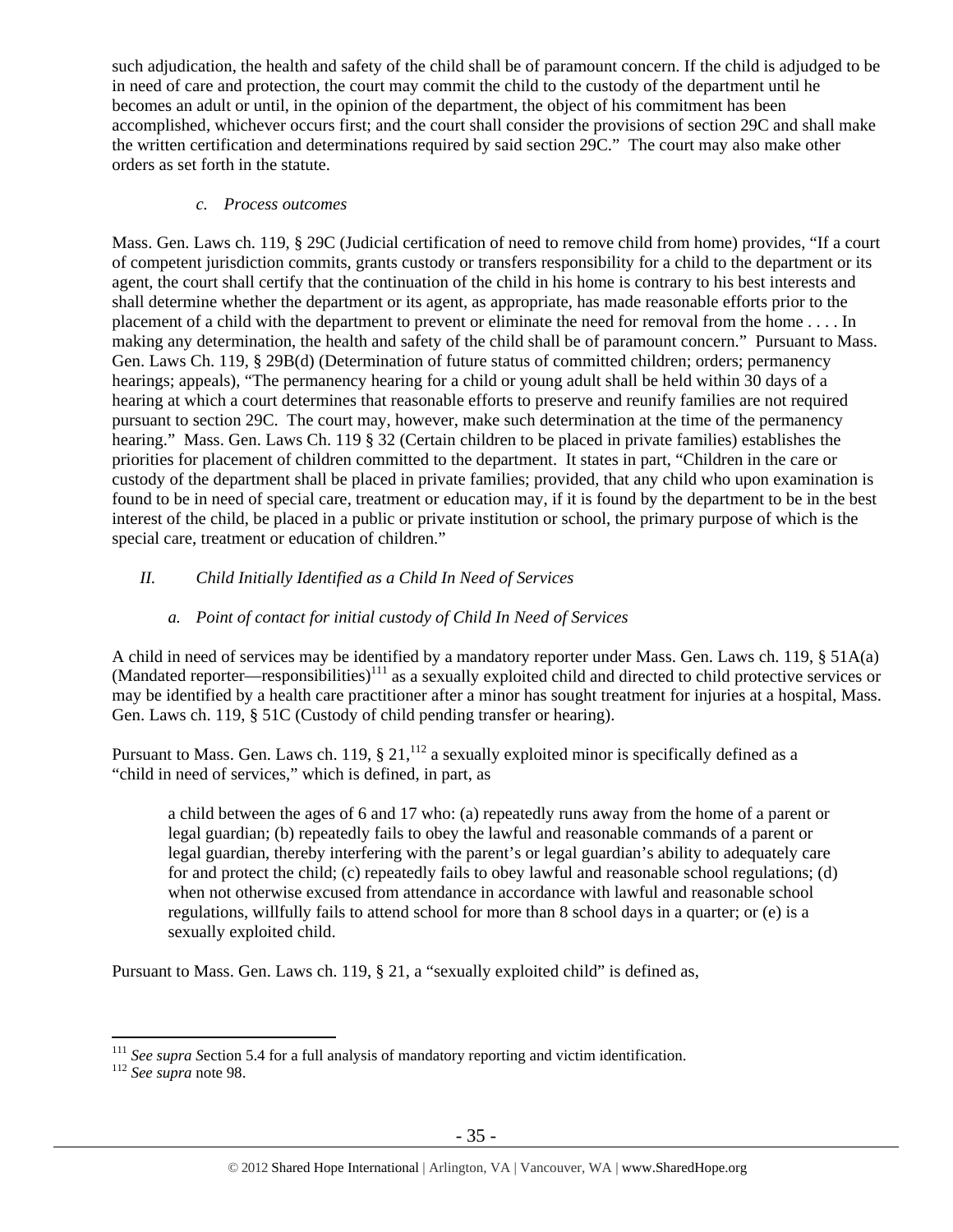any person under the age of 18 who has been subjected to sexual exploitation because such person:

(1) is the victim of the crime of sexual servitude pursuant to section 50 of chapter 265 or is the victim of the crime of sex trafficking as defined in 22 United States Code 7105;

(2) engages, agrees to engage or offers to engage in sexual conduct with another person in return for a fee, in violation of subsection (a) of section 53A of chapter 272, or in exchange for food, shelter, clothing, education or care;

(3) is a victim of the crime, whether or not prosecuted, of inducing a minor into prostitution under by section 4A of chapter 272; or

(4) engages in common night walking or common streetwalking under section 53 of chapter 272.

#### *b. Process following initial custody of child in need of services/sexually exploited child*

A specialized post-custody process is available for children identified as sexually exploited. Under Mass. Gen. Laws ch. 119, §  $39K<sup>113</sup>$  (Sexually exploited children – child welfare services),

(a) Notwithstanding any general or special law to the contrary, the department of children and families, in collaboration with the department of mental health and other appropriate state agencies, shall: (i) provide for the child welfare services needs of sexually exploited children including, but not limited to, services for sexually-exploited children residing in the commonwealth at the time they are taken into custody by law enforcement or are identified by the department as sexually-exploited children, for the duration of any legal or administrative proceeding in which they are either the complaining witness, defendant or the subject child; and  $(iii)$  provide appropriate services<sup>114</sup> to a child reasonably believed to be a sexually exploited child in order to safeguard the child's welfare. If a child reasonably believed to be a sexually exploited child declines services or is unable or unwilling to participate in the services offered, the department or any person may file a care and protection petition under section 24. Sexually exploited children shall have access to an advocate.<sup>115</sup> The advocate or a member of the multi-disciplinary service team established under section 51D shall accompany the child to all court appearances and may serve as a liaison between the service providers and the court. (b) The services that shall be provided under this section shall be available to all sexually exploited children, whether they are accessed voluntarily, through a court proceeding under this section or through a referral, which may be made by any person.

(c) In determining the need for and capacity of the services that may be provided under this section, the department of children and families shall recognize that sexually exploited youth have separate and distinct service needs according to gender and appropriate services shall be made available while ensuring that an appropriate continuum of services exists.

 $\overline{a}$ 

governmental organization or entity providing appropriate services, or a similar employee of the department of children and families who has been trained to work and advocate for the needs of sexually exploited children."

 $113$  The text of Mass. Gen. Laws ch. 119, § 39K included here and elsewhere in this report includes amendments made by the passage of House Bill 3808 during the Massachusetts 187th General Assembly. 2012 Mass. Public Acts 178.

 $114$  Mass. Gen. Laws ch. 119, § 21 (Definitions applicable to Secs. 21 to 51H) defines "[a]ppropriate services" as "the assessment, planning and care provided by a state agency or non-governmental organization or entity, through congregate care facilities, whether publicly or privately funded, emergency residential assessment services, familybased foster care or the community, including food, clothing, medical care, counseling and appropriate crisis intervention services, provided: (i) that such agency, organization or entity has expertise in providing services to sexually exploited children or children who are otherwise human trafficking victims; and (ii) that such services are provided in accordance with such regulations that the department of children and families may adopt or the policies of such department." *See supra* note 98.<br><sup>115</sup> Pursuant to Mass. Gen. Laws ch. 119, § 21, "Advocate" is defined as "an employee of a governmental or non-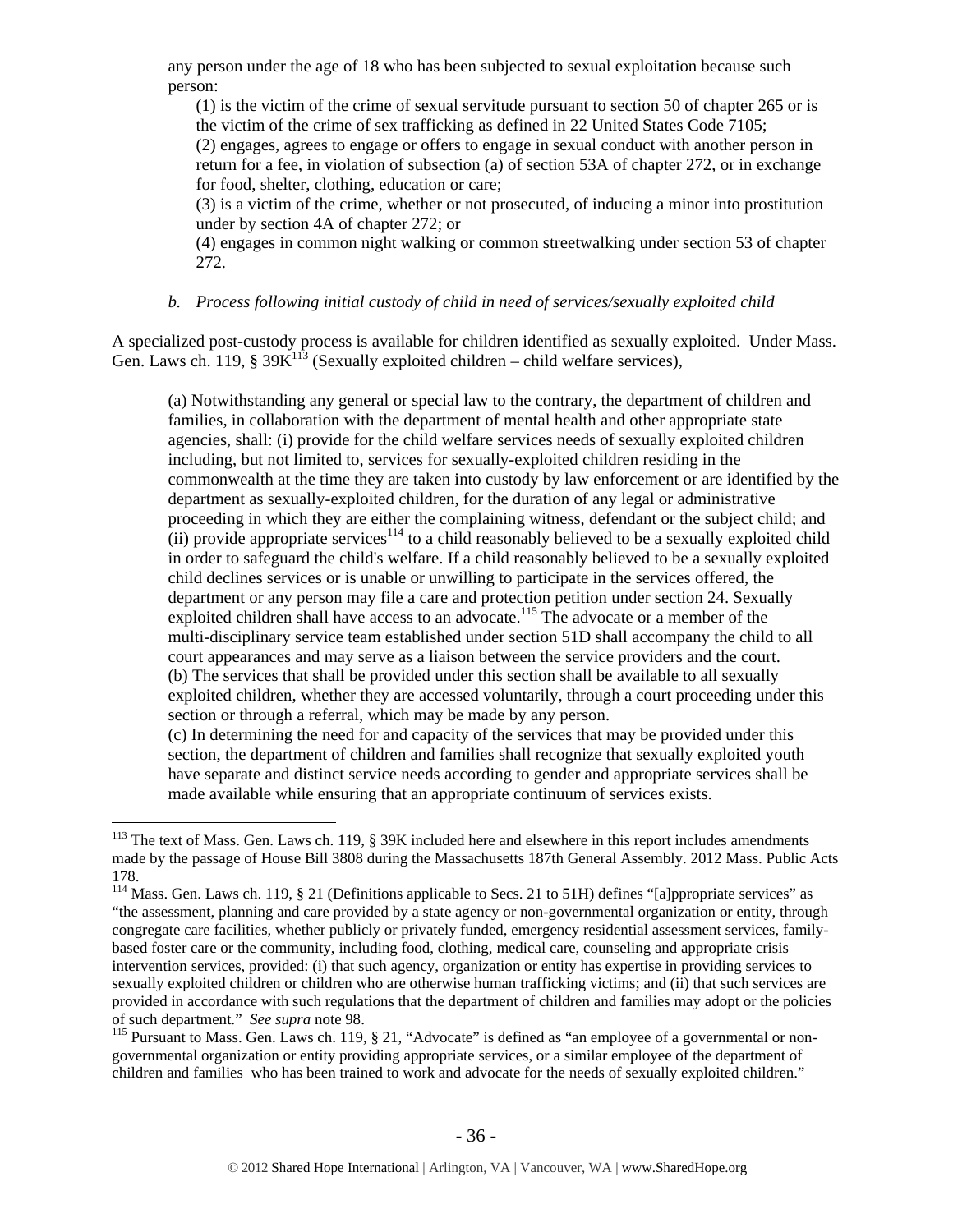(d) The commissioner of the department may, subject to appropriation, contract with non-governmental organizations or entities with experience working with sexually exploited children to train law enforcement officials likely to encounter sexually exploited children in the course of their law enforcement duties. The training shall include, but not be limited to, awareness and compliance with the provisions of this section, identification of, access to, and the provision of services for sexually-exploited children and any other services the department deems necessary.

(e) The department may apply to the victim and witness assistance board for grants from the Victims of Human Trafficking Trust Fund, established in section 66A of chapter 10,, grants from the United States Department of Justice's Office of Juvenile Justice and Delinquency Prevention or any other federal agency, or grants from any other private source to fund the law enforcement training and services for sexually-exploited children.

(f) The department shall adopt regulations to carry out this section.

Additionally, identification and review of existing services and benefits for victims of domestic minor sex trafficking are included among the responsibilities of a Massachusetts task force. Pursuant to section 31 of House Bill 3808, Massachusetts has appointed a task force that requires, subject to appropriation, various agencies $^{116}$  to

 (iii) identify and review the existing services and facilities that meet the needs of victims of human trafficking including, but not limited to, health and mental health services, housing, education and job training, legal services and victim compensation;

(vi) examine the costs associated with establishing a safe house pilot program for adult and child victims of human trafficking and identify public and private funding sources that may be used to develop and implement a safe house pilot program;

. . .

. . .

(vii) examine cost-effective notices, announcements or advertisements that may be 595 displayed in public places, such as airports, train stations, bus stations, hotels, massage parlors, 596 spas, strip clubs and other sexually-oriented businesses providing information relating to services 597 for human trafficking victims;

. . . .

 $\overline{a}$ 

*c. Adjudication of child in need of services/sexually exploited child* 

<sup>&</sup>lt;sup>116</sup> Pursuant to HB 3808, "[t]he task force shall consist of the attorney general or the attorney general's designee, who shall serve as the chair, the colonel of state police or the colonel's designee, a representative of the Massachusetts police chiefs association, a representative of the Massachusetts district attorneys' association, the commissioner of the Boston police department or the commissioner's designee, the director of the division of professional licensure or the director's designee, a representative of the 558 Massachusetts office for victim assistance, the director of the department of labor standards or the director's designee, the commissioner of the department of children and families or the commissioner's designee, the secretary of the executive office of public safety or the secretary's designee, the commissioner of the office of probation or the commissioner's designee; a representative of a group dedicated to immigrant and refugee issues appointed by the governor; a representative of a group dedicated to the prevention of violence against women appointed by the governor; a representative of an entity dedicated to prevention of and intervention in the trafficking of children appointed by the governor; a survivor of human trafficking appointed by the governor; a human trafficking attorney appointed by the governor; a human trafficking caseworker appointed by the governor; a mental health professional appointed by the governor and a university researcher with a background in human trafficking appointed by the governor.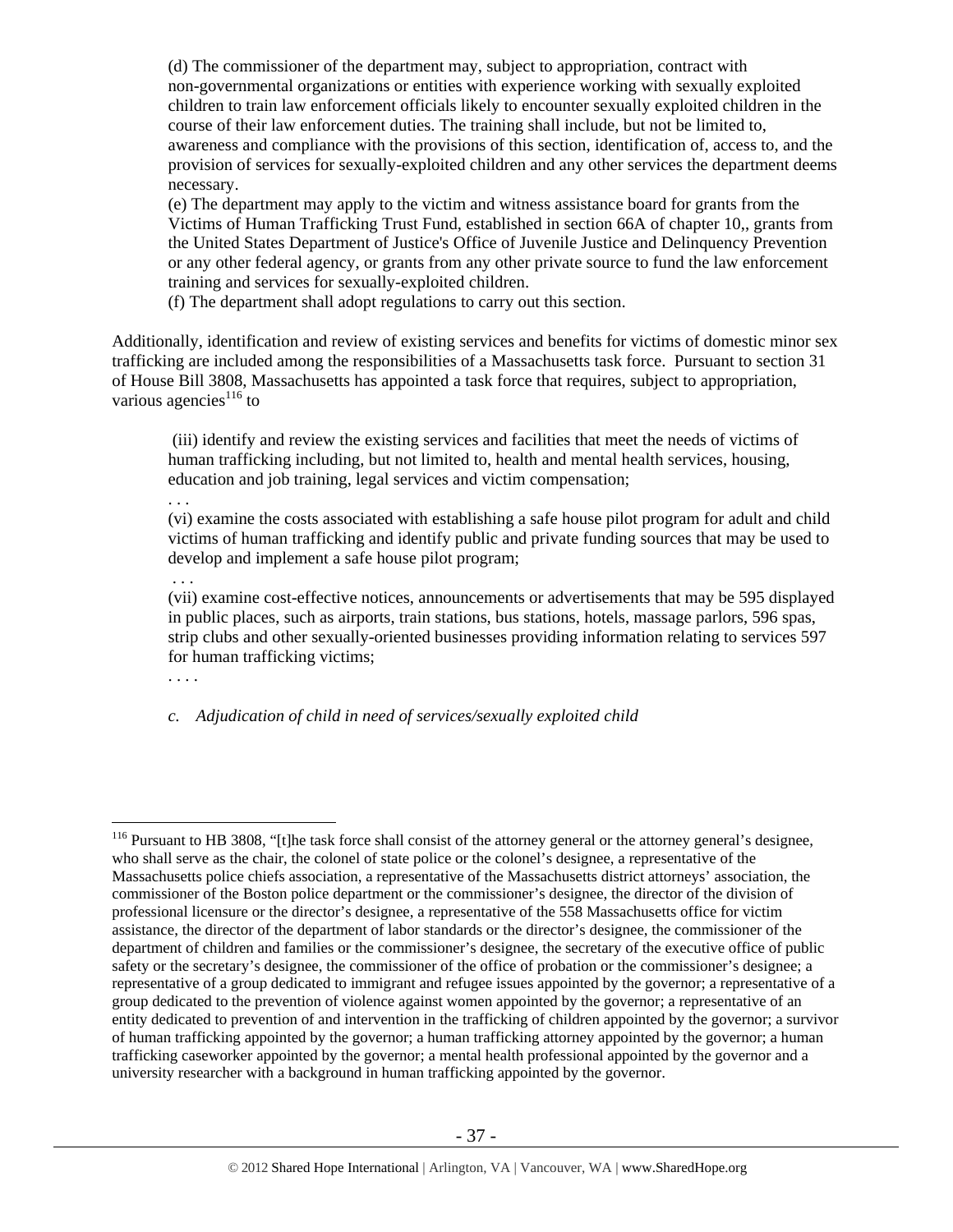Sexually exploited children are presumed to be a child in need of services and may be diverted from juvenile delinquency proceedings. Under Mass. Gen. Laws ch. 119, § 39L<sup>117</sup> (Sexually exploited children – safeguarding welfare during criminal proceedings),

(a) Before or after arraignment in any juvenile delinquency or criminal proceeding against a sexually exploited child alleging that such juvenile or such defendant violated the prohibition against common night walking or common streetwalking under section 53 of chapter 272 or the provisions of subsection (a) of section 53A of said chapter 272, there shall be a presumption that a care and protection petition on behalf of such child, or a child in need of services petition under section 39E, shall be filed. Any person, including the juvenile, may file a care and protection petition on behalf of such child, including a petition for emergency commitment under section 24, or a parent or a police officer may file a child in need of services petition under section 39E. (b) The court may appoint a guardian ad litem and shall hold a hearing on such petition. The court may allow a reasonable delay in the proceedings, including any arraignment, to consider the petition. The necessary findings of fact to support the court's decision shall be reduced to writing and made part of the court record.

(c) Upon a motion by a party to the juvenile delinquency or criminal proceeding or by a guardian ad litem, unless the district attorney or the attorney general objects, and upon a finding that a child alleged to be a juvenile delinquent by reason of violating section 53 of chapter 272 or subsection (a) of section 53A of said chapter 272 is a child in need of care and protection or a child in need of services, the court shall, if arraignment has not yet occurred, indefinitely stay arraignment and place the proceeding on file. If the court finds that the child has failed to substantially comply with the requirements of services or that the child's welfare or safety so requires, the court may remove the proceeding from file, arraign the child and restore the delinquency or criminal complaint to the docket for trial or further proceedings in accordance with the regular course of such proceedings. If arraignment has already occurred, unless the district attorney or the attorney general objects, the court shall place the child on pretrial probation under section 87 of chapter 276. If appropriate, the conditions of such probation shall include, but not be limited to, requiring the child to substantially comply with all lawful orders of the court, including orders relating to any care and protection or child in need of services proceeding, and the child shall also comply with the guidance and services of the department or any designated non-governmental service provider. If the child fails to substantially comply with the conditions of probation or if the child's welfare or safety so requires, the court may in its discretion restore the delinquency or criminal complaint to the docket for trial or further proceedings in accordance with the regular course of such proceedings.

#### *d. Process outcomes*

 $\overline{a}$ 

A victim of domestic minor sex trafficking may be placed in a specialized program designed for sexually exploited children that begins following custody, continues after the child has been adjudicated as a sexually exploited child, and provides access to an advocate that can safeguard the welfare of the child. Under Mass. Gen. Laws ch. 119 § 39K(a) (Sexually exploited children – child welfare services),

Notwithstanding any general or special law to the contrary, the department of children and families, in collaboration with the department of mental health and other appropriate state agencies, shall: (i) provide for the child welfare services needs of sexually exploited children including, but not limited to, services for sexually-exploited children residing in the commonwealth at the time they are taken into custody by law enforcement or are identified by the

<sup>&</sup>lt;sup>117</sup> The text of Mass. Gen. Laws ch. 119, § 39L included here and elsewhere in this report includes amendments made by the passage of House Bill 3808 during the Massachusetts 187th General Assembly. 2012 Mass. Public Acts 178.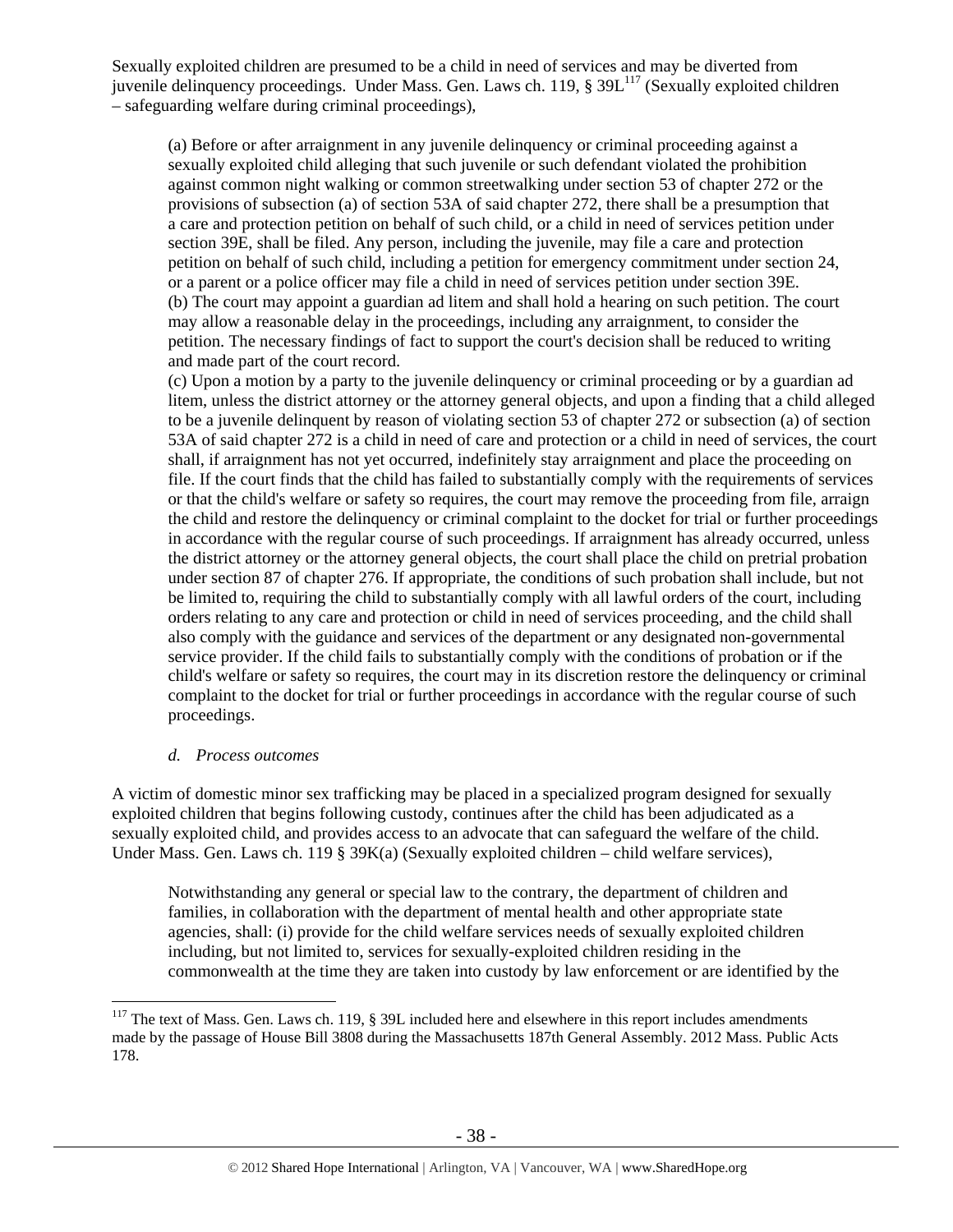department as sexually-exploited children, for the duration of any legal or administrative proceeding in which they are either the complaining witness, defendant or the subject child; and (ii) provide appropriate services to a child reasonably believed to be a sexually exploited child in order to safeguard the child's welfare. If a child reasonably believed to be a sexually exploited child declines services or is unable or unwilling to participate in the services offered, the department or any person may file a care and protection petition under section 24. Sexually exploited children shall have access to an advocate. The advocate or a member of the multi-disciplinary service team established under section 51D shall accompany the child to all court appearances and may serve as a liaison between the service providers and the court.

However, if a sexually exploited child is adjudicated as a delinquent child under Mass. Gen. Laws ch. 119, § 58 (Adjudication; proceedings after adjudication; payment for support of child), the court may place the child on probation, commit the child to the department of youth services, or impose

a sentence provided by law; or a combination sentence which shall be a commitment to the department of youth until he reaches the age of twenty-one, and an adult sentence to a house of correction or to the state prison as is provided by law for the offense. . . .

a commitment to the department of youth services until he reaches the age of twenty-one. . . . .

Additionally, a victim of domestic minor sex trafficking adjudicated for a sexual offense that is in the custody of the department may be required to undergo specific placement procedures. Pursuant to Mass. Gen. Laws ch. 119, § 33B (Placement of child adjudicated for sexual offense, arson or other violent offense),

[T]he department or any other child-care agency shall determine whether the child has been adjudicated delinquent for a sexual offense . . . or has admitted to such behavior, or is the subject of a documented or substantiated report of such behavior. If the department or other agency determines that the child has been so adjudicated, admitted, or found to have engaged in such behavior, it shall immediately refer the child to a qualified diagnostician for evaluation and assessment, including a risk management assessment of the child and a recommendation as to the type of appropriate and safe placement for the child. . . .

If the diagnostician recommends that the placement, including situations in which the child remains at home, should have adequate sex offender or arson specific risk management procedures, the department or agency responsible for placing the child shall prepare and implement a plan to address the safety of the child and other children in the home or residence, and to address the safety of the children in the immediate neighborhood. Such plan must include notification to all adults responsible for supervising the child in the home or residence of the child's behavioral history, including adjudications, if any, and education of all persons living in the home or residence about the known risks attendant to the child's behavior and methods of preventing such behavior, and provision for appropriate treatment for the child who is being placed. Where the department or agency makes a referral of such child to a foster home, residential facility, other agencies or organizations, or individuals for the purpose of receiving custodial services, the department or agency shall disclose the child's behavioral history, including adjudications, if any, to the designated recipient of the referral, prior to placement or at referral . . . .

# *III. Child Initially Identifies as Delinquent Child In Need of Services*

*a. Point of contact for initial custody of delinquent child in need of services*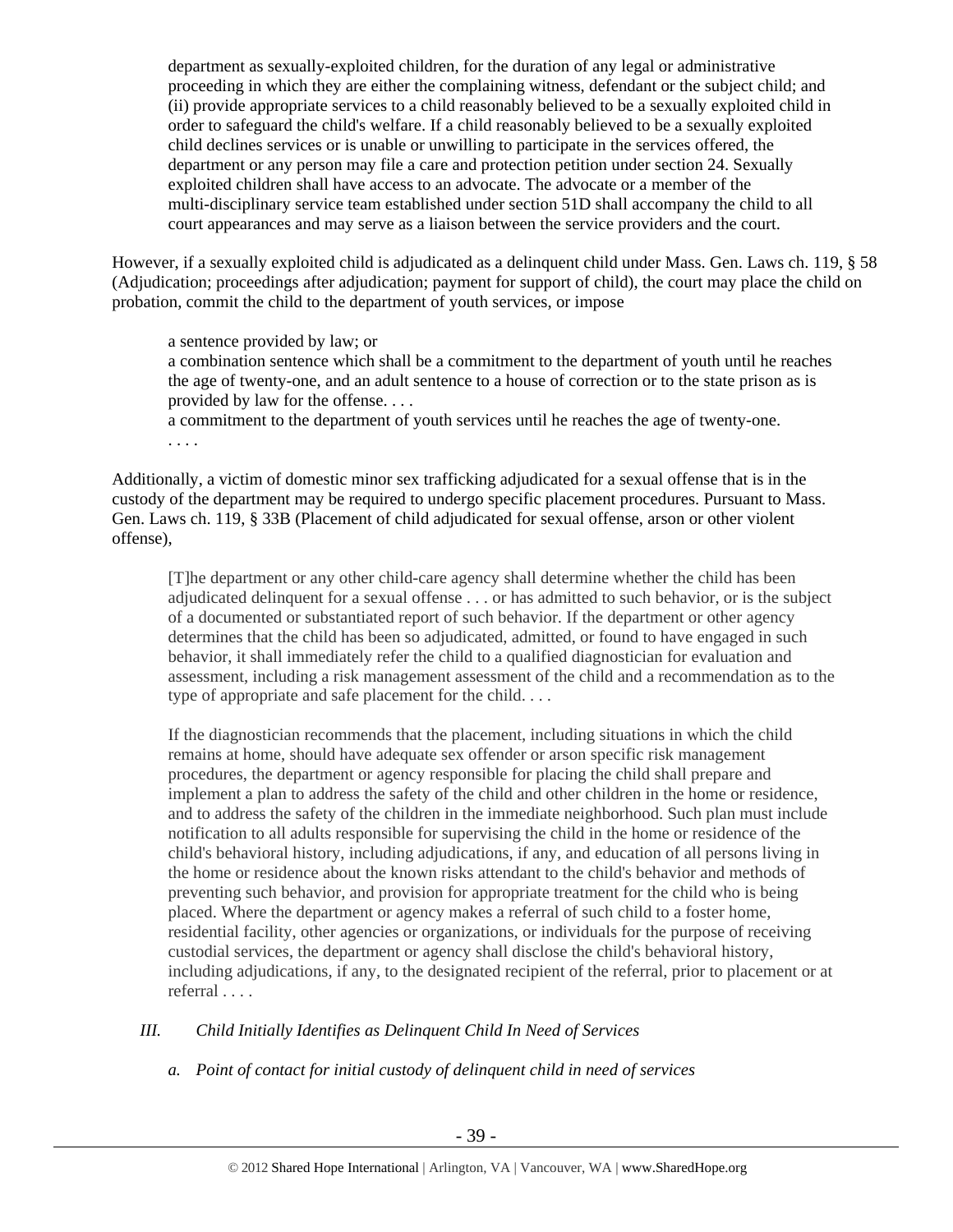A delinquent child in need of services may enter child protective services pursuant to arrest. Mass. Gen. Laws ch. 119, § 39H (Arrest of child; notification of probation officer; placement of child; bail and detention), which provides,

A child may be arrested for committing the behavior described in the definition of child in need of services in section twenty-one,<sup>118</sup> only if such child has failed to obey a summons issued pursuant to section thirty-nine E, or if the arresting law enforcement officer has probable cause to believe that such child has run away from the home of his parents or guardian and will not respond to a summons. . . . .

## *b. Process following initial custody of delinquent child in need of services*

If the court is not in session when the child is taken into custody, the law enforcement officer in charge, or an appropriate designee, shall inquire about the case and shall notify the probation officer and a department of children and families representative, if the officer has reasonable belief that an arrested child is or has been in custody of the department. Mass. Gen. Laws ch. 119, § 39H.

Mass. Gen. Laws ch. 119, § 39H further specifies,

The law enforcement officer, in consultation with the probation officer, shall then immediately make all reasonable diversion efforts so that such child is delivered to the following types of placements, and in the following order of preference:

(i) to one of the child's parents, or to the child's guardian or other responsible person known to the child, or to the child's legal custodian including the department of children and families or the child's foster home;

(ii) to a temporary shelter facility licensed or approved by the department of early education and care, a shelter home approved by a temporary shelter facility licensed or approved by said department of early education and care, or a family foster care home approved by a placement agency licensed or approved by said department of early education and care; provided, however, that such a placement is available and, in the view of the probation officer, appropriate for the child; provided, further, that such a placement furnish said law enforcement officer with a written statement that it will make reasonable efforts to secure the child's appearance at the next available court session and that such placement will furnish the necessary transportation to such placement and to the court, unless the law enforcement officer chooses to furnish said transportation, provided, further, that such child may not be securely detained in a police station or town lockup.

. . . .

 $\overline{a}$ 

Mass. Gen. Laws Ch. 119, § 39E (Petitions for determination that child is in need of services; procedures) allows juvenile court to determine whether a child is in need of services without criminal proceedings and provides in part,

A parent or legal guardian of a child having custody of such child, or a police officer may apply for a petition in one of said courts alleging that said child persistently runs away from the home of said

<sup>&</sup>lt;sup>118</sup> Mass. Gen. Laws Ch. 119, § 21 (Definitions applicable to Secs. 21 to 51H) defines "child in need of services" as "a child between the ages of 6 and 17 who: (a) repeatedly runs away from the home of a parent or legal guardian; (b) repeatedly fails to obey the lawful and reasonable commands of a parent or legal guardian, thereby interfering with the parent's or legal guardian's ability to adequately care for and protect the child; (c) repeatedly fails to obey lawful and reasonable school regulations; or (d) when not otherwise excused from attendance in accordance with lawful and reasonable school regulations, willfully fails to attend school for more than 8 school days in a quarter."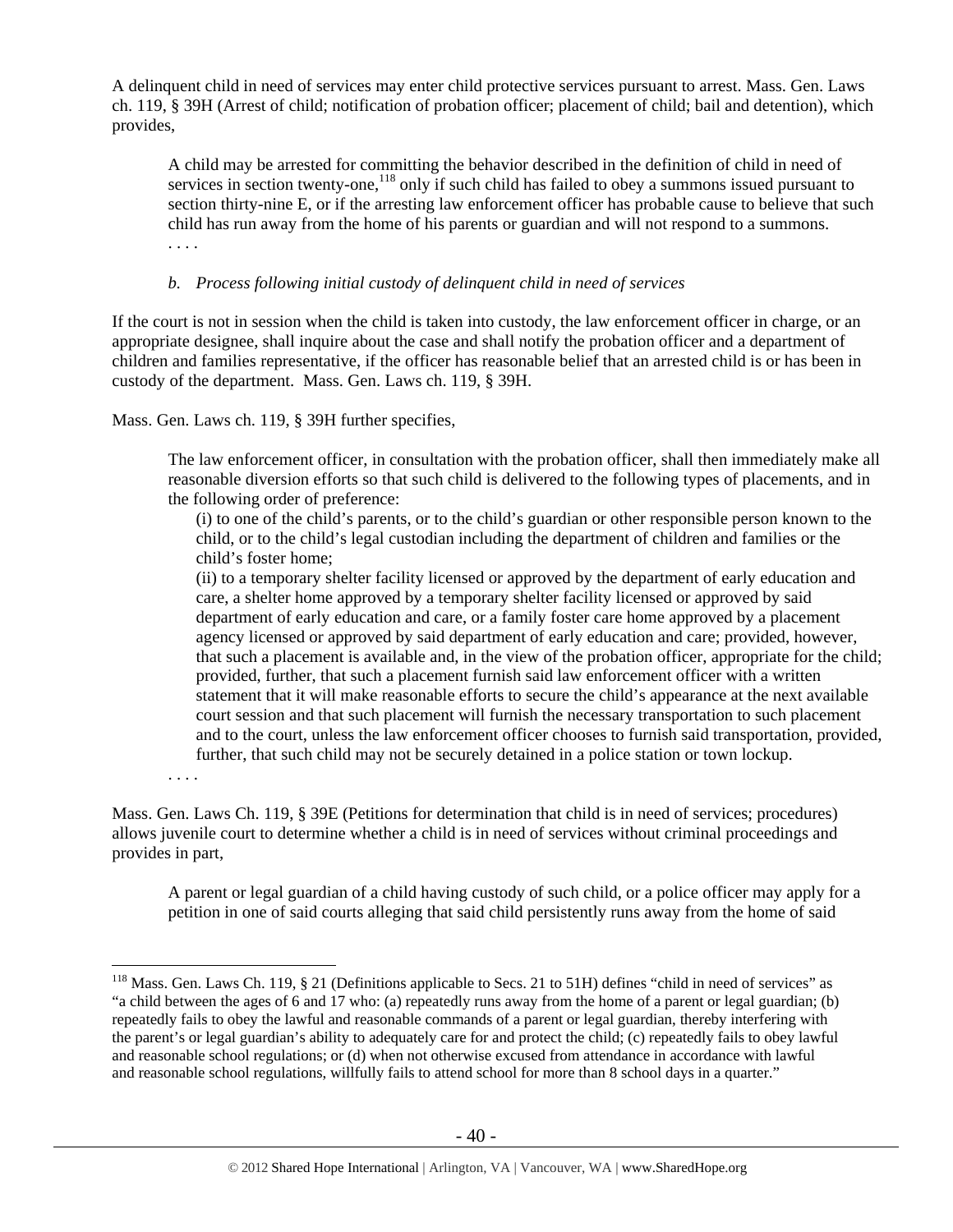parent or guardian or persistently refuses to obey the lawful and reasonable commands of said parent or guardian resulting in said parent's or guardian's inability to adequately care for and protect said child.

Any supervisor of attendance, duly appointed pursuant to section nineteen of chapter seventy-six may apply for a petition in said court alleging that said child persistently and wilfully fails to attend school or persistently violates the lawful and reasonable regulations of his school.

. . . .

 $\overline{a}$ 

If despite these protections, a victim of domestic minor sex trafficking is taken into custody for violating a law, by-law or ordinance<sup>119</sup> and put through delinquency proceedings under sections 52 to 63, such "[p]roceedings against children . . . shall not be deemed criminal proceedings" pursuant to Mass. Gen. Laws ch. 119, § 53. Following arrest for a delinquent offense, Mass. Gen. Laws Ch. 119 § 67 (Notice of arrest of child to be given to probation officer and parent or guardian) states,

Except for children in need of service arrested pursuant to section thirty-nine H, whenever a child between seven and seventeen years of age is arrested with or without a warrant, as provided by law, the officer in charge of the police station or town lockup to which the child has been taken shall immediately notify the probation officer of the district court, or of the juvenile court, if there is one, within whose judicial district such child was arrested and at least one of the child's parents, or, if there is no parent, the guardian or person with whom it is stated that such child resides, and shall inquire into the case. Pending such notice and inquiry, such child shall be detained. Upon the acceptance by the officer in charge of said police station or town lockup of the written promise of said parent, guardian or any other reputable person to be responsible for the presence of such child in court at the time and place when such child is to appear or upon the receipt of such officer in charge from said probation officer of a request for the release of such child to him, such child shall be released to said person giving such promise or to said probation officer making such request; provided, that, if the arresting officer requests in writing that a child between fourteen and seventeen years of age be detained, and if the court issuing a warrant for the arrest of a child between fourteen and seventeen years of age directs in the warrant that such child shall be held in safekeeping pending his appearance in court, or, if the probation officer shall so direct, such child shall be detained in a police station or town lockup, or place of temporary custody commonly referred to as a detention home of the department of youth services, or any other home approved by the department of youth services pending his appearance in court. In the event any such child is so detained, the officer in charge at the police station or town lockup shall notify the probation officer and parent or parents, guardian, or person with whom it is stated that such child resides of the detention of such child. . . . No child between fourteen and seventeen years of age shall be detained in a police station or town lockup unless the detention facilities for children at such police station or town lockup have received the approval in writing of the commissioner of youth services. . . . Nothing in this section shall permit a child between fourteen and seventeen years of age being detained in a jail or house of correction. A separate and distinct place shall be provided in police stations, town lockups or places of detention for such children.

After being taken into custody for a delinquent offense, a child may be held in custody pending disposition of the case. Pursuant to Mass. Gen. Laws ch. 119, § 68 (Care of children held for examination or trial),

A child who has attained the age of seven but not yet attained the age of seventeen held by the court for further examination, trial or continuance, or for indictment and trial, if unable to furnish bail, shall be committed by the court to the care of the department of youth services or to a probation officer, a parent, guardian, or other responsible person who shall provide for his safekeeping; provided, however,

<sup>&</sup>lt;sup>119</sup> Mass. Gen. Laws ch. 119, § 52 (Definitions) defines a "delinquent child," as "a child between seven and seventeen who violates any city ordinance or town by-law or who commits any offence against a law of the commonwealth."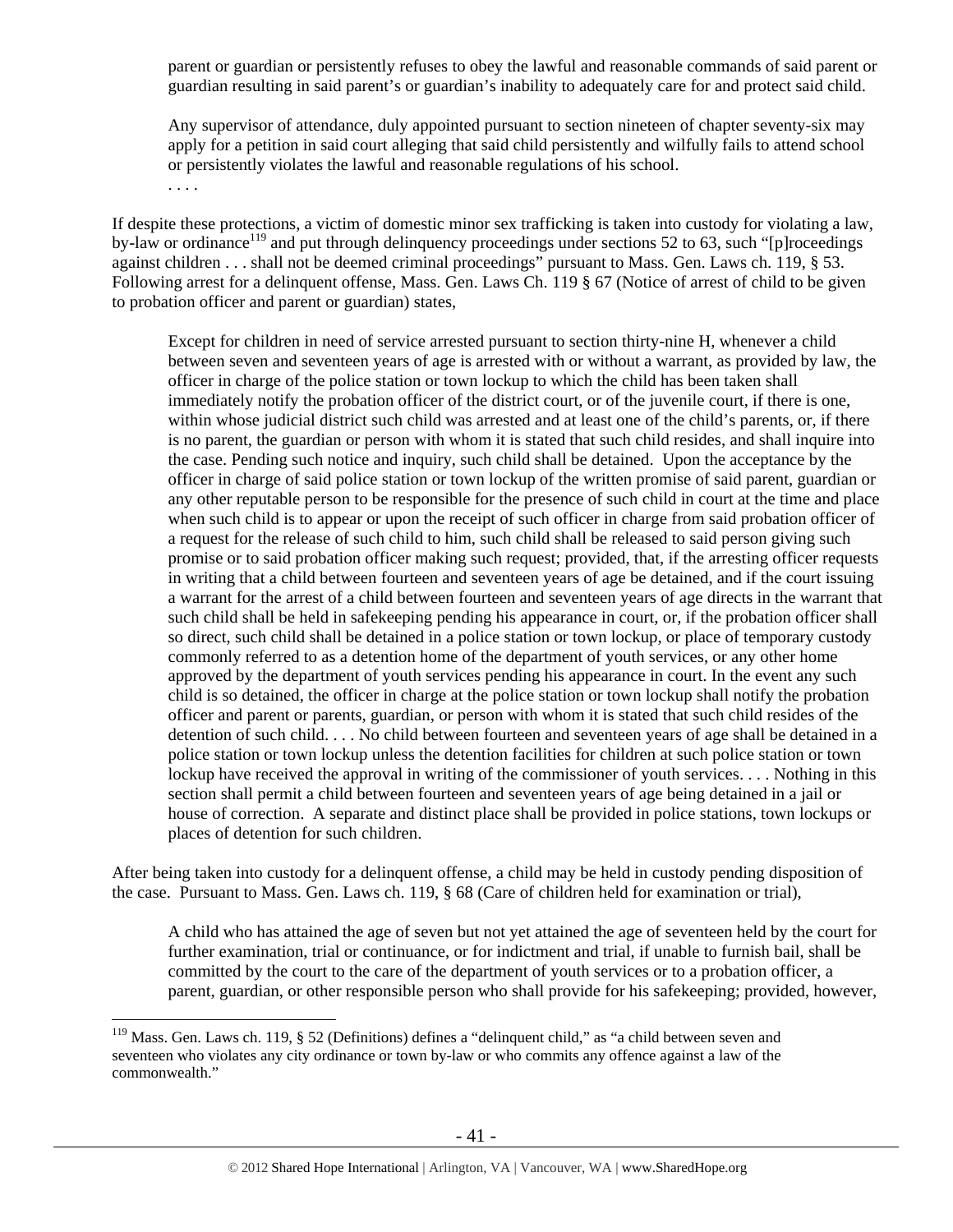that the appearance of the child at such examination or trial, shall be the responsibility of the court for which he is being held in safekeeping.

The court may recommend that a child who has attained the age of fourteen and who is committed to the care of the department shall be held in a secure detention facility if the court further determines that the child (a) is a fugitive from another jurisdiction on a delinquency petition; or (b) is charged with an offense for which the commonwealth may proceed by indictment in accordance with the provisions of section fifty-four [Complaint; indictment; examination of complaint; summons; warrant]; provided, however, that such child is already detained or on conditional release in conjunction with another delinquency proceeding, or has demonstrated a recent record of willful failure to appear at juvenile court proceedings, or has demonstrated a recent record of violent conduct resulting in physical injury to others.

The department may provide special foster homes, and places of temporary custody commonly referred to as detention homes of the department of youth services for the care, maintenance and safekeeping of such children who may be committed by the court to said department under this section; provided, however, that no more than five such children shall be detained in any such special foster home at any one time. $120$ 

A child between seven and seventeen years of age so committed by the court to the department to await further examination or trial by the court, shall be returned thereto within fifteen days after the date of the order of such commitment, and final disposition of the case shall thereupon be made by adjudication or otherwise, unless, in the opinion of the court, the interest of the child and the public otherwise require.

. . . .

 $\overline{a}$ 

. . . .

## *c. Adjudication of delinquent child in need of services*

Mass. Gen. Laws ch. 119, § 58 (Adjudication; proceedings after adjudication; payment for support of child) states in part,

At the hearing of a complaint against a child the court shall hear the testimony of any witnesses who appear and take such evidence relative to the case as shall be produced. If the allegations against a child are proved beyond a reasonable doubt, he may be adjudged a delinquent child, or in lieu thereof, the court may continue the case without a finding and, with the consent of the child and at least one of the child's parents or guardians, place said child on probation . . . .

#### *d. Process outcomes*

If a child is adjudicated as a delinquent child on a complaint under Mass. Gen. Laws ch. 119, § 58 (Adjudication; proceedings after adjudication; payment for support of child), the court may "may place the case on file or may place the child in the care of a probation officer for such time and on such conditions as it deems appropriate or may commit him to the custody of the department of youth services, but the probationary or

<sup>&</sup>lt;sup>120</sup> Mass. Gen. Laws ch. 119, § 68B (Special foster homes; detention homes) further provides, "The department of youth services may use or provide special foster homes and places of temporary custody commonly referred to as detention homes, at various places in the commonwealth which shall be completely separate from any police station, town lockup or jail, and which shall be used solely for the temporary care, custody and study of children committed to the care of the department of youth services. Nothing in this section shall prevent the department from using or providing alternative placements and employing alternative measures which, in its discretion, will reasonably assure the appearance of the children before the court."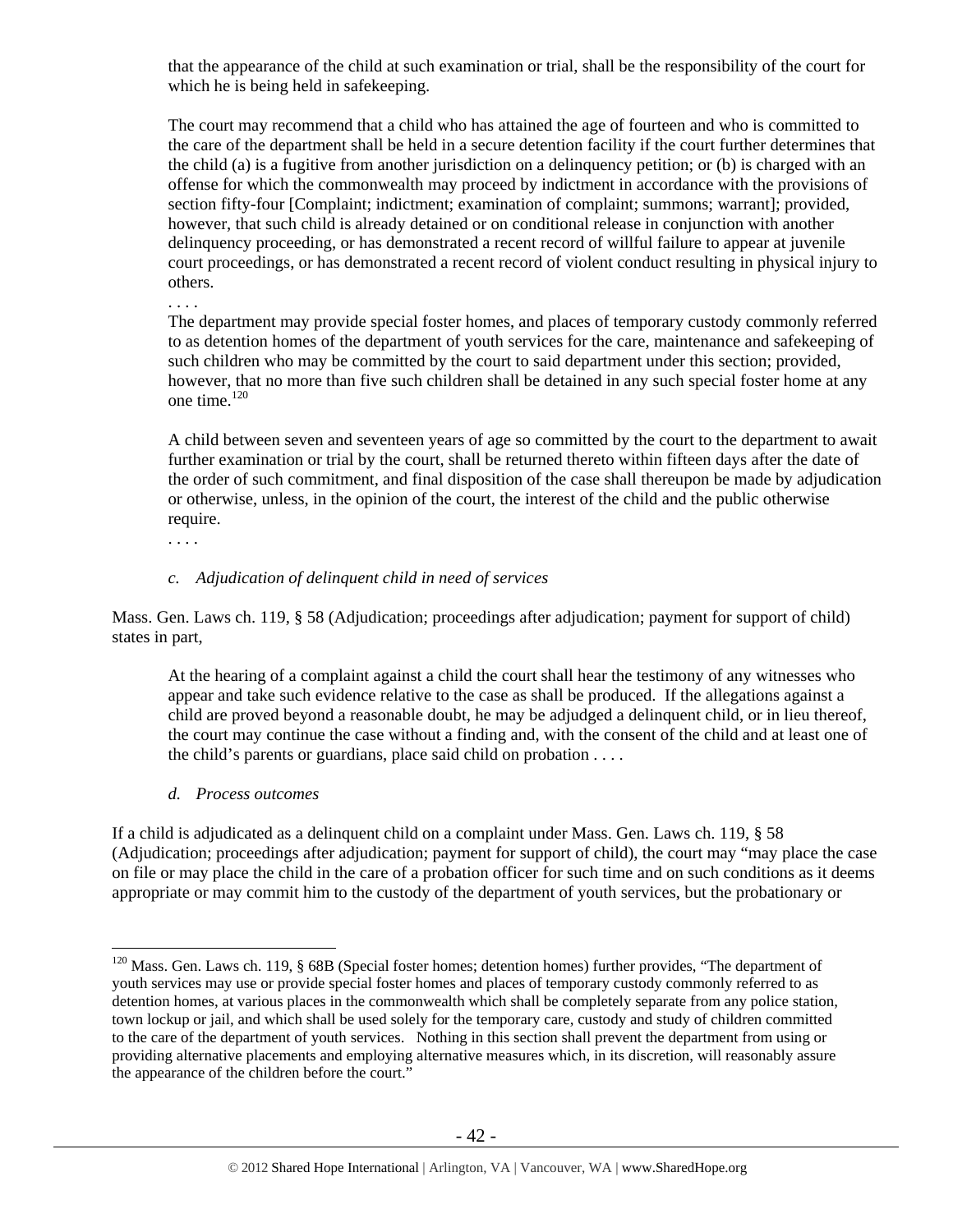commitment period shall not be for a period longer than until such child attains the age of eighteen, or nineteen in the case of a child whose case is disposed of after he has attained his eighteenth birthday."

5.4.1 Recommendation: Amend Mass. Gen. Laws ch. 119, § 39L and the definition of "delinquent child" under Mass. Gen. Laws ch. 119, § 52 (Definitions) to prohibit delinquency proceedings against any sexually exploited child.

### *5.5 Commercial sexual exploitation or sex trafficking is identified as a type of abuse and neglect within child protection statutes.*

Although no definition of child abuse or neglect is provided under Massachusetts's child protection statues, 110 Mass. Code Regs. § 2.00 (Glossary) defines "abuse" as

the non-accidental commission of any act by a caretaker upon a child under age 18 which causes, or creates a substantial risk of physical or emotional injury,<sup>121</sup> or constitutes a sexual offense under the laws of the Commonwealth<sup>122</sup> or any sexual contact between a caretaker and a child under the care of that individual. Abuse is not dependent upon location (*i.e.*, abuse can occur while the child is in an outof-home or in-home setting.)

Additionally, 110 Mass. Code Regs. § 2.00 (Glossary) defines "neglect" as

failure *by a caretaker*, either deliberately or through negligence or inability, to take those actions necessary to provide a child with minimally adequate food, clothing, shelter, medical care, supervision, emotional stability and growth, or other essential care; provided, however, that such inability is not due

(a) death; or

 $\overline{a}$ 

(c) soft tissue swelling or skin bruising depending upon such factors as the child's age, circumstances under which the injury occurred, and the number and location of bruises; or

- (d) addiction to drug at birth; or
- 

(e) failure to thrive. 122 Mass. Gen. Laws ch. 6, § 178C (Definitions) defines "sex offense" for purposes of sex offender registration to include:

an indecent assault and battery on a child under 14 under section 13B of chapter 265; aggravated indecent assault and battery on a child under the age of 14 under section 13B1/2 of said chapter 265; a repeat offense under section 13B 3/4 of said chapter 265; . . . indecent assault and battery on a person age 14 or over under section 13H of said chapter  $265$ ; . . . rape and abuse of a child under section 23 of said chapter 265; aggravated rape and abuse of a child under section 23A of said chapter 265; a repeat offense under section 23B of said chapter 265 [Rape and abuse of child—previous youthful offender]; . . . enticing a child under the age of 16 for the purposes of committing a crime under section 26C of said chapter 265; enticing a child under 18 via electronic communication to engage in prostitution, human trafficking or commercial sexual activity under section 26D of said chapter 265; trafficking of persons for sexual servitude under section 50 of said chapter 265; a second or subsequent violation of human trafficking for sexual servitude under section 52 of chapter 265,... dissemination of visual material of a child in a state of nudity or sexual conduct under section 29B of said chapter 272; possession of child pornography under section 29C of said chapter 272; unnatural and lascivious acts with a child under 16 under section 35A of said chapter 272 [Child pornography—dissemination]; ...

 $121$  110 Mass. Code Regs. § 2.00 defines "emotional injury" as "an impairment to or disorder of the intellectual or psychological capacity of a child as evidenced by observable and substantial reduction in the child's ability to function within a normal range of performance and behavior." 110 Mass. Code Regs. § 2.00 defines "physical injury as:

<sup>(</sup>b) fracture of a bone, a subdural hematoma, burns, impairment of any organ, and any other such nontrivial injury; or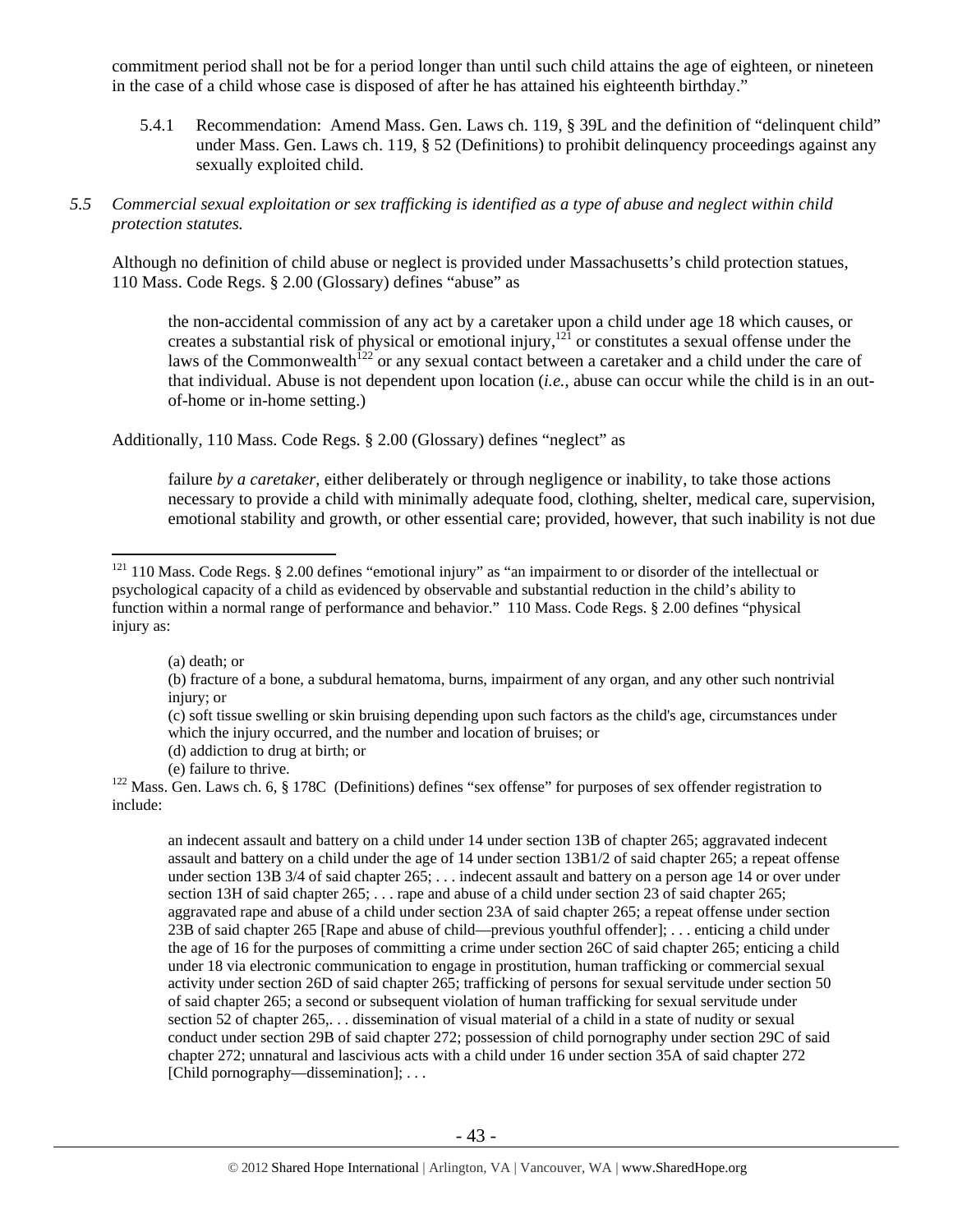solely to inadequate economic resources or solely to the existence of a handicapping condition. This definition is *not* dependent upon location (*i.e.*, neglect can occur while the child is in an out-of-home or in-home setting.)

- 5.5.1 Recommendation: Amend Mass. Gen. Laws ch. 119, § 21 (Definitions Applicable to Sections 21 to 55H) to include definitions for the terms "abuse" and "neglect" and define those terms to expressly include commercial sexual exploitation as a form of abuse and neglect.
- *5.6 The definition of "caregiver" (or similar term) in the child welfare statutes is broad enough to include a trafficker who has custody or control of a child in order to bring a trafficked child into the protection of child protective services.*

Although Chapter 119 (Protection and care of children and proceedings against them) of the Massachusetts General Laws does not define the term "caretaker," Mass. Gen. Laws ch. 119, § 1 provides in part, "The purpose of this chapter is to insure that the children of the commonwealth are protected against the harmful effects resulting from the absence, inability, inadequacy or destructive behavior of parents or parent substitutes . . . ." Accordingly, the Commentary to 110 Mass. Code Regs. § 4.21 (Screening of Reports of Alleged Abuse or Neglect) and § 4.33 (Perpetrator/Caretaker) state, "The 'caretaker' distinction is an important one, for the Department's primary duty is to protect children from abuse or neglect inflicted by their parents or parent substitutes." Whether the Department will intervene and investigate a report of abuse made under Mass. Gen. Laws ch. 119, § 51B, depends on whether the report is "screened in" as abuse by a caretaker or "screened out" pursuant to 110 Mass. Code Regs. § 4.21.

110 Mass. Code Regs. § 2.00 (Glossary), applicable to words "used throughout 110 CMR . . . unless the context plainly requires otherwise," defines a "caretaker" as

a child's:

- (a) parent
- (b) stepparent
- (c) guardian

(d) any household member entrusted with the responsibility for a child's health or welfare (e) any other person entrusted with the responsibility for a child's health or welfare whether in the child's home, a relative's home, a school setting, a day care setting (including babysitting), a foster home, a group care facility, or any other comparable setting. As such "caretaker" includes (but is not limited to) school teachers, babysitters, school bus drivers, camp counselors, etc. The "caretaker" definition is meant to be construed broadly and inclusively to encompass any person who is, at the time in question, entrusted with a degree of responsibility for the child. This specifically includes a caretaker who is him/herself a child (*i.e.* a babysitter under 18 years of age).

Additionally, Mass. Gen. Laws ch. 119 §  $39K(a)^{123}$  (Sexually exploited children – child welfare services) extends the jurisdiction of the department of children and families to any sexually exploited child by requiring the department to "provide for the child welfare services needs" of all sexually exploited children.<sup>124</sup>

5.7 *Crime victims' compensation is specifically available to a child victim of sex trafficking or commercial sexual exploitation of children (CSEC) without regard to ineligibility factors.* 

 $123$  See supra note 113.

<sup>&</sup>lt;sup>124</sup> See infra Section 5.4 for discussion of requirement that the department of mental health and other state agencies provide services to all sexually exploited youth.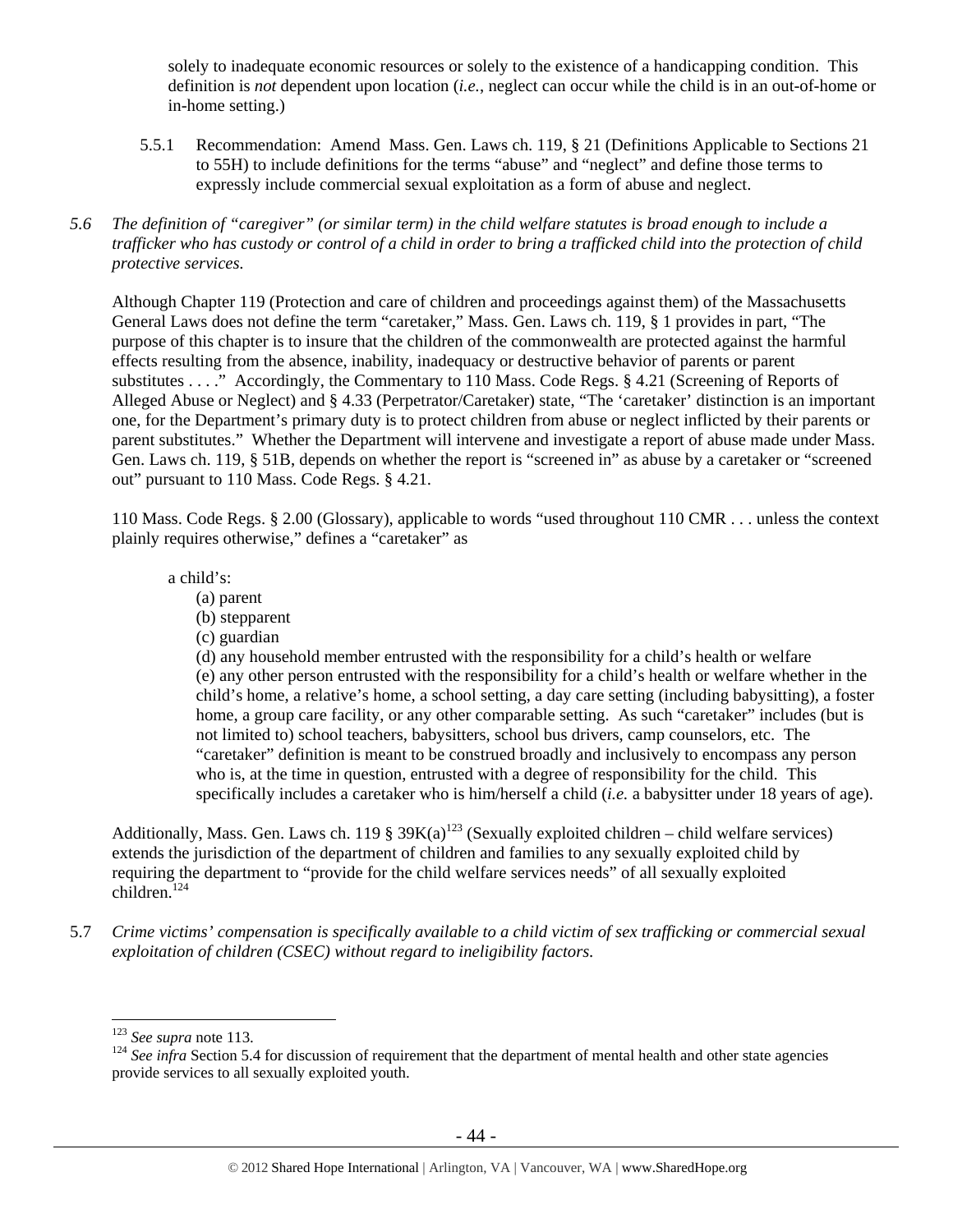A domestic minor sex trafficking victim may be eligible to receive crime victims' compensation if they meet all eligibility requirements, certain of which may present special difficulties for children who are sexually exploited for commercial purposes.

Pursuant to Mass. Gen. Laws ch. 258C, § 2(a) (Eligibility for compensation; assistance of counsel), victims<sup>125</sup> of crimes will receive compensation if the division<sup>126</sup> "finds that a crime was committed and that such crime directly resulted in personal physical or psychological injury to, or death of, the victim." Mass. Gen. Laws ch. 258C, § 2(b) makes compensation available only if the claimant

[D]emonstrates that the crime was reported to the police or other law enforcement authorities or to an agency or entity obligated by law to report complaints of criminal misconduct to law enforcement authorities. Except in the case where the division finds such report to have been delayed for good cause, such report shall have been made within five days after the occurrence of such crime.

Mass. Gen. Laws ch. 258C, § 2(c) also requires the claimant to "cooperate[] with law enforcement authorities in the investigation and prosecution of the crime in which the victim was injured or killed unless the claimant demonstrates that he possesses or possessed a reasonable excuse for failing to cooperate." Furthermore, Mass. Gen. Laws ch. 258C, § 2(e) states,

An offender or an accomplice of an offender shall not be eligible to receive compensation with respect to a crime committed by an offender. To the extent that the victim's acts or conduct provoked or contributed to the injuries, the division shall reduce or deny an award to the claimant or claimants in accordance with regulations enacted pursuant to section four.

5.7.1 Recommendation: Include exceptions from the listed ineligibility factors for commercially sexually exploited children in Mass. Gen. Laws ch. 258C, § 2(a), (b) (Eligibility for compensation; assistance of counsel).

# *5.8 Victim-friendly procedures and protections are provided in the trial process for minors under 18.*

Confidential communications<sup>127</sup> between a human trafficking victim<sup>128</sup> and a human trafficking victim's caseworker<sup>129</sup> are expressly protected under Mass. Gen. Laws ch. 233, § 20M(b)<sup>130</sup> which requires that

<sup>&</sup>lt;sup>125</sup> See supra Section 5.1 for definition of "victim."

<sup>&</sup>lt;sup>126</sup> Mass. Gen. Laws ch. 258C, § 1 (Definitions) defines "division" as "the division of victim compensation and assistance within the department of the attorney general, established in section 11K of chapter 12."

<sup>&</sup>lt;sup>127</sup> "Confidential communication" is defined under Mass. Gen. Laws ch. 233, § 20M(a) as "information transmitted in confidence by and between a victim and a victim's caseworker by a means which does not disclose the information to a person other than a person present for the benefit of the victim, or to those to whom disclosure of such information is reasonably necessary to the counseling and assisting of such victim. The term confidential communication shall include all information received by a victim's caseworker which arises out of and in the course of such counseling and assisting including, but not limited to, reports, records, working papers or memoranda."

<sup>128</sup> *See supra* section 5.1.

<sup>&</sup>lt;sup>129</sup> Mass. Gen. Laws ch. 233, § 20M(a) defines "human trafficking victim's caseworker" as "a person who is employed by or volunteers with a program serving human trafficking victims, who has undergone a minimum of 25 hours of training and who reports to and is under the direct control and supervision of a direct service supervisor of a human trafficking victim program, and whose primary purpose is the rendering of advice, counseling or assistance to human trafficking victims."

<sup>&</sup>lt;sup>130</sup> The text of Mass. Gen. Laws ch. 233, § 20M(b) included here and elsewhere in this report reflects amendments made by the passage of House Bill 3808 during the Massachusetts 187th General Assembly. 2012 Mass. Public Acts 178.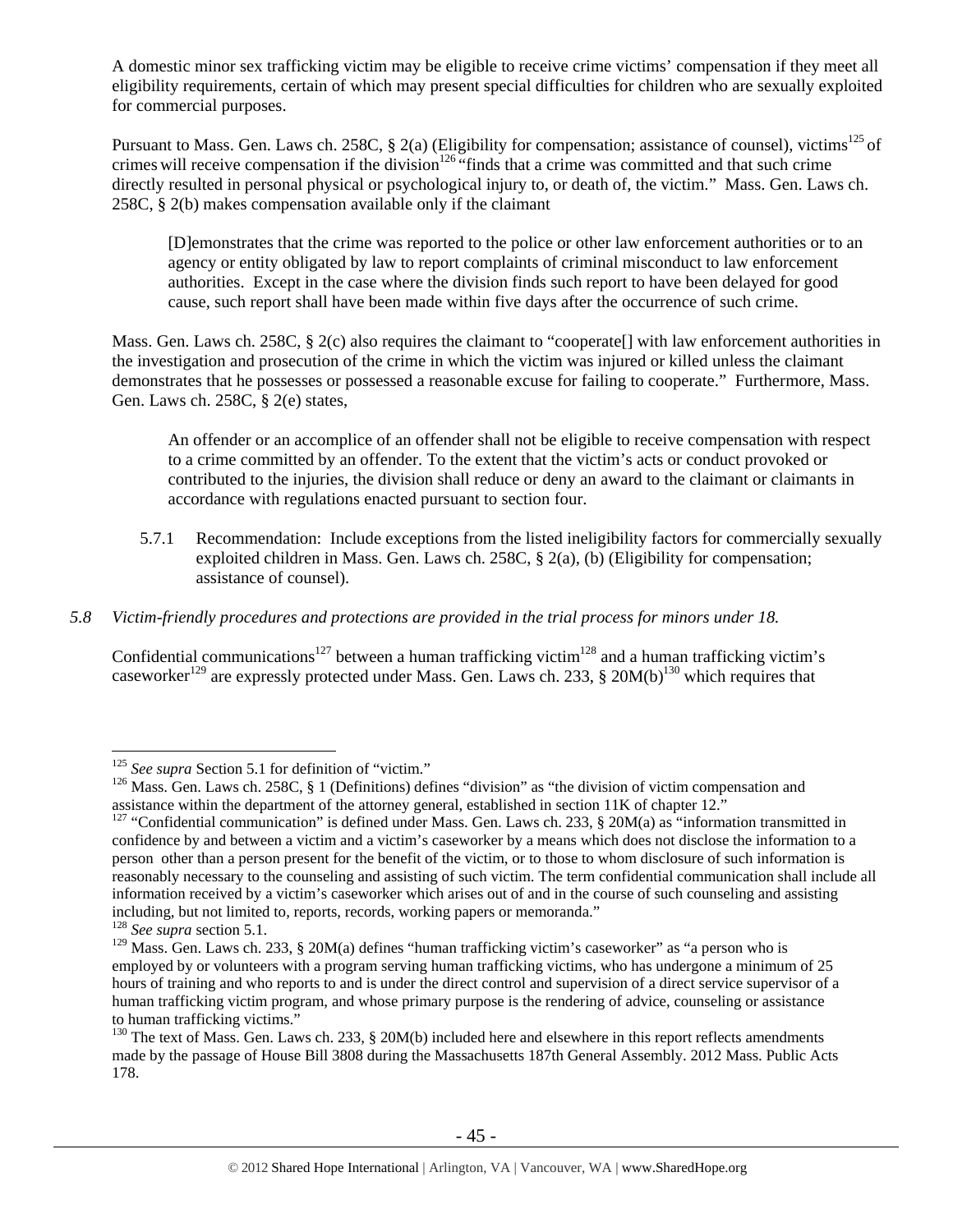A human trafficking victims' caseworker shall not disclose any confidential communication without the prior written consent of the victim, or the victim's guardian in the case of a child, except as hereinafter provided. Such confidential communication shall not be subject to discovery in any civil, legislative or administrative proceeding without the prior written consent of the victim, or victim's guardian in the case of a child, to whom such confidential communication relates. In criminal actions such confidential communication shall be subject to discovery and shall be admissible as evidence but only to the extent of information contained therein which is exculpatory in relation to the defendant; provided, however, that the court shall first examine such confidential communication and shall determine whether or not such exculpatory information is contained in the communication before allowing such discovery or the introduction of such evidence.

Additionally, human trafficking victims are notified of their right to confidentiality under Mass. Gen. Laws ch. 233, § 20M(c) which requires that "[d]uring the initial meeting between a caseworker and victim, the caseworker shall inform the human trafficking victim and any guardian thereof of the confidentiality of communications between a caseworker and victim and the limitations thereto."

Victims of certain CSEC offenses (Mass. Gen. Laws ch. 272, § 4A (Promoting child prostitution; mandatory sentence), § 4B (Deriving support from child prostitution; mandatory sentence), and § 29A (Child pornography—enticement, solicitation, employment of children)), as well as victims of certain sexual and prostitution-related offenses, who are under 15, will receive certain protections in the court system process.

Mass. Gen. Laws ch. 278, §  $16D(b)(1)^{131}$  (Definitions; alternative procedure for taking testimony of child witness; order; presence of counsel and defendant; filming, videotaping, or transmitting of testimony) provides,

At any time after the issuance of a complaint or indictment alleging an offense punished by any of the statutes listed herein, the court on its own motion or on motion of the proponent of a child witness,  $132$ and after a hearing, may order the use of a suitable alternative procedure for taking the testimony of the child witness, in proceedings pursuant to said complaint or indictment, provided that the court finds by a preponderance of the evidence at the time of the order that the child witness is likely to suffer psychological or emotional trauma as a result of testifying in open court, as a result of testifying in the

 $\overline{a}$ 

a person who is under the age of fifteen years and who is alleged to have been a victim of, or a witness to an alleged violation of section thirteen B [Indecent assault and battery on child under fourteen], 13B1/2 [Indecent assault and battery on child under fourteen—aggravating factors], 13B3/4 [Indecent assault and battery on child under fourteen—previous youthful offender], . . . thirteen H [Indecent assault and battery on person over fourteen], . . . twenty-three [Rape and abuse of child], 23A [Rape and abuse of child aggravating factors], 23B [Rape and abuse of child—previous youthful offender], twenty-four [Assault with intent to commit rape],r twenty-four B [Assault on child under sixteen with intent to commit rape] or 50 [Human trafficking – sexual servitude] of chapter two hundred and sixty-five, or section two [Abduction of persons for the purpose of prostitution or unlawful sexual intercourse], . . . four [Enticing to unlawful intercourse], four A [Promoting child prostitution; mandatory sentence], four B [Deriving support from child prostitution; mandatory sentence], . . . six [Maintaining a house of prostitution], seven [Deriving support from an inmate of a house of prostitution], eight [Solicitation], twelve [Penalty for sending a person to a house of prostitution], thirteen [Detaining a person in house of prostitution], . . . twenty-eight [Matter harmful to minors—dissemination or possession with intent], twenty-nine [Obscene matter dissemination or possession with intent], twenty-nine A [Child pornography—enticement, solicitation, employment of children], twenty-nine B [Child pornography—dissemination], . . . or thirty-five A [Obscene materials/acts—acts with child under sixteen] of chapter two hundred and seventy-two.

 $131$  The text of Mass. Gen. Laws ch. 278, § 16D included here and elsewhere in this report includes amendments made by the passage of House Bill 3808 during the Massachusetts 187th General Assembly. 2012 Mass. Public Acts 178.

 $132$  Mass. Gen. Laws ch. 278, § 16D(a) defines a "child witness" as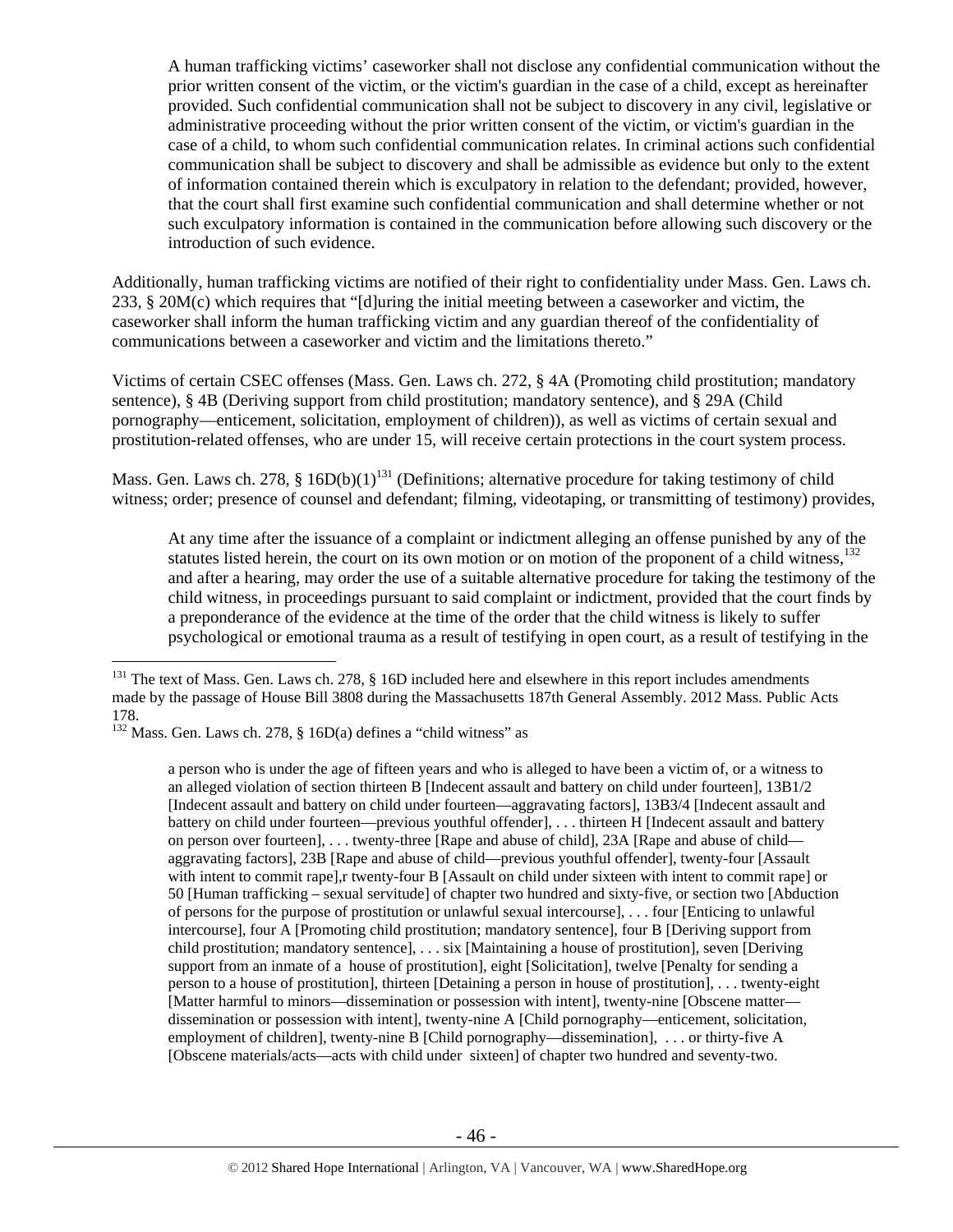presence of the defendant, or as a result of both testifying in open court and testifying in the presence of the defendant. If the court orders the use of a suitable alternative for taking the testimony of a child witness pursuant to this section, the court shall make and enter specific findings upon the record describing with particularity the reasons for such order.

Mass. Gen. Laws ch. 278, § 16D(b)(2) allows the child's testimony to "be recorded on videotape or film to be shown in court at a later time or that the testimony be transmitted to the courtroom by simultaneous electronic means," while Mass. Gen. Laws ch. 278, § 16D(b)(6) clarifies,

The film, videotape or transmission of testimony taken by an alternative procedure . . . shall be admissible as substantive evidence to the same extent as and in lieu of live testimony by the child witness in any proceeding for which the order is issued or in any related criminal proceeding against the same defendant when consistent with the interests of justice, provided that such an order is entered or re-entered based on current findings at the time when or within a reasonable time before the film, videotape or transmission is offered into evidence. . . .

As an additional protection for child victim-witnesses, Mass. Gen. Laws ch. 278, § 16D(b)(3) provides,

Testimony taken by an alternative procedure pursuant to an order issued under paragraph (1) shall be taken in the presence of the judge, the prosecutor, defense counsel and such other persons as the court may allow. The defendant shall also have the right to be present unless the court's order under paragraph (1) is based wholly or in part upon a finding that the child witness is likely to suffer trauma as a result of testifying in the presence of the defendant. If the order is based on such a finding, the testimony of the child witness shall not be taken in the presence of the defendant except as provided in paragraph (4).

While not specifically applicable to victims of CSEC offenses, Mass. Gen. Laws ch. 278, § 16A (Public may be excluded at trials of certain crimes involving minors under age of eighteen), states, "At the trial of a complaint or indictment for rape, incest, carnal abuse or other crime involving sex, where a minor under eighteen years of age is the person upon, with or against whom the crime is alleged to have been committed . . . the presiding justice shall exclude the general public from the court room, admitting only such persons as may have a direct interest in the case." Also, pursuant to Mass. Gen. Laws ch. 278, § 16C (Exclusion of public from trial involving crime of incest or rape), "[t]o protect the parties involved at a trial arising from a complaint or indictment for incest or rape, the trial judge may exclude all spectators from the courtroom in which such trial is being held, or from said courtroom during those portions of such trial when direct testimony is to be presented; provided, that either of the parties requests that all spectators be so excluded at the trial or portions thereof; and provided further, that the defendant in such trial by a written statement waives his right to a public trial for those portions from which spectators are so excluded."

Some additional protections are provided to children who are the victims of sex crimes. Mass. Gen. Laws ch. 278, § 16F (Expedited trials for sex crimes involving minor victims or witnesses) provides that, in criminal proceedings involving

an alleged sex crime perpetrated upon a minor child, or in which a minor child is expected to testify as a witness to a sex crime, the court shall, in order to minimize stress on such child, take action to expedite trial and give precedence to the case over any other case . . . .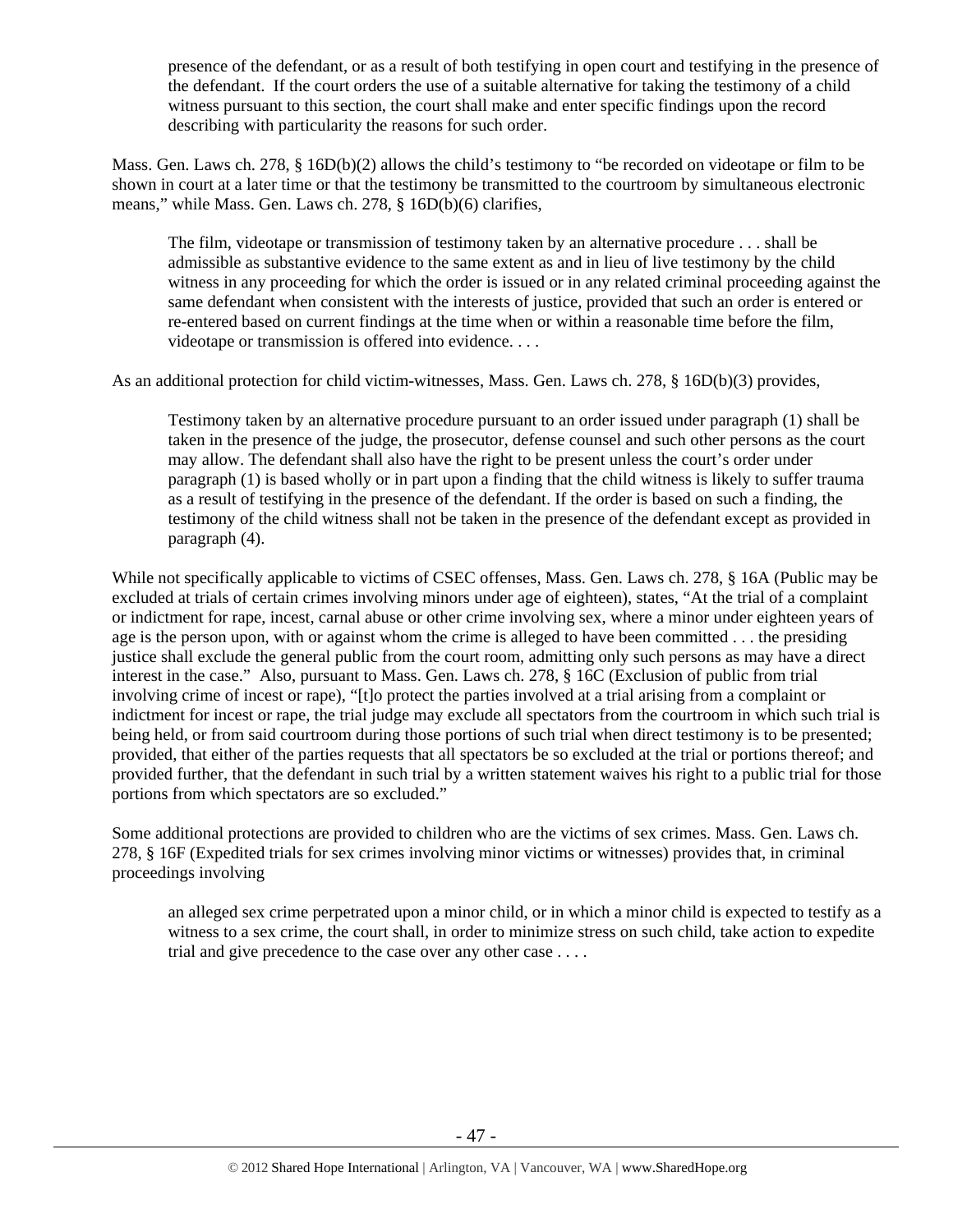Additionally, Mass. Gen. Laws ch. 233,  $\S 21B<sup>133</sup>$  (Evidence of victim's sexual conduct) limits the admissibility of certain evidence related to prior sexual behavior, stating,

Evidence of the reputation of a victim's sexual conduct shall not be admissible in any investigation or proceeding before a grand jury or any court of the commonwealth for a violation of sections 13B [Indecent Assault and Battery on Child Under Fourteen], 13B1/2 [Indecent assault and battery on child under fourteen—aggravating factors], 13B3/4 [Indecent assault and battery on child under fourteen previous youthful offender], . . . 13 H [Indecent assault and battery on person over fourteen], 22 [Rape], 22A [Rape of child], 22B [Rape of child—aggravating factors], 22C [Rape of child—previous youthful offender], 23 [Rape and abuse of child], 23A [Rape and abuse of child—aggravating factors], 23B [Rape and abuse of child—previous youthful offender], 24 [Assault with intent to commit rape] and 24B [Assault on child under sixteen with intent to commit rape] 50 [Human trafficking—Sexual servitude] or 51 [Human trafficking—Forced services] of chapter 265 . . . . Evidence of specific instances of a victim's sexual conduct in such an investigation or proceeding shall not be admissible except evidence of the victim's sexual conduct with the defendant or evidence of recent conduct of the victim alleged to be the cause of any physical feature, characteristic, or condition of the victim; provided, however, that such evidence shall be admissible only after an in camera hearing on a written motion for admission of same and an offer of proof. If, after said hearing, the court finds that the weight and relevancy of said evidence is sufficient to outweigh its prejudicial effect to the victim, the evidence shall be admitted; otherwise not. . . .

Mass. Gen. Laws ch. 9A, § 2 (Address confidentiality program; application and certification procedures; false information; penalty) establishes an address confidentiality program under which "an adult person, a parent or guardian acting on behalf of a minor, or a guardian acting on behalf of an incapacitated person may apply to the secretary to have an address designated by the secretary serve as the person's address or the address of the minor or incapacitated person." Mass. Gen. Laws ch. 9A, § 2(1). For purposes of this program, Mass. Gen. Laws ch. 9a, § 1 defines "sexual assault" to include human trafficking under Mass. Gen. Laws ch. 265, § 50.

Mass. Gen. Laws ch. 258B, § 3 (Rights of victims and witnesses of crime) also generally affords various rights and services to victims and witnesses of crime, such as the right to be informed about their rights, protective services, social services, available civil remedies, and restitution, and to be notified about when proceedings will take place. Additionally, Mass. Gen. Laws ch. 265,  $\S$  24 $C^{134}$  (Confidentiality of records containing name of victim of rape; disclosure unlawful; penalties) protects the identity of victims in an arrest, investigation, or complaint for certain crimes<sup>135</sup> from public inspection, "except with the consent of a justice of such court where

<sup>&</sup>lt;sup>133</sup> The text of Mass. Gen. Laws ch. 233,  $\S$  21B included here and elsewhere in this report includes amendments made by the passage of House Bill 3808 during the Massachusetts 187th General Assembly. 2012 Mass. Public Acts 178.

<sup>&</sup>lt;sup>134</sup> The text of Mass. Gen. Laws ch. 265, § 24C included here and elsewhere in this report includes amendments made by the passage of House Bill 3808 during the Massachusetts 187th General Assembly. 2012 Mass. Public Acts 178.

<sup>&</sup>lt;sup>135</sup> Pursuant to Mass. Gen. Laws ch. 265, § 24C, the identity of a victim "shall be withheld from public inspection" when "an arrest, investigation or complaint is for rape or assault with intent to rape under section thirteen B [Indecent assault and battery on child under fourteen], 13B1/2 [Indecent assault and battery on child under fourteen—aggravating factors], 13B3/4 [Indecent assault and battery on child under fourteen–previous youthful offender), twenty two [Rape], twenty-two A [Rape of Child], 22B [Rape of child—aggravating factors], 22C [Rape of a child—previous youthful offender], twenty-three [Rape and abuse of a child], 23A [Rape and abuse of child aggravating factors], 23B [Rape and abuse of a child—previous youthful offender], twenty-four [Assault with intent to commit rape] or twenty-four B [Assault on child under sixteen with intent to commit rape], inclusive of chapter two hundred and sixty-five, or an arrest, investigation, complaint for trafficking of persons under section 50 of said chapter 265 [Human trafficking—Sexual servitude]."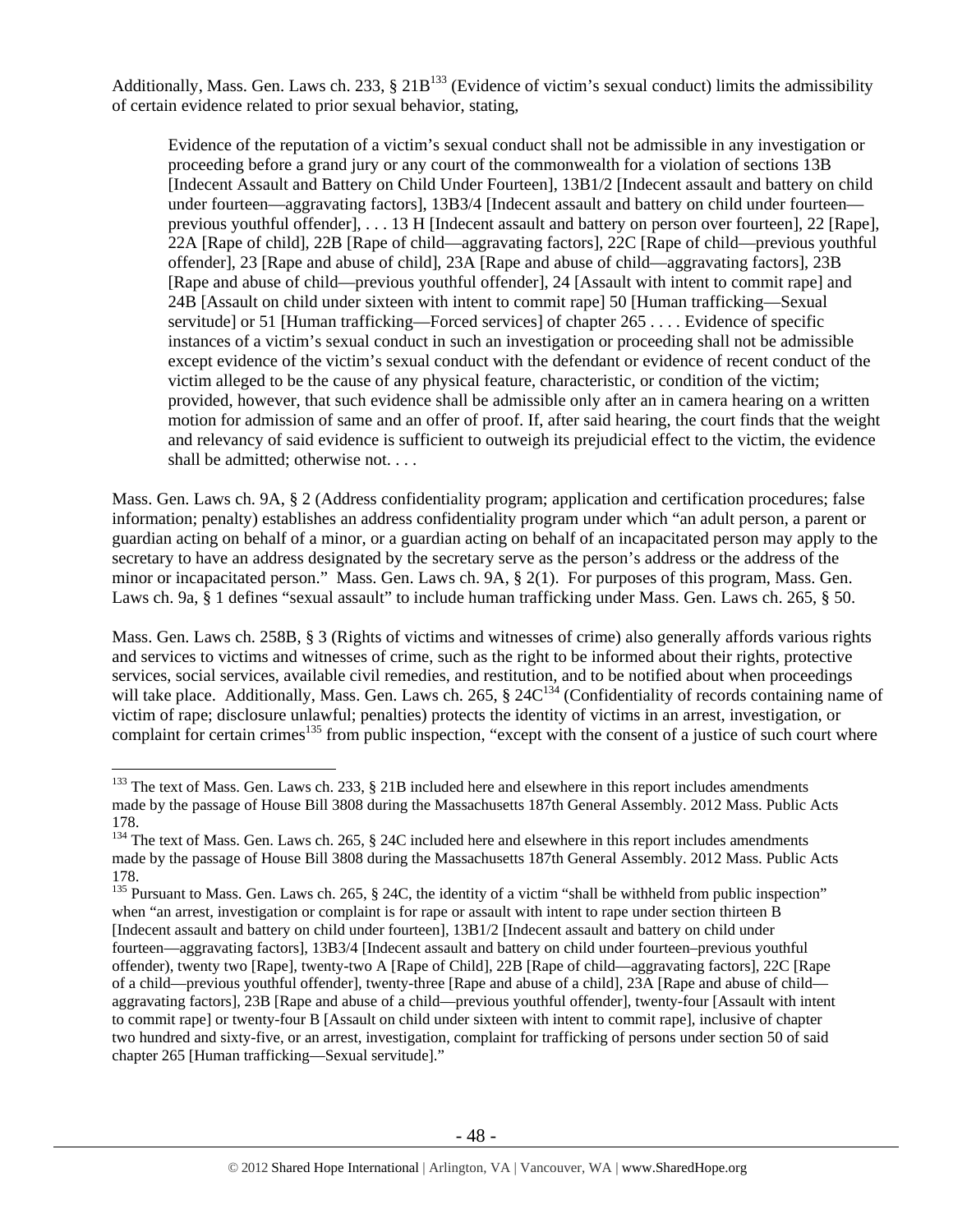the complaint or indictment is or would be prosecuted." Disclosing the "name of any individual identified as an alleged victim of any of the offenses" is unlawful and punishable by "a fine of not less than \$2,500 nor more than \$10,000."

*5.9 Expungement or sealing of juvenile delinquency records resulting from arrests or adjudications for prostitution-related offenses committed as a result of, or in the course of, the commercial sexual exploitation of a minor is available within a reasonable time after turning 18.* 

Minors with juvenile court records may have them expunged pursuant to Mass. Gen. Laws ch. 276, § 100B (Sealing of certain juvenile record files; conditions; effect), which provides,

Any person having a record of entries of a delinquency court appearance in the commonwealth on file in the office of the commissioner of probation may, on a form furnished by the commissioner, signed under the penalties of perjury, request that the commissioner seal such file. The commissioner shall comply with such request provided (1) that any court appearance or disposition including court supervision, probation, commitment or parole, the records for which are to be sealed, terminated not less than three years prior to said request; (2) that said person has not been adjudicated delinquent or found guilty of any criminal offense within the commonwealth in the three years preceding such request, except motor vehicle offenses in which the penalty does not exceed a fine of fifty dollars nor been imprisoned under sentence or committed as a delinquent within the commonwealth within the preceding three years; and (3) said form includes a statement by the petitioner that he has not been adjudicated delinquent or found guilty of any criminal offense in any other state, United States possession or in a court of federal jurisdiction, except such motor vehicle offenses as aforesaid, and has not been imprisoned under sentence or committed as a delinquent in any state or county within the preceding three years.

. . . .

Once the records are sealed, Mass. Gen. Laws ch. 276, § 100B further provides that they may not serve to

disqualify a person in any future examination, appointment or application for public service under the government of the commonwealth or of any political subdivision thereof; nor shall such sealed records be admissible in evidence or used in any way in any court proceedings or hearings before any boards of commissioners, except in imposing sentence for subsequent offenses in delinquency or criminal proceedings.

. . . .

# *5.10 Victim restitution and civil remedies for victims of domestic minor sex trafficking or commercial sexual exploitation of children (CSEC) are authorized by law.*

Victims of Mass. Gen. Laws ch. 265, § 50(a) "may bring an action in tort in the superior court in any county wherein a violation of subsection (a) occurred, where the plaintiff resides or where the defendant resides or has a place of business. Any business entity that knowingly aids or is a joint venturer in trafficking of persons for sexual servitude shall be civilly liable for an offense under this section." Mass. Gen. Laws ch. 265, §50(d). Victims of Mass. Gen Laws ch. 265, § 51(a), which may include minor victims of sex trafficking, are afforded an identical civil remedy under Mass. Gen Laws ch. 265, § 51(d).

Commercially sexually exploited children who are the victims of specified sexual assault or CSEC crimes, including Mass. Gen. Laws ch. 265, § 50 (Human trafficking—Sexual servitude), ch. 272, § 4A (Promoting child prostitution; mandatory sentence), § 4B (Deriving support from child prostitution; mandatory sentence), and § 29A (Child pornography—enticement, solicitation, employment of children), may also be able to bring a civil action for injuries resulting from the crimes. Mass. Gen. Laws ch. 260, § 4C. The action must "be commenced within three years of the acts alleged to have caused an injury or condition or within three years of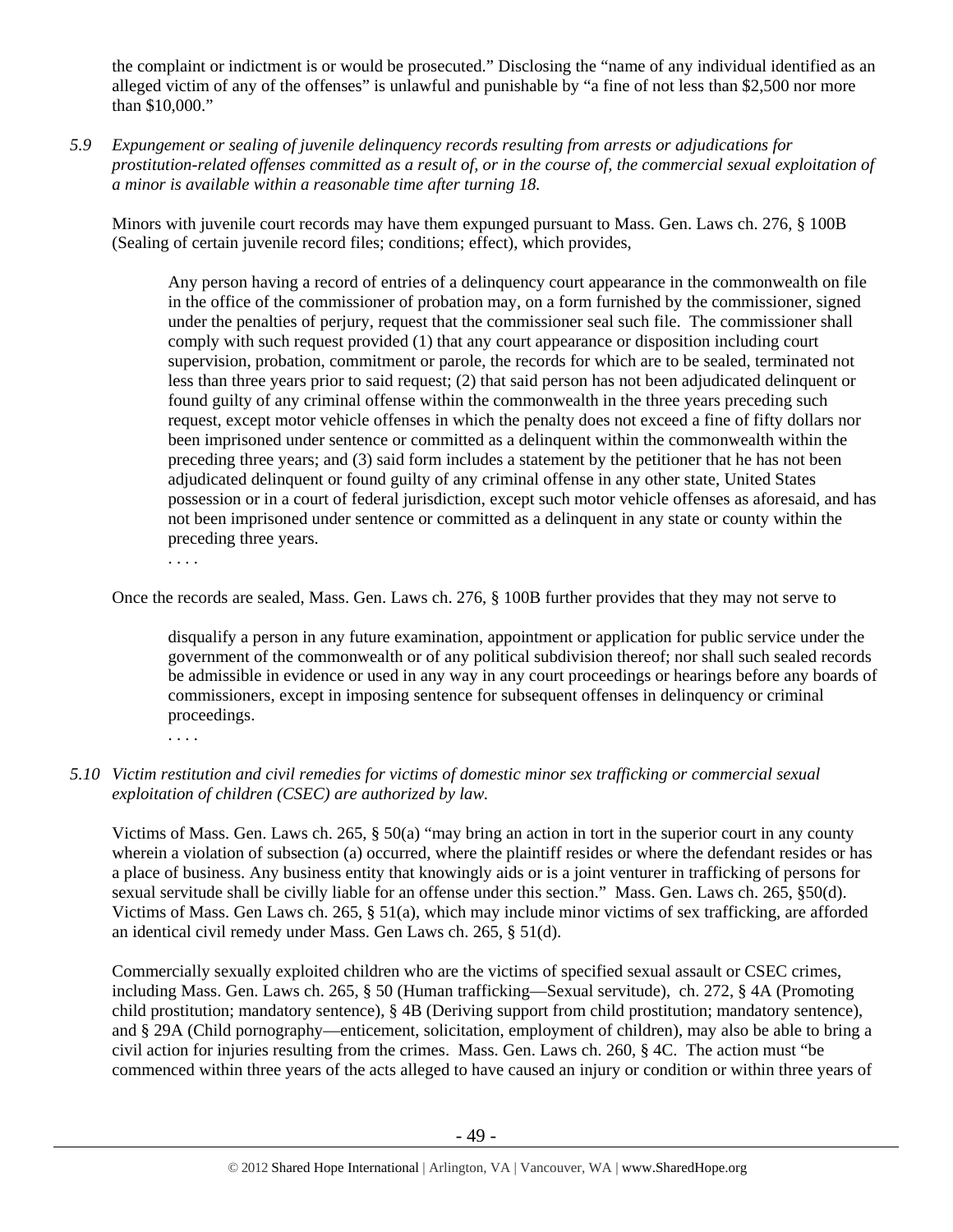the time the victim discovered or reasonably should have discovered that an emotional or psychological injury or condition was caused by said act." Mass. Gen. Laws ch. 260, § 4C. However, time is tolled until the victim is 18. Mass. Gen. Laws ch. 260, § 4C.

Additionally, pursuant to Mass. Gen. Laws ch. 260, § 4D (Actions by victims of sexual servitude, or forced labor or services), $^{136}$ 

(a) A victim of trafficking of persons for sexual servitude under section 50 of chapter 265 or of trafficking of persons for forced services under section 51 of said chapter 265 may bring a civil action for trafficking of persons for forced labor or services or sexual servitude. The court may award actual damages, compensatory damages, punitive damages, injunctive relief or any other appropriate relief. A prevailing plaintiff shall also be awarded attorney's fees and costs. Treble damages may be awarded on proof of actual damages if the defendant's acts were willful and malicious.

. . .

 $\overline{a}$ 

(f) Any legal guardian, family member, representative of the human trafficking victim or court appointee may represent the human trafficking victim's rights, in the event the human trafficking victim is deceased or otherwise unable to represent his own interests in court.

Victims of domestic minor sex trafficking may also receive restitution from asset forfeiture. Pursuant to Mass. Gen. Laws ch. 265, § 55 (Human trafficking—Monies to be directed to victim restitution),

All monies furnished or intended to be furnished by any person in exchange for forced labor or services or sexual servitude, and all monies used or intended to be used to facilitate any violation of section 50 [Trafficking for sexual servitude] or 51[Human trafficking] shall be subject to forfeiture to the commonwealth and shall be made available by the court to any victim ordered restitution by the court pursuant to section 3 of chapter 258B.

Commercially sexually exploited children also may have the right to receive restitution under Chapter 258B (Rights of victims and witnesses of crime) of the Massachusetts Code. Mass. Gen. Laws ch. 258B, § 3(o) states that victims have the right:

[T]o request that restitution be an element of the final disposition of a case and to obtain assistance from the prosecutor in the documentation of the victim's losses. If restitution is ordered as part of a case disposition, the victim has the right to receive from the probation department a copy of the schedule of restitution payments and the name and telephone number of the probation officer or other official who is responsible for supervising the defendant's payments. If the offender seeks to modify the restitution order, the offender's supervising probation officer shall provide notice to the victim and the victim shall have the right to be heard at any hearing relative to the proposed modification.

*5.11 Statutes of limitations for civil and criminal actions for child sex trafficking or commercial sexual exploitation of children (CSEC) offenses are eliminated or lengthened sufficiently to allow prosecutors and victims a realistic opportunity to pursue criminal action and legal remedies.* 

Mass. Gen. Laws ch. 277, §  $63^{137}$  (Limitation of criminal prosecutions) sets a 6-year limitation for most CSEC crimes, unless otherwise noted in the statute. It also tolls the statute of limitations applicable to criminal prosecutions for violations of Mass. Gen. Laws ch. 272, § 4A (Promoting child prostitution; mandatory

<sup>&</sup>lt;sup>136</sup> The text of Mass. Gen. Laws ch. 260, § 4D included here and elsewhere in this report includes amendments made

by the passage of House Bill 3808 during the Massachusetts 187th General Assembly. 2012 Mass. Public Acts 178. <sup>137</sup> The text of Mass. Gen. Laws ch. 277, § 63 included here and elsewhere in this report includes amendments

by the passage of House Bill 3808 during the Massachusetts 187th General Assembly. 2012 Mass. Public Acts 178.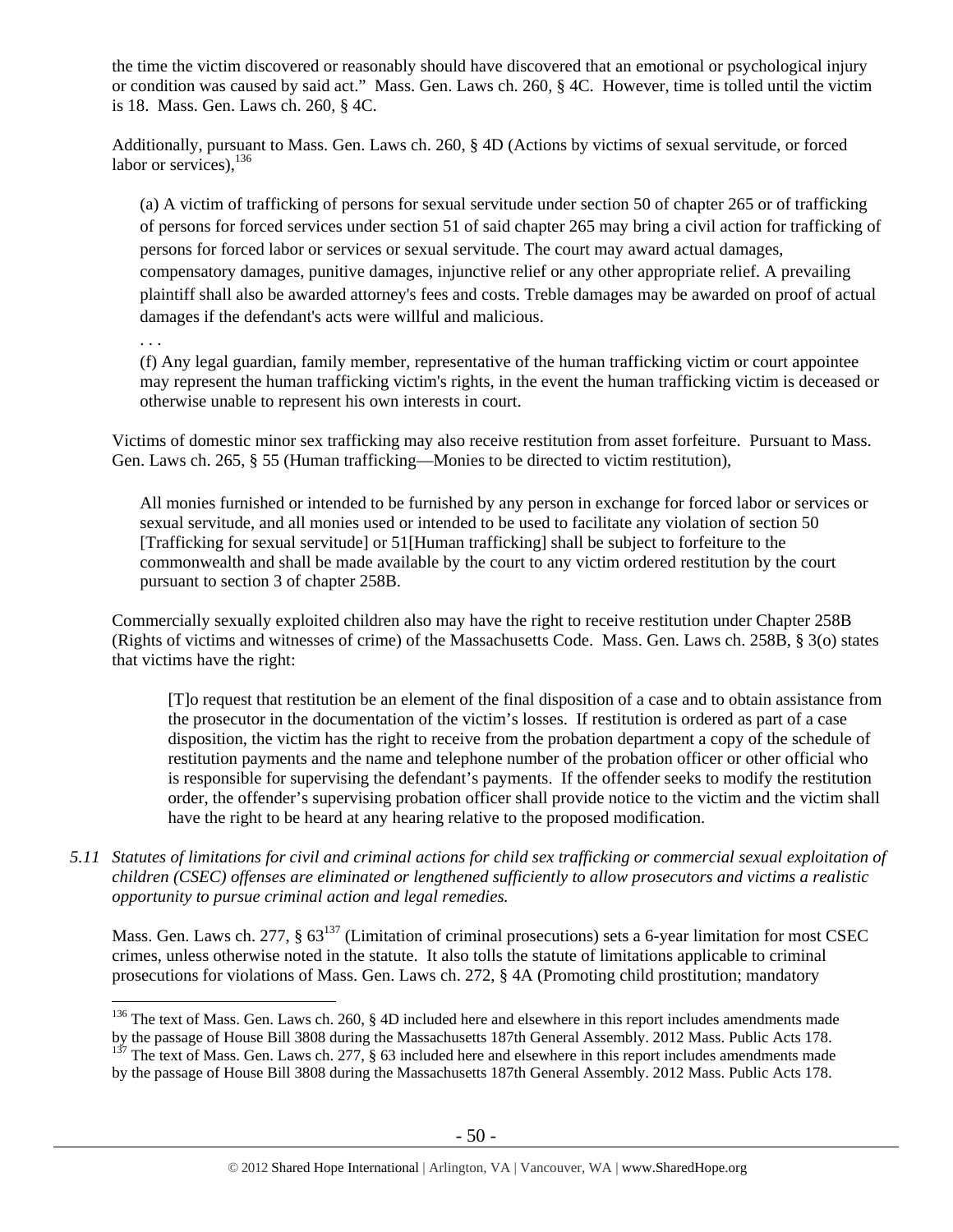sentence), § 4B (Deriving support from child prostitution; mandatory sentence), § 29A (Child pornography enticement, solicitation, employment of children), where the victim was under 16 at the time of the offense, until the earlier of the time the victim reaches 16 or the time the crime was reported to law enforcement.<sup>138</sup> Mass. Gen. Laws ch. 277, § 63. Mass. Gen. Laws ch. 272, § 53A(b) (Engaging in sexual conduct for fee; payors and payees; penalties) is subject to the 6-year statute of limitations.

However, Mass. Gen. Laws ch. 277, § 63 eliminates the statute of limitations for prosecutions of minor sex trafficking offenses under Mass. Gen. Laws ch. 265, § 50(b), and extends the statute of limitations for sex trafficking prosecutions under ch. 265, § 50(a). Mass. Gen. Laws ch. 277, § 63 provides in part,

An indictment or complaint for an offense set forth in . . . subsection (b) of section 50 of chapter 265 [Human trafficking—Sexual servitude] . . . may be found and filed at any time after the date of the commission of such offense<sup>139</sup> . . . An indictment for an offense set forth in . . . subsection (a) of section 50 of chapter 265 . . . may be found and filed within 15 years of the date of commission of such offense.

The civil statute of limitations for domestic minor sex trafficking cases is tolled. Pursuant to Mass. Gen. Laws ch. 260, § 4D(b)–(e) (Actions by victims of sexual servitude, or forced labor or services),

(b) A civil action for trafficking of persons for forced labor or services or sexual servitude shall be commenced within 3 years of the date on which the human trafficking victim was freed from human trafficking or, if the victim was a child during the commission of the offense, within 3 years after the date the plaintiff attains the age of 18.

(c) If a person entitled to sue is under a disability at the time the cause of action accrues, such that it is impossible or impracticable for such person to bring an action, the time during which the plaintiff is under a disability shall toll the statute until the disability ceases.

(d) In the event that a child plaintiff is under a disability, the failure of the child's guardian ad litem to bring a plaintiff's action within the applicable limitation period shall not prejudice the plaintiff's right to do so after his disability ceases.

(e) A defendant shall be estopped from asserting a defense of the statute of limitations if the expiration of the statute is due to the defendant inducing the plaintiff to delay the filing of the action, preventing the plaintiff from filing the action or threats made by the defendant that caused duress upon the plaintiff.

. . . .

 $\overline{a}$ 

To the extent that a domestic minor sex trafficking victim has a tort claim for personal injuries resulting from their commercial sexual exploitation, Mass. Gen. Laws ch. 260, § 2A (Limitation of three years in certain cases) establishes a 3-year statute of limitations for actions of tort and contracts to recover for personal injuries.

<sup>&</sup>lt;sup>138</sup> Other offenses tolled by Mass. Gen. Laws ch. 277, § 63 include in relevant part Mass. Gen. Laws ch. 272, § 2 (Abduction of persons for the purpose of prostitution or unlawful sexual intercourse), § 4 (Enticing to unlawful intercourse), § 6 (Maintaining a house of prostitution), § 7 (Deriving support from an inmate of a house of prostitution), § 8 (Soliciting), § 12 (Penalty for sending a person to a house of prostitution), § 13 (Detaining a person in house of prostitution), § 29B (Child pornography—dissemination), or § 35A (Obscene material/acts—acts with child under sixteen).

 $139$  Mass. Gen Laws ch. 277, § 63 also provides, with regard to the statute of limitations for prosecutions under Mass. Gen. Laws ch. 265, 50(b), "any indictment or complaint found and filed more than 27 years after the date of commission of such offense shall be supported by independent evidence that corroborates the victim's allegation. Such independent evidence shall be admissible during trial and shall not consist exclusively of the opinions of mental health professionals."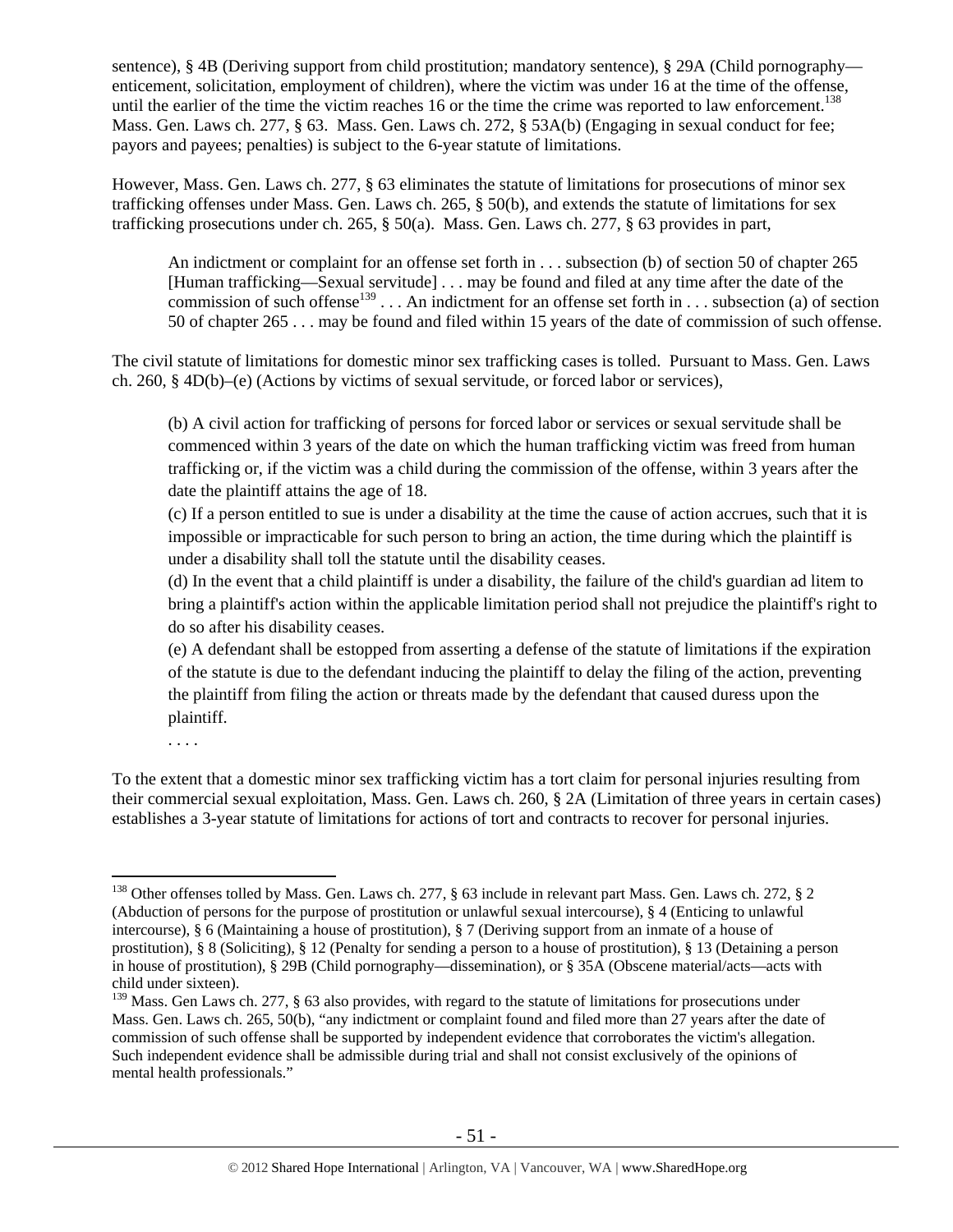Additionally, Mass. Gen. Laws ch. 260,  $\S 4C^{140}$  (Statute of limitations on civil action for assault and battery by sexual abuse of minor) imposes a 3 year statute of limitations for bringing civil claim to recover damages related to the sexual abuse<sup>141</sup> of a minor. Mass. Gen. Laws ch. 260,  $\frac{8}{10}$  4C states,

Actions for assault and battery alleging the defendant sexually abused a minor shall be commenced within three years of the acts alleged to have caused an injury or condition or within three years of the time the victim discovered or reasonably should have discovered that an emotional or psychological injury or condition was caused by said act, whichever period expires later; provided, however, that the time limit for commencement of an action under this section is tolled for a child until the child reaches eighteen years of age. . . .

However, Mass. Gen. Laws ch. 260, § 7 (Disabilities) tolls any statute of limitation otherwise applicable to a civil claim if the person entitled to bring the claim was a minor at the time the injury occurred. Instead, Mass. Gen. Laws ch. 260, § 7 provides that the "the action may be commenced within the time hereinbefore limited after the disability is removed."

5.11.1 Recommendation: Amend Mass. Gen. Laws ch. 260 § 4D(b)–(e) (Actions by victims of sexual servitude, or forced labor or services) to extend the time in which minor victims of sex trafficking may bring an action for civil damages against their traffickers to account for their unique trauma and the time needed for recovery.

<sup>&</sup>lt;sup>140</sup> The text of Mass. Gen. Laws ch. 260, § 4C included here and elsewhere in this report includes amendments made<br>by the passage of House Bill 3808 during the Massachusetts 187th General Assembly. 2012 Mass. Public Acts  $h^{141}$  Mass. Gen. Laws ch. 260, § 4C states, "For purposes of this section, 'sexual abuse' shall mean the commission of any act against a minor as set forth in section thirteen B [Indecent assault and battery on child under fourteen], 13B1/2 [Indecent assault and battery on child under fourteen—aggravating factors], 13B3/4 [Indecent assault and battery on child under fourteen—previous youthful offender], thirteen H [Indecent assault and battery on person over fourteen], twenty-two [Rape], twenty-two A [Rape of child], 22B [Rape of child—aggravating factors], 22C [Rape of child—previous youthful offender], twenty-three [Rape and abuse of child], 23A [Rape and abuse of child—aggravating factors], 23B [Rape and abuse of child—previous youthful offender], 24 [Assault with intent to commit rape], 24B [Assault on child under sixteen with intent to commit rape] or subsection (b) of section 50 [Human trafficking—sexual servitude] of chapter two hundred and sixty-five or section two [Abduction of persons for the purpose of prostitution or unlawful sexual intercourse], three [Administering drug], four [Enticing unlawful intercourse], four A [Promoting child prostitution; mandatory sentence], four B [Deriving support from child prostitution; mandatory sentence], seven [Deriving support from an inmate of a house of prostitution], eight [Soliciting], thirteen [Detaining a person in house of prostitution], seventeen [Incest], twenty-nine A [Child pornography—enticement, solicitation, employment of children], thirty-four [Obscene materials/acts—sodomy and buggery], thirty-five [Obscene material/acts—unlawful and lascivious Acts] or thirty-five A [Obscene material/acts—acts with child under sixteen] of chapter two hundred and seventy-two."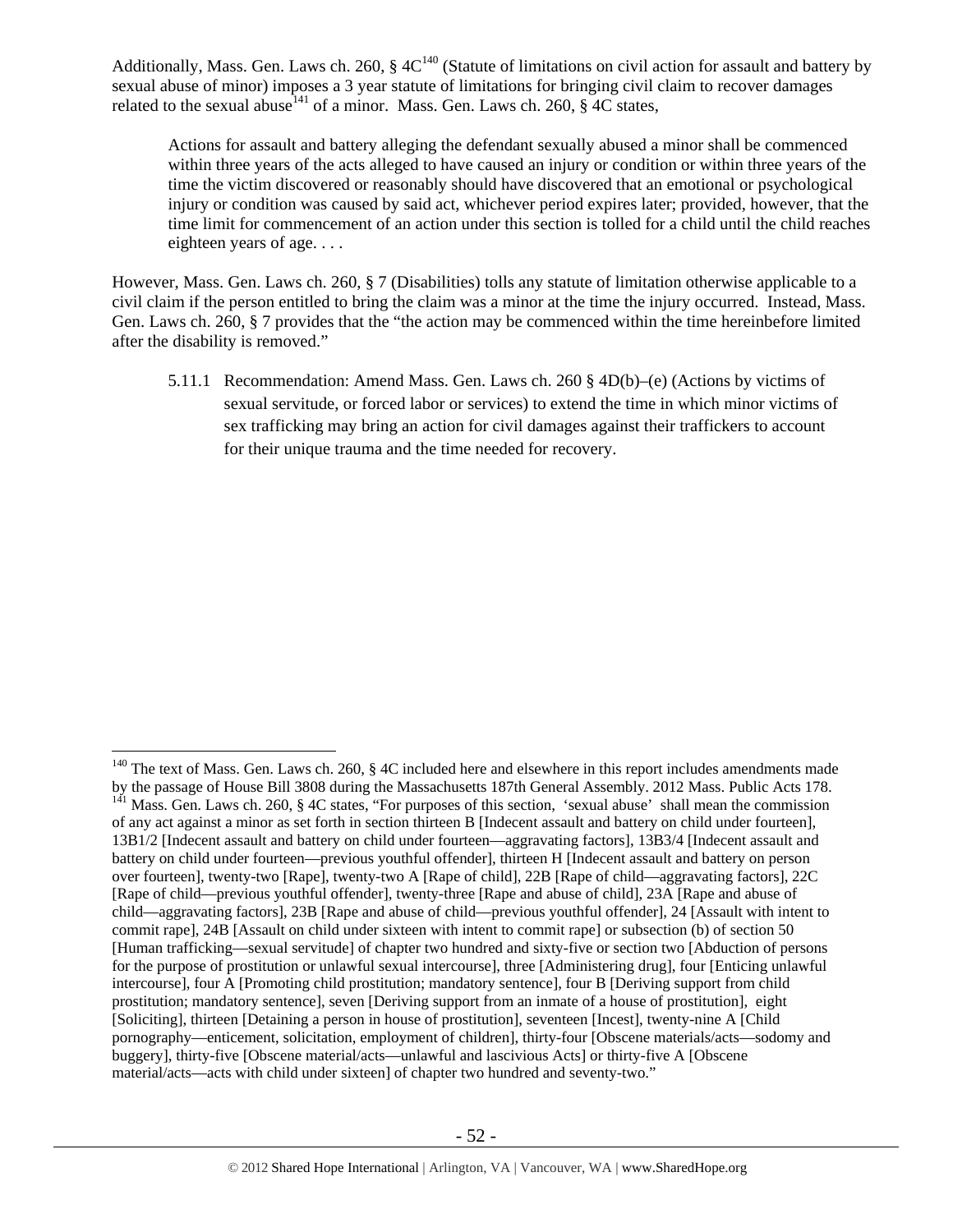#### **FRAMEWORK ISSUE 6: CRIMINAL JUSTICE TOOLS FOR INVESTIGATION AND PROSECUTIONS**

#### *Legal Components:*

- *6.1 Training on human trafficking and domestic minor sex trafficking for law enforcement is statutorily mandated.*
- *6.2 Single party consent to audiotaping is permitted in law enforcement investigations.*
- *6.3 Wiretapping is an available tool to investigate domestic minor sex trafficking.*
- *6.4 Using a law enforcement decoy posing as a minor to investigate buying or selling of commercial sex acts is not a defense to soliciting, purchasing, or selling sex with a minor.*
- *6.5 Using the Internet to investigate buyers and traffickers is a permissible investigative technique.*
- *6.6 Law enforcement and child welfare agencies are mandated to promptly report missing and recovered children. \_\_\_\_\_\_\_\_\_\_\_\_\_\_\_\_\_\_\_\_\_\_\_\_\_\_\_\_\_\_\_\_\_\_\_\_\_\_\_\_\_\_\_\_\_\_\_\_\_\_\_\_\_\_\_\_\_\_\_\_\_\_\_\_\_\_\_\_\_\_\_\_\_\_\_\_\_\_\_\_\_\_\_\_\_\_\_\_\_\_\_\_\_\_*

#### *Legal Analysis:*

6.1 *Training on human trafficking and domestic minor sex trafficking for law enforcement is statutorily mandated.*

Massachusetts has not enacted a law mandating law enforcement training on human trafficking or domestic minor sex trafficking. However, pursuant to Mass. Gen. Laws ch. 119, § 39K(d) (Sexually exploited children – child welfare services),

The commissioner of the department may, subject to appropriation, contract with non-governmental organizations or entities with experience working with sexually exploited children to train law enforcement officials likely to encounter sexually exploited children in the course of their law enforcement duties. The training shall include, but not be limited to, awareness and compliance with the provisions of this section, identification of, access to, and the provision of services for sexually-exploited children and any other services the department deems necessary.

Training on other special topics, including domestic violence, minors and hate crimes, is required. Mass. Gen. Laws ch. 6, § 116A (Training of law enforcement personnel in domestic violence), ch. 6, § 116B (Training of law enforcement personnel regarding hate crimes).

Additionally, under Mass Gen. Laws ch. 6, § 118, "[n]o municipal police training school shall be approved unless it provides for training members of the rape prevention and prosecution unit established by section ninety-seven B of chapter forty-one." Mass. Gen. Laws ch. 41, § 97B (Rape reporting and prosecution unit; preservation of evidence) states in part that "[t]here shall be within the police department of every city and town . . . a rape reporting and prosecution unit which shall be designed to improve the quality of rape reporting, counselling, and prosecution."

Massachusetts has enacted a task force law that requires, subject to appropriation, various protocols to strengthen interagency cooperation<sup>142</sup> to address "all aspects of human trafficking." Pursuant to House Bill 3808, § 31(b), the task force shall:

(i) coordinate the collection and sharing of human trafficking data among government agencies; provided, however, that such data collection shall respect the privacy of victims of human trafficking; coordinate strategies and make recommendations for law enforcement to share information for the purposes of detecting individuals and groups engaged in human trafficking;

<sup>142</sup> *See supra* note 116.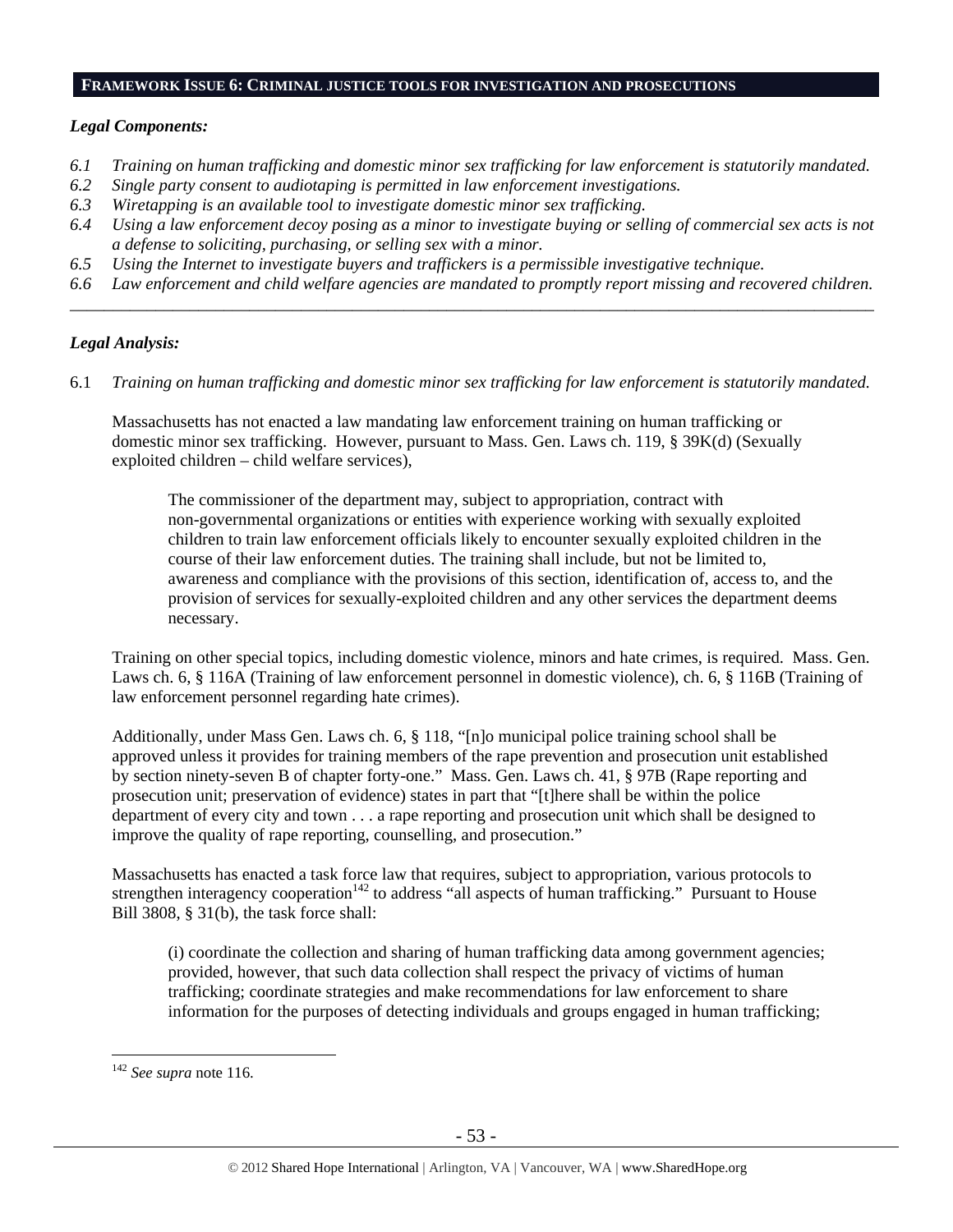(ii) review and recommend policies and procedures to enable state government to work with nongovernmental organizations and other elements of civil society to prevent human trafficking and to protect and provide assistance to victims of trafficking;

. . .

(iv) evaluate approaches to increase public awareness of human trafficking and offer recommendations for programs and educational and training opportunities for law enforcement and social service providers including, but not limited to, methods used to identify human trafficking victims including preliminary interviewing and questioning techniques, methods of protecting the special needs of women and child human trafficking victims, developments in state and federal laws regarding human trafficking and methods to increase effective collaboration between state and local agencies, law enforcement, social service providers and 588 nongovernmental organizations;

(viii) recommend strategy and relevant methodologies for training providers in health and human services in the recognition of signs and circumstances indicating that an individual is the victim of human trafficking and the appropriate steps to report the individual to the appropriate law enforcement personnel or agencies;

. . . .

. . .

- 6.1.1 Recommendation: Statutorily mandate training on domestic minor sex trafficking issues for law enforcement officers.
- 6.2 *Single party consent to audiotaping is permitted in law enforcement investigations.*

Massachusetts generally requires two-party consent to audio-tape conversations. Mass. Gen. Laws ch. 272, § 99 (C)(1) (Eavesdropping, wire tapping, and other interception of communications) makes it a crime to record any conversation, whether oral or wire, without the consent of all parties in Massachusetts. Mass. Gen. Laws ch. 272,  $\S$  99 (C)(1) states that whoever

willfully commits an interception, attempts to commit an interception, or procures any other person to commit an interception or to attempt to commit an interception of any wire or oral communication shall be fined not more than ten thousand dollars, or imprisoned in the state prison for not more than five years, or imprisoned in a jail or house of correction for not more than two and one half years, or both so fined and given one such imprisonment.

. . . .

Mass. Gen. Laws ch. 272, § 99(B)(4) defines an "interception" as

to secretly hear, secretly record, or aid another to secretly hear or secretly record the contents of any wire or oral communication through the use of any intercepting device by any person other than a person given prior authority by all parties to such communication; provided that it shall not constitute an interception for an investigative or law enforcement officer, as defined in this section, to record or transmit a wire or oral communication if the officer is a party to such communication or has been given prior authorization to record or transmit the communication by such a party and if recorded or transmitted in the course of an investigation of a designated offense as defined herein.

Under this definition of "interception" and the provisions of Mass. Gen. Laws ch. 272,  $\S 99(C)(1)$ , the consent of all parties to a communication is required unless one of the parties is a law enforcement officer or has given prior authorization to a law enforcement officer to record the communication, the communication does not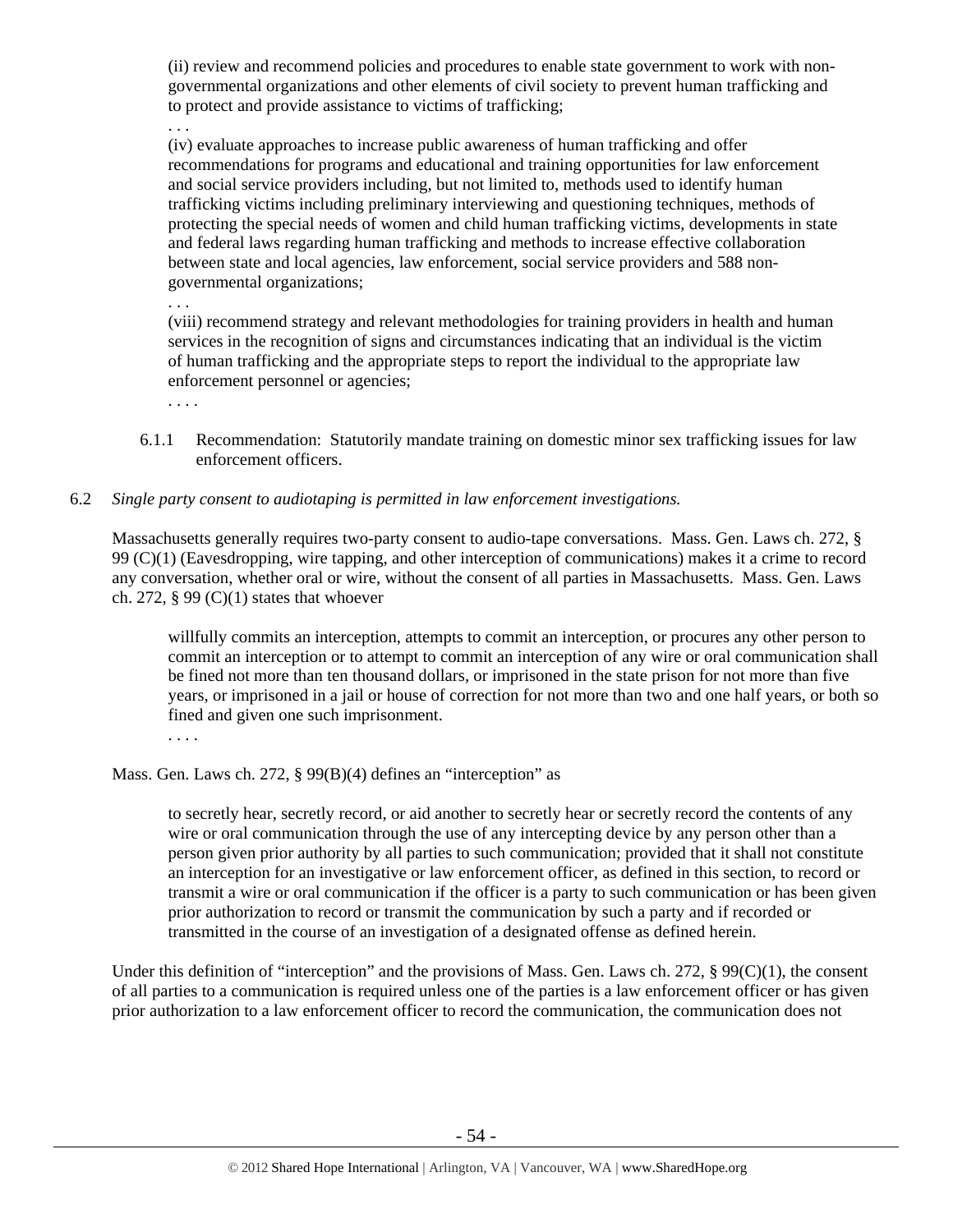occur in a home or a place that has a reasonable expectation of privacy,<sup>143</sup> and the recording is a part of the investigation of a "designated offense,"144 which includes an investigation related to prostitution when it is part of organized crime activity. Mass. Gen. Laws ch. 272,  $\S 99(C)(1)$ ,  $(B)(7)$ .

- 6.2.1 Recommendation: Amend Mass. Gen. Laws ch. 272, § 99(B)(7) to include Mass. Gen. Laws ch. 265, § 26C (Enticement of children), Mass. Gen. Laws ch. 272, § 4 (Enticing to unlawful intercourse), § 4A (Promoting child prostitution; mandatory sentence), and § 29A (Child pornography—enticement, solicitation, employment of children).
- 6.2.2 Recommendation: Enact a law allowing single party consent for Mass. Gen. Laws ch. 272, § 2 (Abduction of persons for the purpose of prostitution or unlawful sexual intercourse), Mass. Gen. Laws ch. 272, § 4A (Promoting child prostitution; mandatory sentence), Mass. Gen. Laws ch. 272, § 4B (Deriving support from child prostitution; mandatory sentence), Mass. Gen. Laws ch. 272, § 29A (Child pornography—enticement, solicitation, employment of children), and Mass. Gen. Laws ch. 272, § 53A(b) (Engaging in sexual conduct for fee; payors and payees; penalties).

# 6.3 *Wiretapping is an available tool to investigate domestic minor sex trafficking.*

 $\overline{a}$ 

Massachusetts laws permits the use of wiretapping in certain circumstances. Exemptions to the prohibition on interception of wire or oral communications under Mass. Gen. Laws ch. 272, § 99(C)(1) (Eavesdropping, wiretapping, and other interception of communications)<sup>145</sup>are provided in Mass. Gen. Laws ch. 272, §99(D), which states,

1. Permitted interception of wire or oral communications. It shall not be a violation of this section— . . . .

c. for investigative and law enforcement officers of the United States of America to violate the provisions of this section if acting pursuant to authority of the laws of the United States and within the scope of their authority.

d. for any person duly authorized to make specified interceptions by a warrant issued pursuant to this section.

e. for investigative or law enforcement officers to violate the provisions of this section for the purposes of ensuring the safety of any law enforcement officer or agent thereof who is acting in an

the following offenses in connection with organized crime as defined in the preamble: arson, assault and battery with a dangerous weapon, extortion, bribery, burglary, embezzlement, forgery, gaming in violation of section seventeen of chapter two hundred and seventy-one of the general laws, intimidation of a witness or juror, kidnapping, larceny, lending of money or things of value in violation of the general laws, mayhem, murder, any offense involving the possession or sale of a narcotic or harmful drug, perjury, prostitution, robbery, subornation of perjury, any violation of this section, being an accessory to any of the foregoing offenses and conspiracy or attempt or solicitation to commit any of the foregoing offenses.

Mass. Gen. Laws ch. 272, §99(A) (Eavesdropping, wiretapping, and other interception of communications) states,

Organized crime, as it exists in the commonwealth today, consists of a continuing conspiracy among highly organized and disciplined groups to engage in supplying illegal goods and services. In supplying these goods and services organized crime commits unlawful acts and employs brutal and violent tactics. Organized crime is

infiltrating legitimate business activities and depriving honest businessmen of the right to make a living. . . . 145 *See supra* Section 6.2 for the substantive provisions of Mass. Gen. Laws ch. 272, § 99(C)(1).

<sup>143</sup> *See* Commonwealth v. Blood, 507 N.E. 2d 1029, 1034 (Mass. 1987) (holding that conversations held in private homes have a reasonable expectation of privacy and that one-party consent allowed under Mass. Gen. Laws ch. 272, § 99(B)(4) does not "obviate the need for a warrant requirement" in such instances). 144 Mass. Gen. Laws ch. 272, § 99(B)(7) defines a "designated offense" as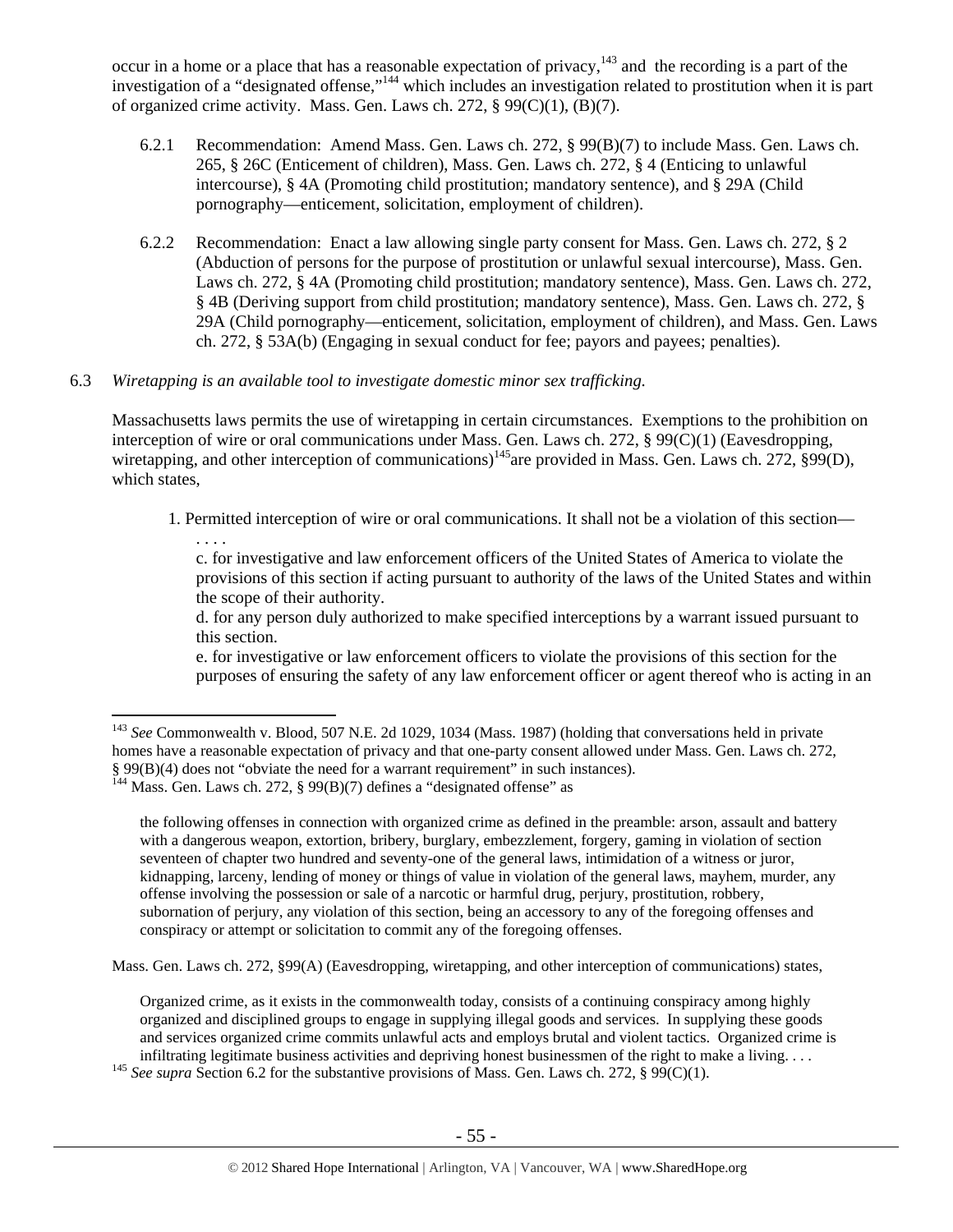undercover capacity, or as a witness for the commonwealth; provided, however, that any such interception which is not otherwise permitted by this section shall be deemed unlawful for purposes of paragraph P.

2. Permitted disclosure and use of intercepted wire or oral communications.

a. Any investigative or law enforcement officer, who, by any means authorized by this section, has obtained knowledge of the contents of any wire or oral communication, or evidence derived therefrom, may disclose such contents or evidence in the proper performance of his official duties. b. Any investigative or law enforcement officer, who, by any means authorized by this section has obtained knowledge of the contents of any wire or oral communication, or evidence derived therefrom, may use such contents or evidence in the proper performance of his official duties.

. . . .

. . . .

d. The contents of any wire or oral communication intercepted pursuant to a warrant in accordance with the provisions of this section, or evidence derived therefrom, may otherwise be disclosed only upon a showing of good cause before a judge of competent jurisdiction.

. . . .

A warrant authorizing an interception will be issued pursuant to Mass. Gen. Laws ch. 272, § 99(E) only for the following reasons:

1. Upon a sworn application in conformity with this section; and

2. Upon a showing by the applicant that there is probable cause to believe that a designated offense<sup>146</sup> has been, is being, or is about to be committed and that evidence of the commission of such an offense may thus be obtained or that information which will aid in the apprehension of a person who the applicant has probable cause to believe has committed, is committing, or is about to commit a designated offense may thus be obtained; and

3. Upon a showing by the applicant that normal investigative procedures have been tried and have failed or reasonably appear unlikely to succeed if tried.

Under the provisions of Mass. Gen. Laws ch. 272, §99(D), (E), an order authorizing wiretapping may be issued in some investigations related to domestic minor sex trafficking as Mass. Gen. Laws ch. 272, §99(B)(7) includes kidnapping and prostitution within the definition "designated offense."

- 6.3.1. Recommendation: Amend the definition of "designated offense" to expressly include Mass. Gen. Laws ch. 272, § 4A (Promoting child prostitution; mandatory sentence), § 2 (Abduction of persons for the purpose of prostitution or unlawful sexual intercourse), §4 (Enticing to unlawful intercourse), and Mass. Gen. Laws ch. 265, § 26C (Enticement of children).
- 6.4 *Using a law enforcement decoy posing as a minor to investigate buying or selling of commercial sex acts is not a defense to soliciting, purchasing, or selling sex with a minor.*

No law expressly permits the use of a decoy by law enforcement in the investigation of prostitution or sex trafficking. However, Mass. Gen. Laws ch. 265, § 26C(b) (Enticement of children) makes it unlawful for "[a]ny one who entices a child under the age of 16, or someone he believes to be a child under the age of 16, to enter, exit or remain within any vehicle, dwelling, building or other outdoor space with the intent that he or another person will violate" a range of CSEC and sexual offenses, implying that a perpetrator enticing a law enforcement officer whom he believes to be a child under the age of 16 could be prosecuted under this statute. A conviction under Mass. Gen. Laws ch. 265, § 26C is punishable by imprisonment up to 5 years in the state prison or imprisonment up to 2½ years in the house of correction, or by imprisonment and a fine up to \$5,000.

 $\overline{a}$ <sup>146</sup> See supra note 144 for the definition of "designated offense."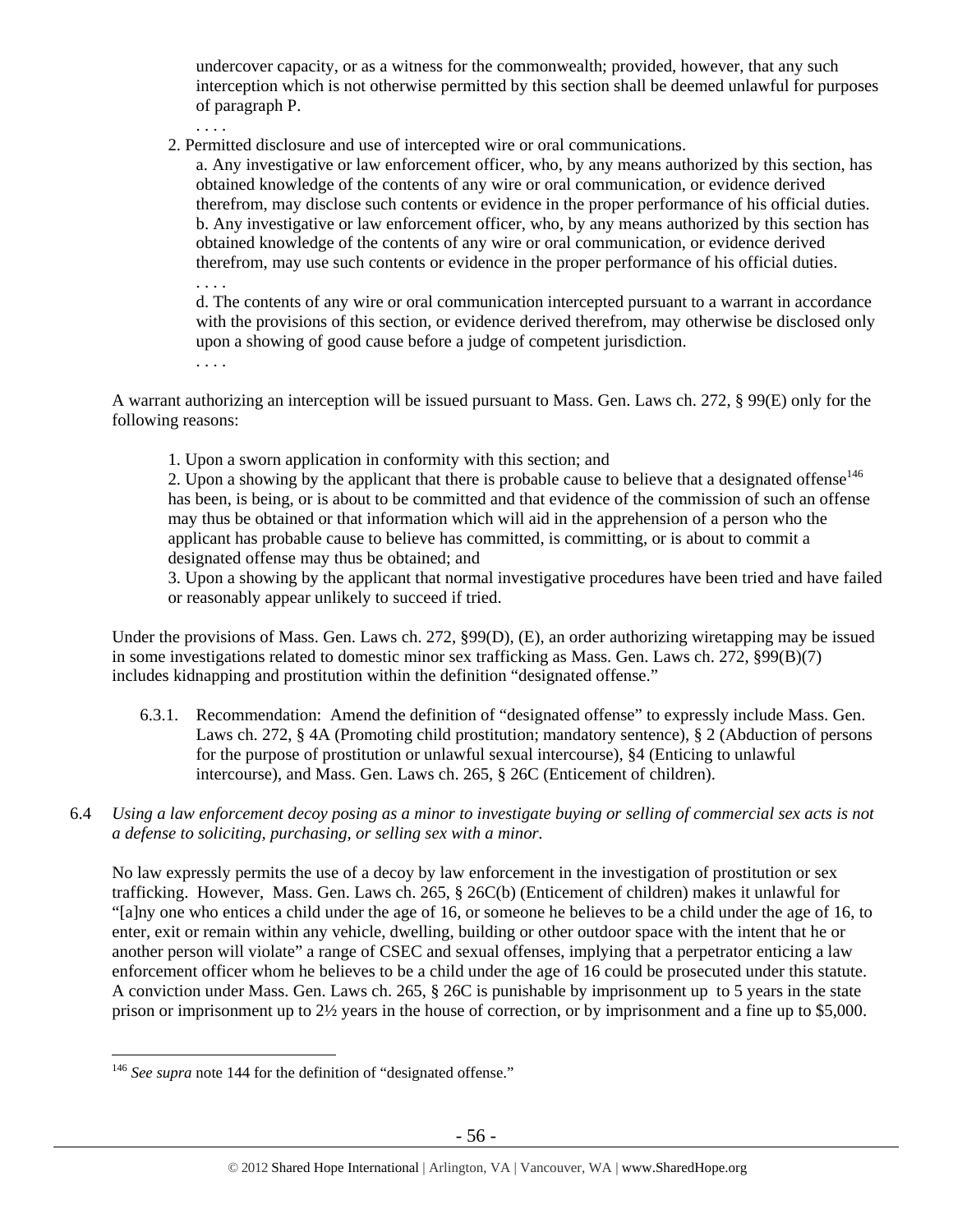6.4.1 Recommendation: Enact a statute expressly prohibiting a defense to prosecution for any of the offenses involving minors in chapters 265 and 272 based on the "minor" actually being a law enforcement officer or agent of law enforcement.

## 6.5 *Using the Internet to investigate buyers and traffickers is a permissible investigative technique.*

No law in the Massachusetts Code expressly permits the use of the Internet to investigate buyers and traffickers of sex acts with minors.

6.5.1 Recommendation: Enact a law expressly criminalizing use of the Internet to commit or attempt to commit a CSEC under chapters 265 or 272 and prohibit a defense to prosecution based on the "minor" being a law enforcement officer or other adult.

## 6.6 *Law enforcement and child welfare agencies are mandated to promptly report missing and recovered children.*

Mass. Gen. Laws ch. 22A, § 2 (Establishment of statewide central register) directs the executive director of the criminal history systems board to establish a "statewide central register containing all available identifying data of any missing child,<sup>147</sup> including, but not limited to, fingerprints and blood types. The director may use existing data processing and data communications systems of the criminal justice information system." Mass. Gen. Laws ch. 22A, § 4 (Reports of missing children; entry into central register; search for missing children) requires any police officer who receives a report of a missing child to immediately enter information regarding the missing child into the central register and begin looking for the missing child. Pursuant to Mass. Gen. Laws ch. 22A, § 9 (Notice by law enforcement agency to last known school of missing child; marking of child's record; notice that child has been located), when a law enforcement agency receives a report of a missing child, it must notify the child's last known school of the child's disappearance. Furthermore, Mass. Gen. Laws ch. 22A, § 9, states,

Upon notification by a law enforcement authority of a child's disappearance, each elementary and secondary school, either public or private, in which such child is currently or was previously enrolled shall mark the record of such child in such a manner that whenever a copy of or information regarding the record is requested, said school shall be alerted to the fact that the record is that of a missing child. The school shall immediately report to the appropriate law enforcement authority any request concerning such marked records or knowledge as to the whereabouts of such missing child.

Upon learning that a missing child has been located, such law enforcement authority shall notify any school previously informed of such child's disappearance that such child has been located, and the school shall remove such mark from the record of such child.

Mass. Gen. Laws ch. 22A, § 7 (Department of children and families, youth services, public health and mental health to report missing children) requires government agencies, including the Department of Children and Families (Department), to report any children under their custody who are missing. 110 Mass. Code Regs. 7.115(5), (6) (Runaway foster children) expressly requires that the Department to notify law enforcement upon obtaining information about the possible whereabouts of the child. 110 Mass. Code Regs. 7.115(5) states in part,

Whenever the Department receives information concerning the possible or suspected current whereabouts of a child who has run away or is missing from a foster/pre-adoptive home, or from any

 $\overline{a}$  $147$  Mass. Gen. Laws ch. 22A, § 1 (Definitions) defines "Missing child or children" as "any person under the age of eighteen years missing from his normal and ordinary place of residence and whose whereabouts cannot be determined by the person responsible for such child's care."